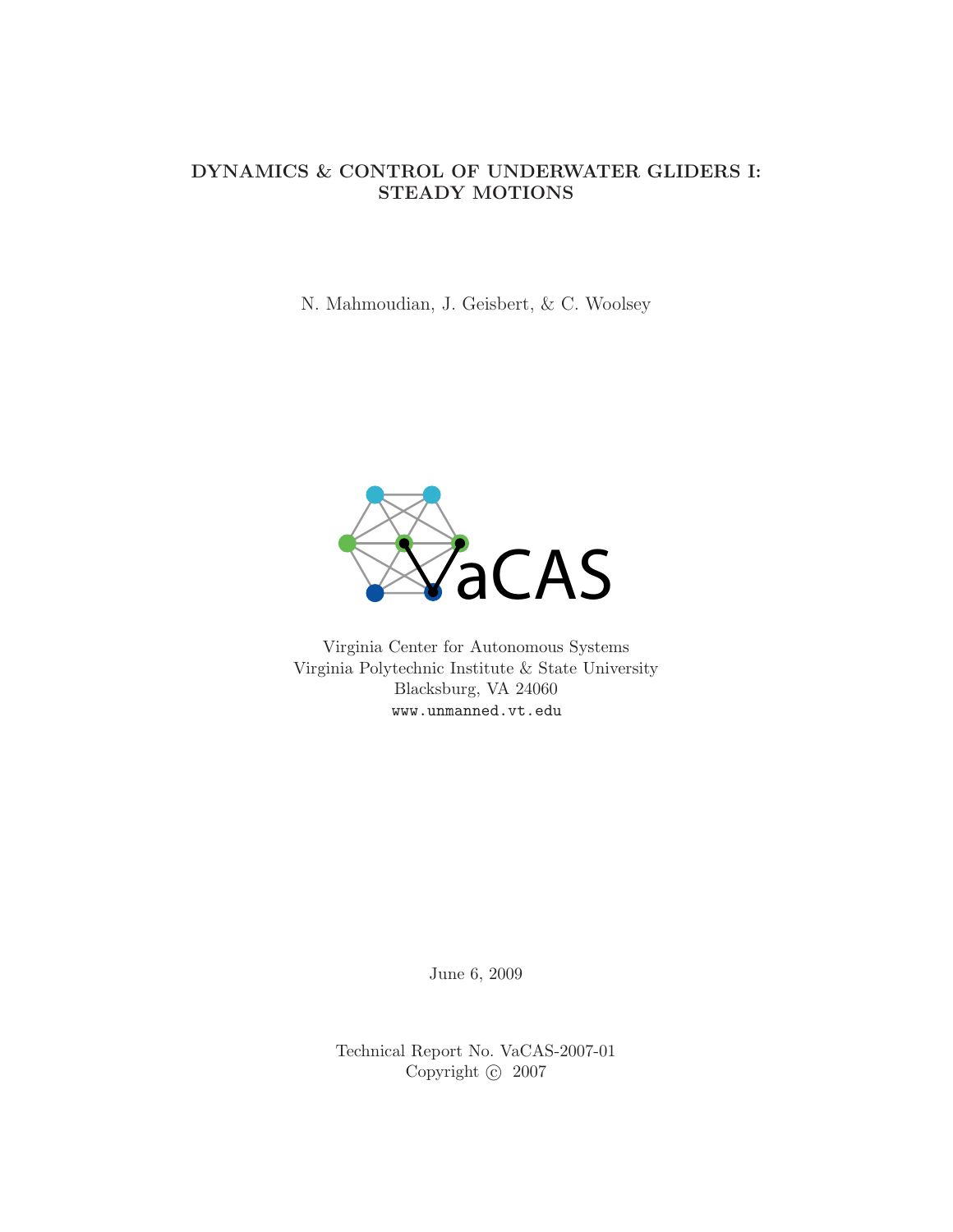### Summary

This paper describes analysis of steady motions for underwater gliders, a type of highly efficient underwater vehicle which uses gravity for propulsion. Underwater gliders are winged underwater vehicles which locomote by modulating their buoyancy and their attitude. Several such vehicles have been developed and have proven their worth as efficient long-distance, long-duration ocean sampling platforms. To date, the primary emphasis in underwater glider development has been on locomotive efficiency; maneuverability has been a secondary concern. The ultimate aim of our research is to develop optimal motion control strategies which enhance the natural locomotive efficiency of underwater gliders by minimizing the energy expended by the control system. Ambitious applications such as persistent undersea surveillance require not only efficient vehicles, but efficient guidance and control schemes. This technical report aims to develop a better understanding of glider maneuverability, particularly with regard to turning motions. As a preliminary step, we develop an approximate analytical expression for steady turning motion for a realistic glider model. The problem is formulated in terms of regular perturbation theory, with the vehicle turn rate as the perturbation parameter. The resulting solution exhibits a special structure that allows one to apply existing optimal path planning results for planar mobile robots. The ultimate result is a simple, energy-efficient motion control method for underwater gliders.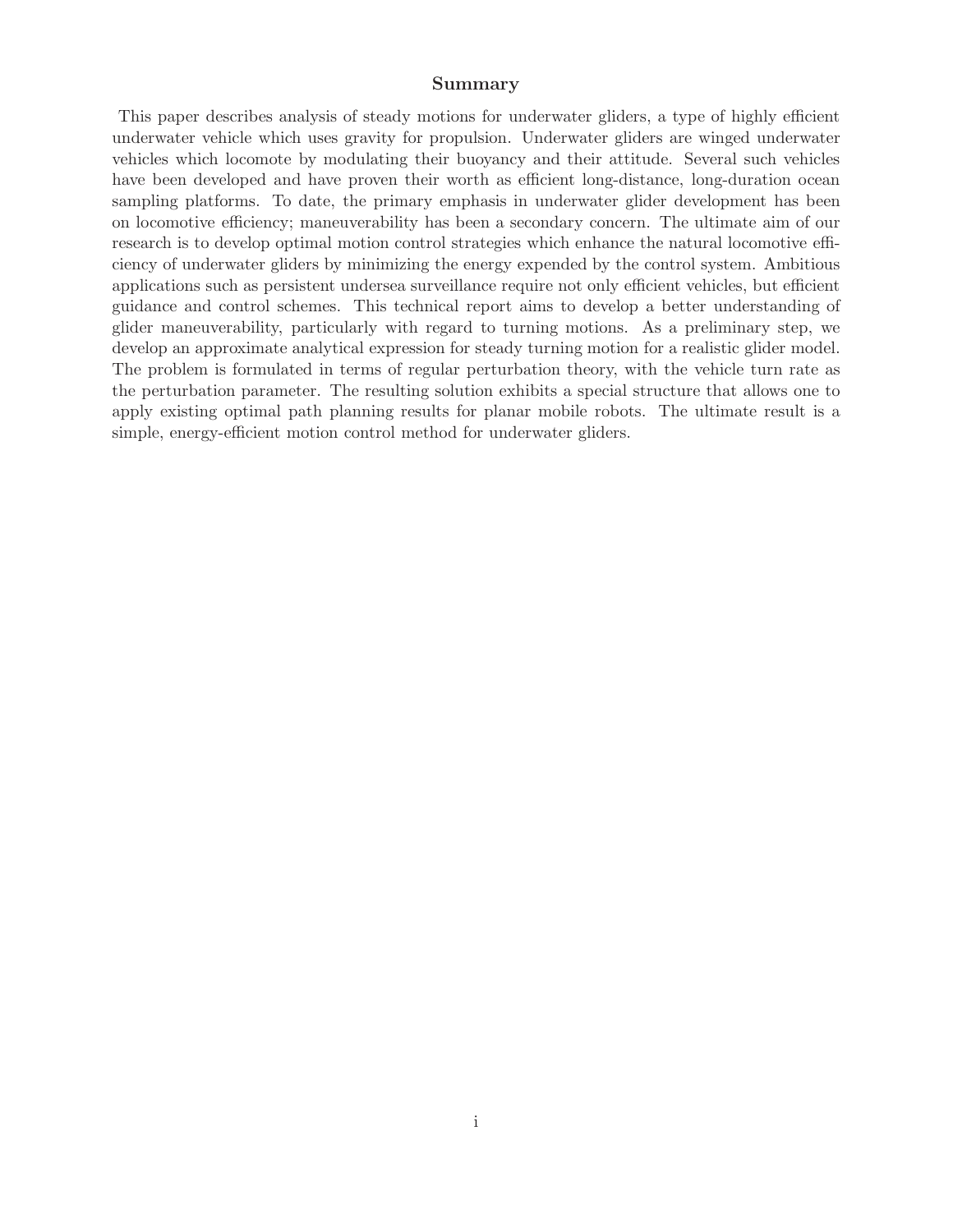## Contents

| 1        | <b>Nomenclature</b>                 | $\mathbf{1}$   |
|----------|-------------------------------------|----------------|
| $\bf{2}$ | <b>Introduction</b>                 | 3              |
| $\bf{3}$ | <b>Vehicle Dynamic Model</b>        | $\overline{4}$ |
|          | <b>Wings Level Gliding Flight</b>   | 8              |
| $\bf{5}$ | <b>Steady Turning Flight</b>        | 10             |
|          | 5.1                                 | 10             |
|          | 5.2                                 | 12             |
| 6        | <b>Numerical Case Study: Slocum</b> | 16             |
| 7        | <b>Path Planning</b>                | 20             |
|          | 7.1                                 | 21             |
|          | 7.2                                 | 24             |
|          | 7.3                                 |                |
| 8        | <b>Conclusions</b>                  | 26             |
|          | A Added Mass and Added Inertia      | 27             |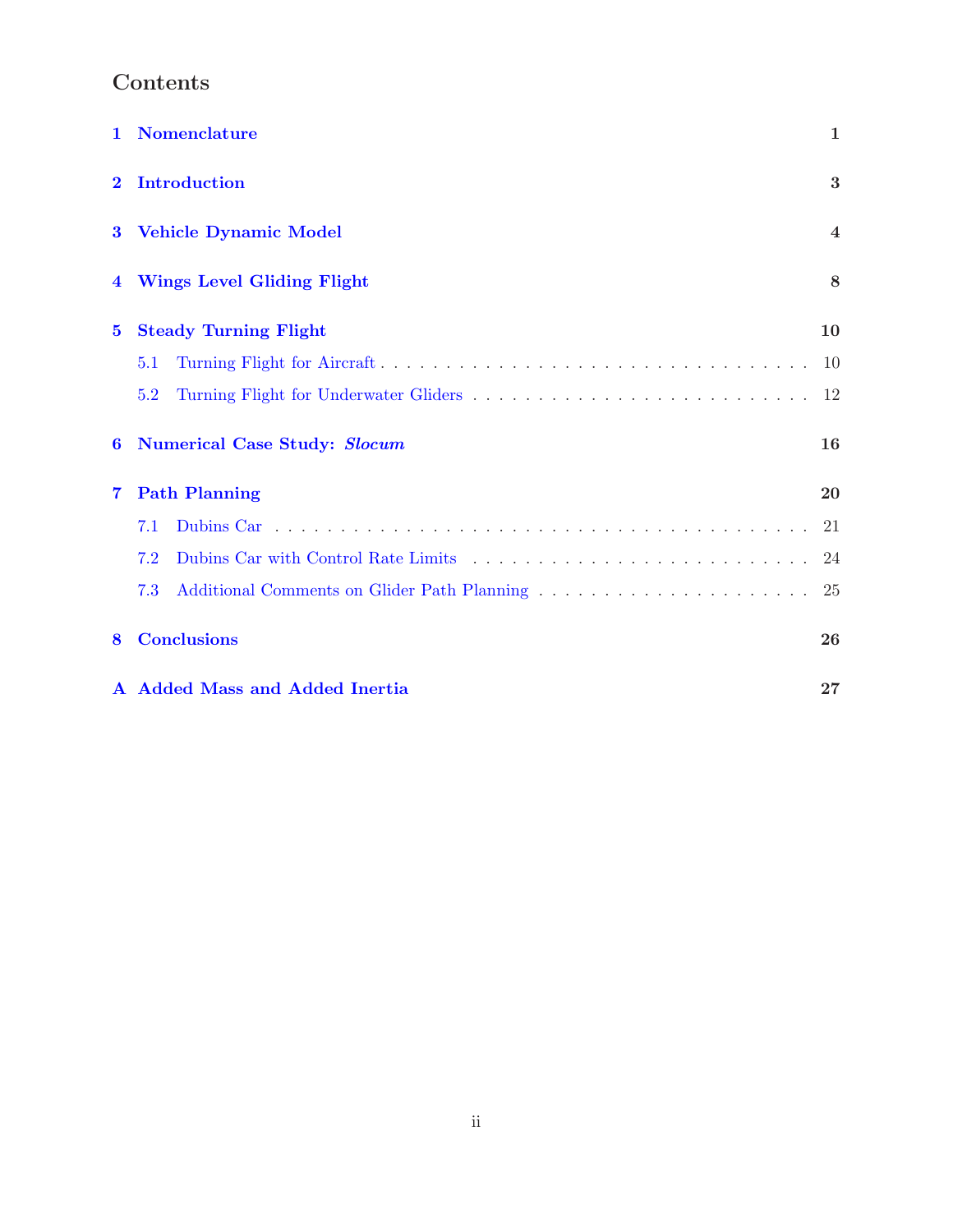# List of Figures

| $\mathbf 1$    |                                                                                                                                                            | $\overline{4}$ |
|----------------|------------------------------------------------------------------------------------------------------------------------------------------------------------|----------------|
| $\overline{2}$ |                                                                                                                                                            |                |
| 3              | Rotational transformations between various reference frames. (Adapted from [29].).                                                                         | $\overline{7}$ |
| $\overline{4}$ | The underwater glider <i>Slocum</i> . (Solid model in Rhinoceros 3.0) 16                                                                                   |                |
| $5^{\circ}$    | Wings level equilibrium glide characteristics for $Slocum$ model. $\dots \dots \dots$                                                                      | 17             |
| 6              | Wings level ( $\epsilon = 0$ ) and turning ( $\epsilon = 0.01$ ) flight paths for the <i>Slocum</i> model. 18                                              |                |
| $\overline{7}$ | Eigenvalue plots for actual and approximate equilibria for $0 < \epsilon < 0.1$ . (A closer<br>view of the dominant eigenvalues is shown at the right.) 18 |                |
| 8              |                                                                                                                                                            |                |
| 9              | A geometric method for selecting the time-optimal path for Dubins' car when the<br>endpoints are more than twice the minimum turn radius apart             | 23             |
| 10             |                                                                                                                                                            |                |
| 11             | The blended wing-body underwater glider Liberdade/XRay. (Solid model in Rhinoceros                                                                         | 27             |
| 12             |                                                                                                                                                            | 28             |
| 13             |                                                                                                                                                            |                |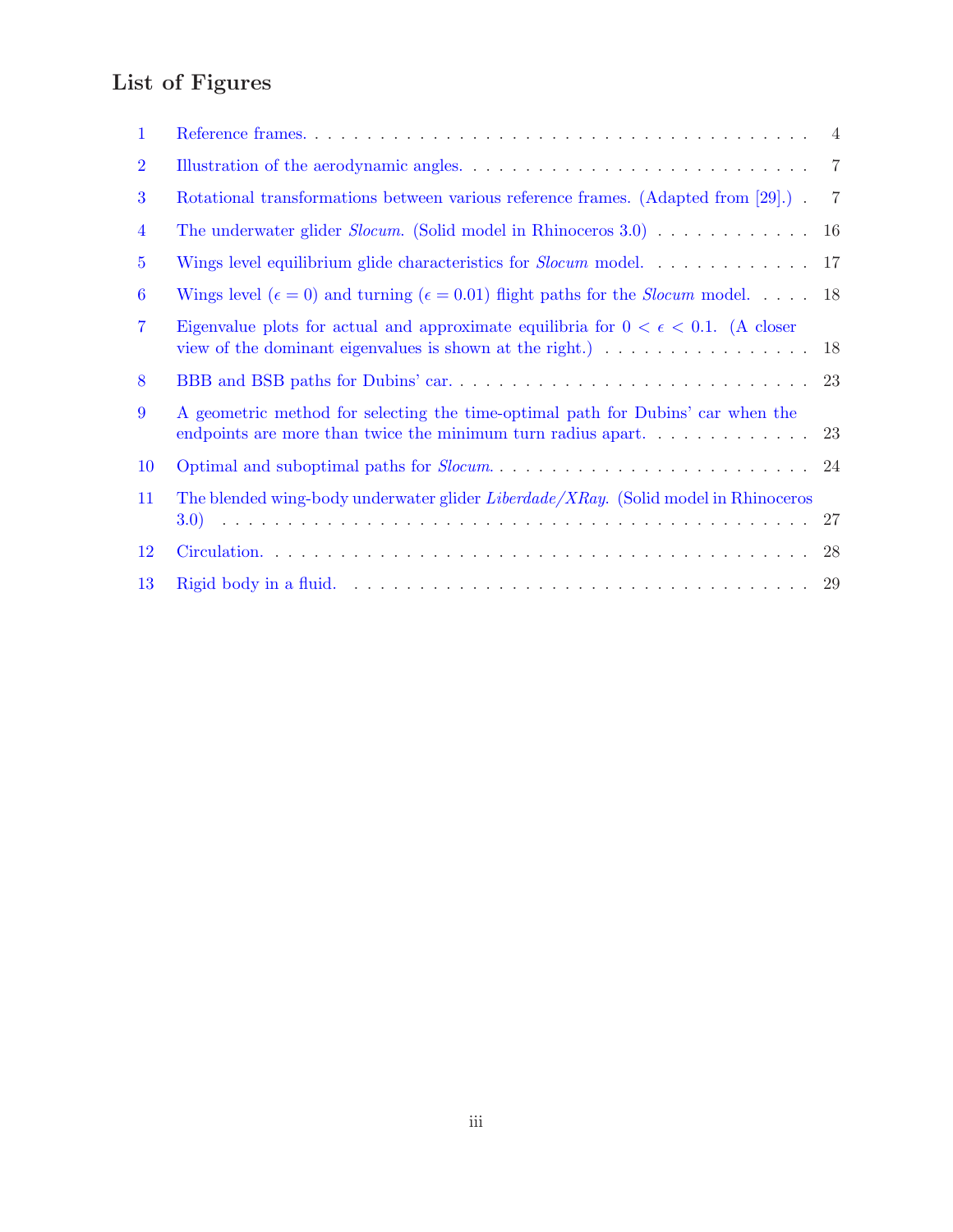## List of Tables

- 1 Approximate and actual steady motion parameters  $(V_0 = 1.5$  kts  $\& \alpha = 4.3^{\circ})$ . . . . . 19
- 2 Approximate and actual steady motion parameters  $(V_0 = 2.0 \text{ kts } \& \alpha = 4.3^{\circ}). \dots$  . . . . 19
- 3 Approximate and actual steady motion parameters  $(V_0 = 1.0 \text{ kt } \& \alpha = 4.3^{\circ})$ ..... 20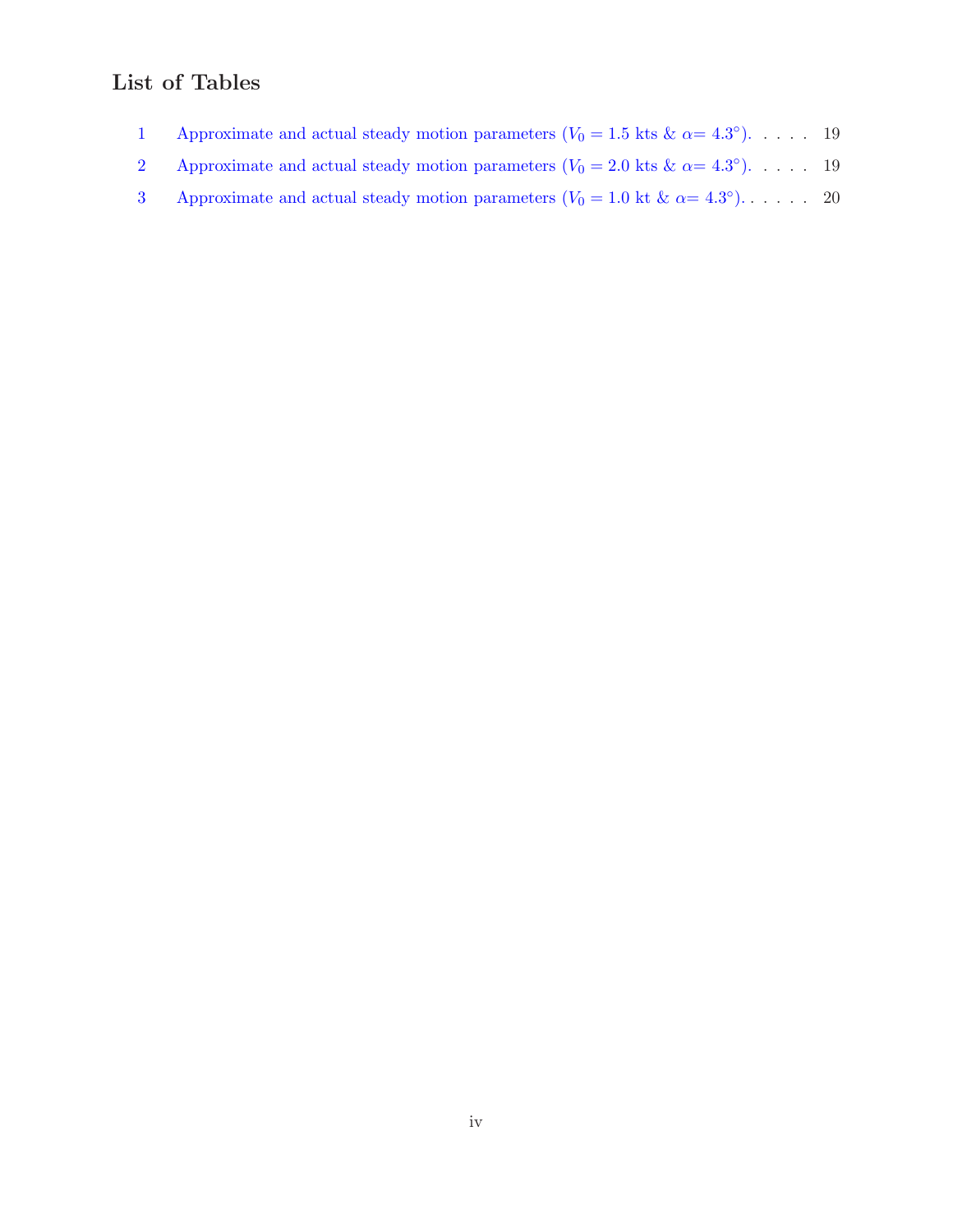## <span id="page-5-0"></span>1 Nomenclature

| $\hat{\cdot}$ = cross product matrix, $\hat{a}b = a \times b$            | $r_{\rm p}$ = position of $m_{\rm p}$                                                              |
|--------------------------------------------------------------------------|----------------------------------------------------------------------------------------------------|
| $\bar{ }$ = nondimensional value                                         | $r_{\text{rb}} = \text{body center of mass (less } m_{\text{p}})$                                  |
| $0 =$ zero vector                                                        | $\mathcal{R}_{IB}$ = body to inertial rotation                                                     |
| $0 =$ zero matrix                                                        | $\mathcal{R}_{\text{BC}} =$ current to body rotation                                               |
| $1 =$ identity matrix                                                    | $S = side$ force                                                                                   |
| $\mathbf{b}_i = \text{basis vector}$ for body frame, $i \in \{1, 2, 3\}$ | $S =$ reference area                                                                               |
| $C_f =$ hydrodynamic coupling matrix                                     | $T_{\text{visc}} =$ viscous moment, [L, M, N] <sup>T</sup>                                         |
| $\mathcal{D} = \text{drag force}$                                        | $v =$ translational velocity, $[u, v, w]^T$                                                        |
| $\boldsymbol{D}_{\omega}$ = angular rate damping matrix                  | $V = \text{speed},   v  $                                                                          |
| $e_i = \text{basis vector for } \mathbb{R}^3, i \in \{1, 2, 3\}$         | $\boldsymbol{X} =$ inertial position, $[x, y, z]^T$                                                |
| $\mathbf{F}_{\text{visc}} = \text{viscous force}, [X, Y, Z]^T$           | $\alpha = \text{angle of attack}, \arctan(w/u)$                                                    |
| $g =$ acceleration due to gravity                                        | $\beta =$ sideslip angle, $arcsin(v/V)$                                                            |
| $h =$ angular momentum about body origin                                 | $\delta r$ = rudder angle                                                                          |
| $i_i$ = basis vector for inertial frame, $i \in \{1, 2, 3\}$             | $\epsilon =$ perturbation parameter                                                                |
| $I_{\text{rb}} =$ rigid body inertia                                     | $\rho =$ density                                                                                   |
| $I_{\rm f}$ = added inertia                                              | $\boldsymbol{\omega} =$ angular velocity, $[p, q, r]^T$                                            |
| $l =$ reference length                                                   | $\omega = \text{angular rate}, \ \omega\ $                                                         |
| $\mathcal{L} = \text{lift}$ force                                        | $\Theta =$ Euler angles, $[\phi, \theta, \psi]^T$                                                  |
| $m =$ mass of displaced fluid                                            | $\boldsymbol{\zeta} = \text{tilt vector}, \boldsymbol{\mathcal{R}}_{\text{IR}}^T \boldsymbol{i}_3$ |
| $m_{\rm rb}$ = mass of rigid body less particle $m_{\rm p}$              |                                                                                                    |
| $m_{\rm p}$ = lateral mass particle                                      | Subscripts                                                                                         |
| $m_{\rm v}$ = total vehicle mass                                         | $0 =$ nominal value                                                                                |
| $\tilde{m}$ = excess mass, $m_{\rm v}$ – m                               | $eq =$ equilibrium value                                                                           |
| $M_f =$ added mass matrix                                                | $rb = rigid body$                                                                                  |
| $p =$ translational momentum                                             | $f = fluid$                                                                                        |
| $P_{\text{dyn}} =$ dynamic pressure, $\frac{1}{2}\rho V^2$               | $p =$ lateral mass particle                                                                        |
|                                                                          |                                                                                                    |

In addition to the nomenclature described above, we adopt a slightly modified standard notation for the dimensional and non-dimensional hydrodynamic parameters (the "stability derivatives"). These parameters can be separated into inviscid (potential flow) terms and viscous terms. The inviscid hydrodynamic parameters are the components of the generalized added inertia matrix. In notation similar to that defined by SNAME  $[11]^1$  $[11]^1$  $[11]^1$ , the generalized added inertia matrix is

<span id="page-5-1"></span><sup>&</sup>lt;sup>1</sup>In SNAME notation, roll moment is denoted by  $K$  rather than  $L$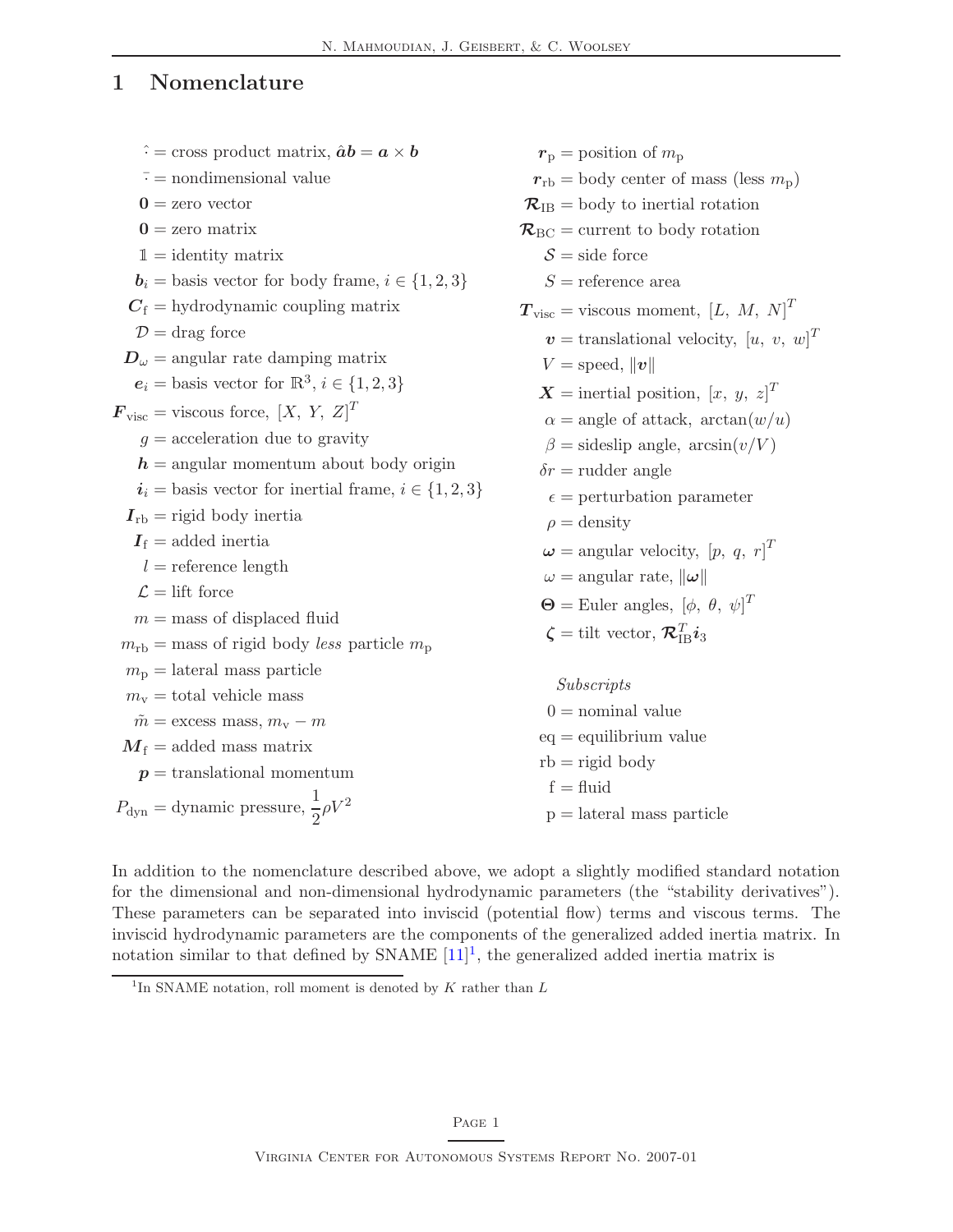$$
\left(\begin{array}{c} \mathbf{M}_{\rm f} \,|\, \mathbf{C}_{\rm f}^T \\ \hline \mathbf{C}_{\rm f} \,|\, \mathbf{I}_{\rm f} \end{array}\right) = - \left(\begin{array}{cccc|cccc} X_{\dot{u}} & X_{\dot{v}} & X_{\dot{w}} & X_{\dot{p}} & X_{\dot{q}} & X_{\dot{r}} \\ Y_{\dot{u}} & Y_{\dot{v}} & Y_{\dot{w}} & Y_{\dot{p}} & Y_{\dot{q}} & Y_{\dot{r}} \\ Z_{\dot{u}} & Z_{\dot{v}} & Z_{\dot{w}} & Z_{\dot{p}} & Z_{\dot{q}} & Z_{\dot{r}} \\ \hline L_{\dot{u}} & L_{\dot{v}} & L_{\dot{w}} & L_{\dot{p}} & L_{\dot{q}} & L_{\dot{r}} \\ M_{\dot{u}} & M_{\dot{v}} & M_{\dot{w}} & M_{\dot{p}} & M_{\dot{q}} & M_{\dot{r}} \\ N_{\dot{u}} & N_{\dot{v}} & N_{\dot{w}} & N_{\dot{p}} & N_{\dot{q}} & N_{\dot{r}} \end{array}\right)
$$

The following table provides definitions of nondimensional quantities used to represent viscous effects. These definitions follow standard aircraft convention, with minor exceptions (such as the use of a single characteristic length  $l$ ).

| Dimensional                         | Dimensional                                          | Nondimensional              |
|-------------------------------------|------------------------------------------------------|-----------------------------|
| Quantity                            | Divisor                                              | Quantity                    |
| $X, Y, Z, \mathcal{D}, \mathcal{L}$ | $\frac{\frac{1}{2}\rho V^2S}{\frac{1}{2}\rho V^2Sl}$ | $C_X, C_Y, C_Z, C_D, C_L$   |
| L, M, N                             |                                                      | $C_l, C_m, C_n$             |
| u, v, w                             |                                                      | $\bar{u}, \bar{v}, \bar{w}$ |
| p, q, r                             |                                                      | $\bar{p}, \bar{q}, \bar{r}$ |

As is standard, we assume that vehicle symmetry decouples the longitudinal and lateral-directional hydrodynamic effects. Specifically, we assume that the longitudinal hydrodynamic forces and moments  $(X, Z, \text{ and } M)$  depend only on longitudinal velocities and accelerations  $(u, w, \text{ and } q \text{ and } q)$ their derivatives) and that the lateral-directional hydrodynamic forces and moments  $(Y, L, \text{ and } N)$ depend only on lateral-directional velocities and accelerations  $(v, p, \text{ and } q$  and their derivatives). Notation for the nondimensional stability derivatives, which characterize the viscous hydrodynamic effects, is defined below.

|                                                                                               | $C_X$ $C_Z$ $C_D$ $C_L$ $C_m$ |  |
|-----------------------------------------------------------------------------------------------|-------------------------------|--|
| $\bar{u}$ $C_{X_u}$ $C_{Z_u}$ $C_{D_u}$ $C_{L_u}$ $C_{m_u}$                                   |                               |  |
| $\alpha$ $C_{X_{\alpha}}$ $C_{Z_{\alpha}}$ $C_{D_{\alpha}}$ $C_{L_{\alpha}}$ $C_{m_{\alpha}}$ |                               |  |
| $\overline{q}$ $C_{X_q}$ $C_{Z_q}$ $C_{D_q}$ $C_{L_q}$ $C_{m_q}$                              |                               |  |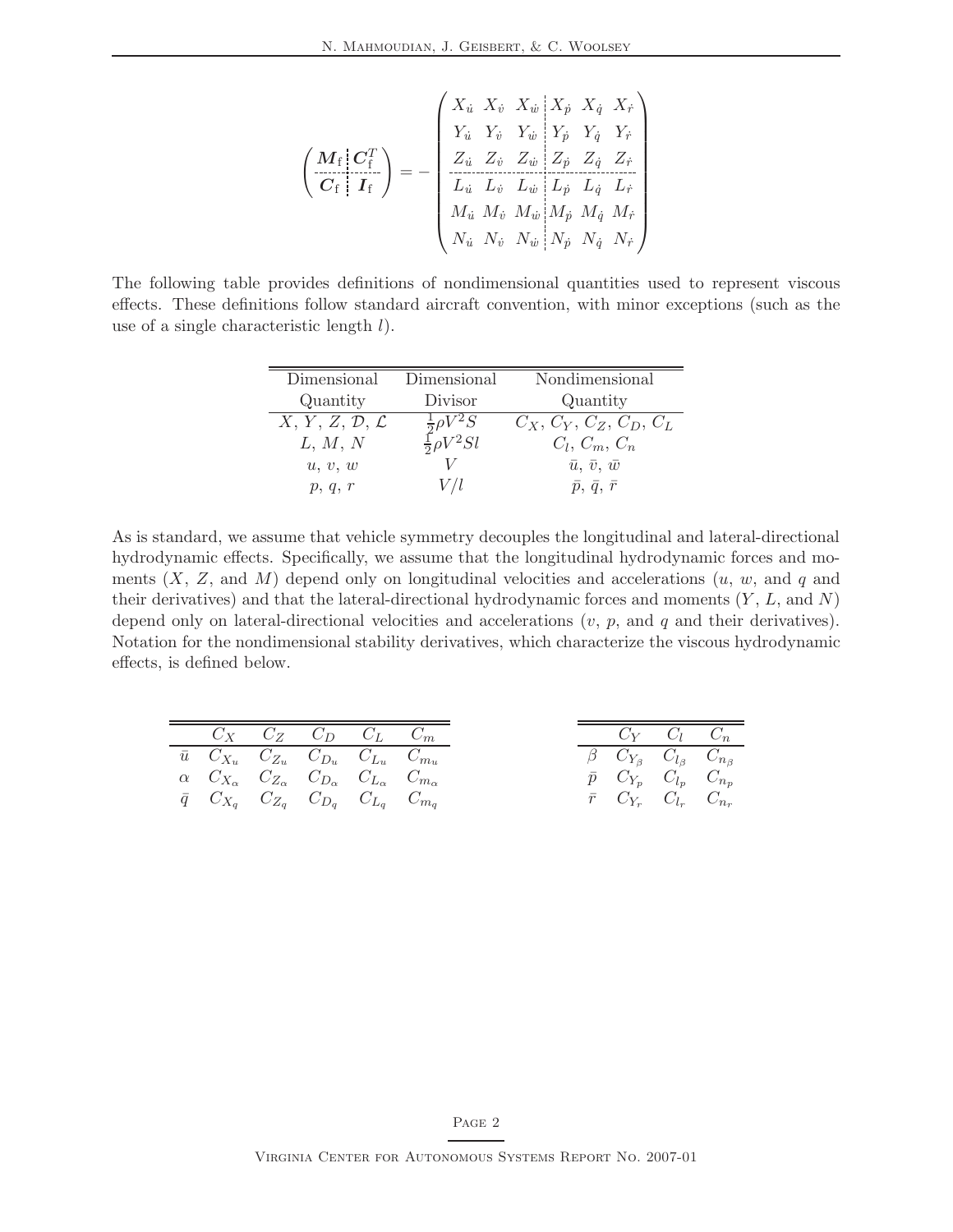### <span id="page-7-0"></span>2 Introduction

For decades, marine scientists and engineers have envisioned the use of autonomous underwater vehicles (AUVs) for long-term, large-scale oceanographic monitoring. However, the propulsion systems and power storage limitations of conventional AUVs do not allow for long-term deployments, at least not without a significant investment in undersea infrastructure to enable recharging. Conventional, battery-powered, propeller-driven AUVs can only operate on the order of a few hours before their power is depleted. Buoyancy driven underwater gliders, on the other hand, have proven to be quite effective for long-range, long-term oceanographic sampling. Gliders are highly efficient winged underwater vehicles which locomote by modifying their internal shape. In a typical configuration, a buoyancy bladder modulates the glider's net weight while one or more moving mass actuators modulate its center of mass relative to the center of buoyancy. By appropriately cycling its actuators, the vehicle can propel itself with great efficiency. The exceptional endurance of underwater gliders is due to their reliance on gravity (weight and buoyancy) for propulsion and attitude control.

The first generation of underwater gliders includes Seaglider [\[9\]](#page-36-1), Spray [\[27\]](#page-37-1), and Slocum [\[34\]](#page-38-0). These "legacy gliders" were designed with similar functional objectives [\[7,](#page-36-2) [17\]](#page-37-2) so they are similar in weight, size, and configuration. Although each legacy glider has demonstrated significantly greater endurance than conventional AUVs, it was recognized in [\[17\]](#page-37-2) that a change in vehicle configuration could further increase glider efficiency. A prototype of the blended wing-body glider proposed in [\[17\]](#page-37-2) has been developed jointly by the Scripps Institute of Oceanography's Marine Physical Laboratory and the University of Washington's Applied Physics Laboratory. Potential applications of this vehicle, dubbed the *Liberdade/XRay*, include long-term ocean sampling as well as persistent undersea surveillance.

With the primary emphasis on efficiency, glider maneuverability has been a secondary concern. Applications such as undersea surveillance, however, may require more careful consideration of guidance and control requirements. This technical note builds on the preliminary work in [\[13\]](#page-36-3) and [\[2\]](#page-36-4) to provide a better understanding of glider maneuverability, particularly with regard to turning motions. Outcomes will include more effective maneuvering behaviors for existing gliders and improved design guidelines for future underwater gliders. As a preliminary step, we develop an approximate analytical expression for steady turning motion for a realistic glider model. Analytical results, approximate or otherwise, are important for motion planning and control and also for vehicle design, as they may provide guidelines for sizing actuators and stabilizers.

The conditions for steady turning flight of an underwater glider differ significantly from those for an aircraft. Deriving a closed-form expression for the steady turn is quite challenging. Instead, we begin by considering wings level equilibrium flight and consider turning motion as a perturbation. Given a desired equilibrium speed and glide path angle, one may determine the center of gravity (CG) location and the net weight (weight minus buoyant force) required. The resulting longitudinal gliding equilibrium is the nominal solution to a regular perturbation problem in which the vehicle turn rate is the perturbation parameter.

The derivation of analytical conditions for steady turning motions requires a vehicle dynamic model. Nonlinear dynamic models presented in [\[2,](#page-36-4) [13,](#page-36-3) [21\]](#page-37-3) provided the basis for investigations of longitudinal gliding flight. Although the emphasis was on wings level flight, turning motions were also discussed in [\[13\]](#page-36-3) and [\[2\]](#page-36-4) and examples were shown for the given vehicle models with chosen parameter values. Bhatta [\[2\]](#page-36-4) also presented the results of a numerical parametric analysis. No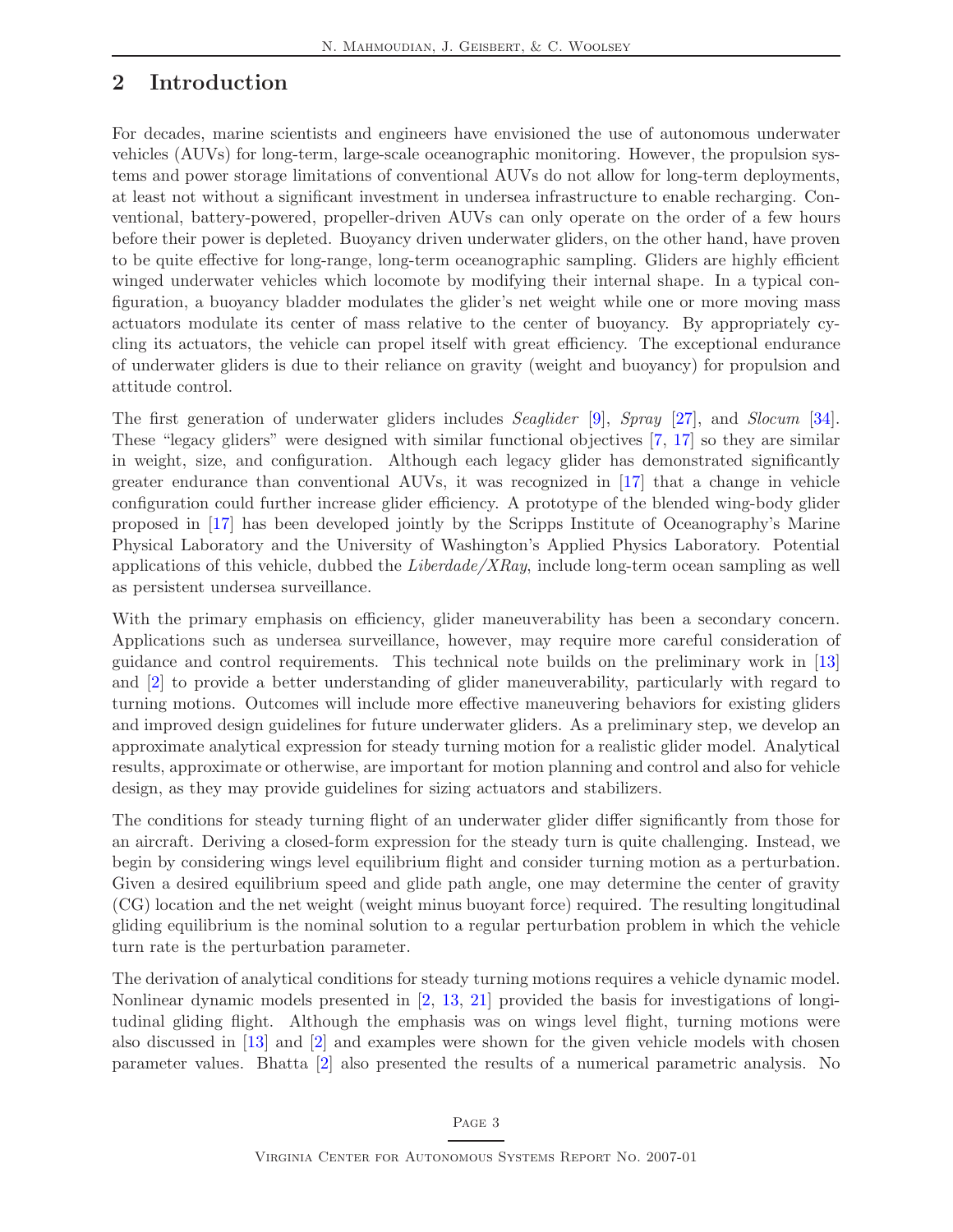analytical expressions were provided, however, so it is difficult to make general conclusions about the relationship between parameter values and turning motion characteristics. Here, following a more analytical approach as in  $[14]$ , we study existence and stability of steady turning motions for general parameter values.

Section [3](#page-8-0) develops a dynamic model for an underwater glider. Section [4](#page-12-0) gives the conditions for wings level gliding flight. These provide the nominal conditions for a regular perturbation analysis in Section [5,](#page-14-0) by which approximate conditions for steady turning flight are derived. A numerical case study for the Slocum glider is presented in Section [6.](#page-20-0) Section [7](#page-24-0) introduces the problem of optimal motion planning for underwater gliders. Here it is recognized that, by exploiting the special structure of the approximate solution given in Section [5,](#page-14-0) one may apply existing optimal path planning results obtained for planar mobile robots. A brief summary is given in Section [8.](#page-30-0)

### <span id="page-8-0"></span>3 Vehicle Dynamic Model

The glider is modelled as a rigid body of mass  $m<sub>v</sub>$ . The vehicle displaces a volume of fluid of mass m. Let  $\tilde{m} = m_{\rm v} - m$ . If  $\tilde{m} = 0$ , then the vehicle is neutrally buoyant. If  $\tilde{m} > 0$ , then the vehicle is heavy in water and tends to sink. If  $\tilde{m} < 0$ , then the vehicle is buoyant in water and tends to rise. For underwater gliders,  $\tilde{m}$  is typically controlled by an inflatable bladder, which changes the value of m by changing the displaced volume.



Figure 1: Reference frames.

Referring to Figure [1,](#page-8-1) the kinematic equations are

<span id="page-8-2"></span><span id="page-8-1"></span>
$$
\dot{X} = \mathcal{R}_{IB} v \tag{1}
$$

$$
\dot{\mathcal{R}}_{IB} = \mathcal{R}_{IB}\hat{\omega} \tag{2}
$$

The rotation matrix  $\mathcal{R}_{IB}$  is typically parameterized using the roll angle  $\phi$ , pitch angle  $\theta$ , and yaw angle  $\psi$ :

$$
\mathcal{R}_{IB}(\phi,\theta,\psi) = e^{\widehat{\mathbf{e}_3}\psi} e^{\widehat{\mathbf{e}_2}\theta} e^{\widehat{\mathbf{e}_1}\phi} \quad \text{where} \quad e^{\mathbf{Q}} = \sum_{n=0}^{\infty} \frac{1}{n!} \mathbf{Q}^n \text{ for } \mathbf{Q} \in \mathbb{R}^{n \times n}.
$$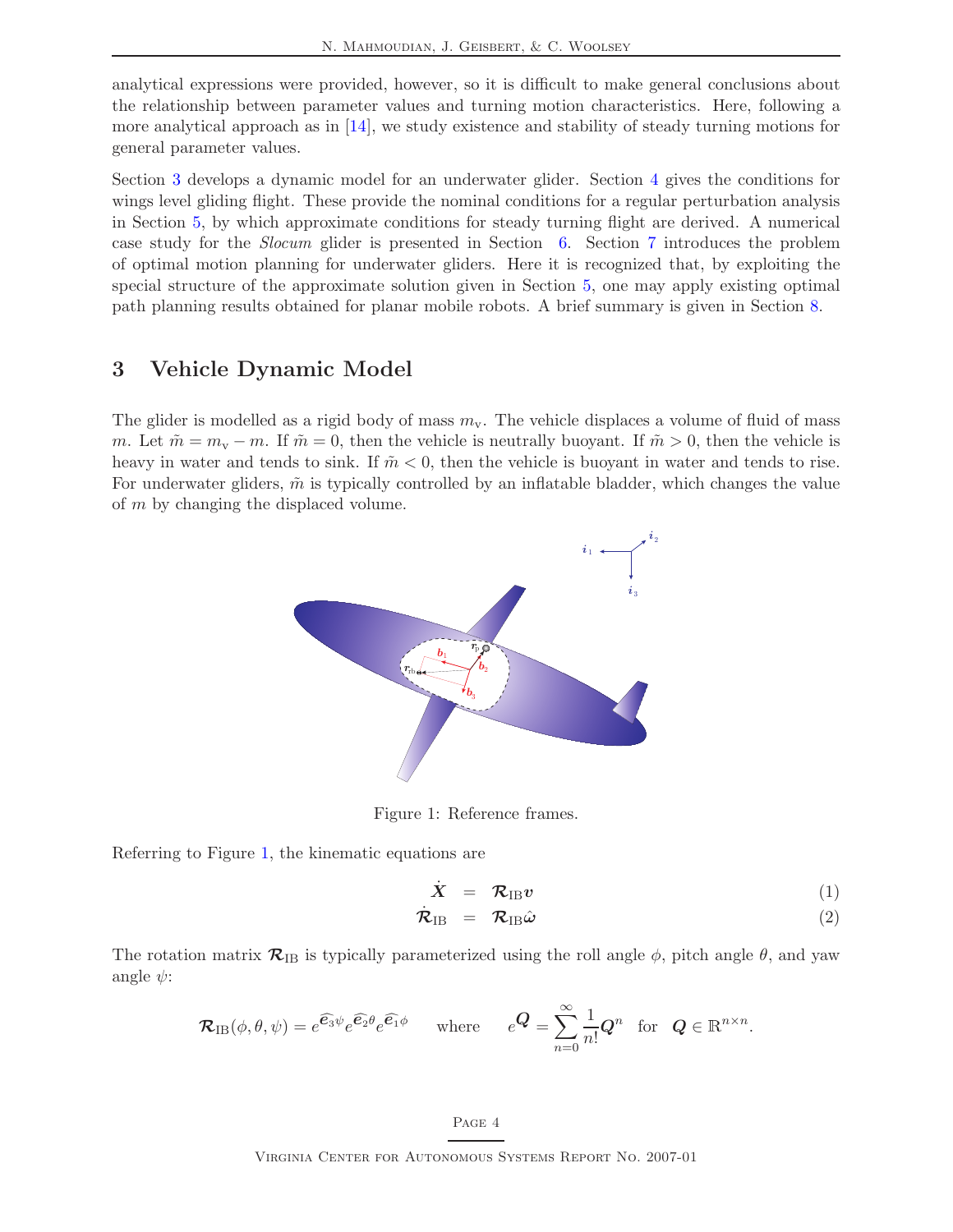Written explicitly,

$$
\mathcal{R}_{IB}(\phi,\theta,\psi) = \begin{pmatrix} c\theta c\psi & s\phi s\theta c\psi - c\phi s\psi & c\phi s\theta c\psi + s\phi s\psi \\ c\theta s\psi & c\phi c\psi + s\phi s\theta s\psi & -s\phi c\psi + c\phi s\theta s\psi \\ -s\theta & s\phi c\theta & c\phi c\theta \end{pmatrix}
$$

where "s" represents the sine function and "c" represents the cosine function.

In terms of these Euler angles, the kinematic equations [\(1\)](#page-8-2) and [\(2\)](#page-8-2) become, respectively,

$$
\begin{pmatrix}\n\dot{x} \\
\dot{y} \\
\dot{z}\n\end{pmatrix} = \begin{pmatrix}\n\text{c} \theta \text{c} \psi & \text{s} \phi \text{s} \theta \text{c} \psi - \text{c} \phi \text{s} \psi & \text{c} \phi \text{s} \theta \text{c} \psi + \text{s} \phi \text{s} \psi \\
\text{c} \theta \text{s} \psi & \text{c} \phi \text{c} \psi + \text{s} \phi \text{s} \theta \text{s} \psi & -\text{s} \phi \text{c} \psi + \text{c} \phi \text{s} \theta \text{s} \psi \\
-\text{s} \theta & \text{s} \phi \text{c} \theta & \text{c} \phi \text{c} \theta\n\end{pmatrix}\n\begin{pmatrix}\nu \\
v \\
w\n\end{pmatrix}
$$
\n
$$
\begin{pmatrix}\n\dot{\phi} \\
\dot{\theta} \\
\dot{\psi}\n\end{pmatrix} = \begin{pmatrix}\n1 & \sin \phi \tan \theta & \cos \phi \tan \theta \\
0 & \cos \phi & -\sin \phi \\
0 & \sin \phi \sec \theta & \cos \phi \sec \theta\n\end{pmatrix}\n\begin{pmatrix}\np \\
q \\
r\n\end{pmatrix}.
$$

The angular momentum of the body/fluid system about the body frame origin is denoted by the body vector  $h$ . The linear momentum of the body/fluid system is denoted by the body vector p. The vectors h and p are the conjugate momenta corresponding to  $\omega$  and v, respectively. To develop expressions for h and p in terms of  $\omega$  and v requires a number of definitions.

For simplicity, we assume that  $r_{\text{rb}} \cdot e_2 = 0$ , so that the vehicle center of mass (less the contribution of  $m_p$ ) is located in the  $b_1-b_3$  plane. We also assume that  $r_p = r_p e_2$ , so that that the mass  $m_p$ is located somewhere along the  $b_2$ -axis. See Figure [1.](#page-8-1) Because this technical report only concerns steady motions, we do not consider the internal dynamics of the moving mass actuator; the position of  $m_{\rm p}$  is treated as a parameter. See [\[22\]](#page-37-4) and references cited there for more information on multibody dynamic models for underwater gliders.

The inertia matrix  $\bm{I}$  is the sum of three components: the added inertia matrix  $\bm{I}_{\rm f}$ , the rigid body *inertia matrix*  $I_{\text{rb}}$ , and a third matrix  $-m_p\hat{r}_p\hat{r}_p$ . The added inertia accounts for energy necessary to accelerate the fluid as the body rotates. If the underwater glider's external geometry is such that the  $b_1-b_2$  and  $b_1-b_3$  planes are planes of symmetry, the added inertia matrix is diagonal:

$$
\boldsymbol{I}_{\rm f} = -{\rm diag}\left(\begin{array}{cc} L_{\dot{p}} & M_{\dot{q}} & N_{\dot{r}} \end{array}\right).
$$

The rigid body inertia represents the distribution of mass  $m_{\text{rb}}$ ; it does not include the contribution of  $m_{\rm p}$ , which is accounted for elsewhere. This matrix takes the form

$$
\boldsymbol{I}_{\text{rb}} = \left( \begin{array}{ccc} I_{xx} & 0 & -I_{xz} \\ 0 & I_{yy} & 0 \\ -I_{xz} & 0 & I_{zz} \end{array} \right),
$$

where the off-diagonal terms in  $\bm{I}$  arise, for example, from an offset center of mass  $r_{\text{rb}}$ . To summarize,

$$
\boldsymbol{I} = \boldsymbol{I}_\mathrm{f} + \boldsymbol{I}_\mathrm{rb} - m_\mathrm{p} \hat{\boldsymbol{r}}_\mathrm{p} \hat{\boldsymbol{r}}_\mathrm{p}.
$$

The mass matrix M is the sum of the *added mass matrix*  $M_f$  and  $m_v$ 1. The added mass matrix accounts for the energy necessary to accelerate the fluid as the body translates. Like the added inertia matrix, the added mass matrix is diagonal for the class of underwater gliders considered here:

$$
\boldsymbol{M}_{\rm f} = -{\rm diag}\left(\begin{array}{cc} X_{\dot{u}} & Y_{\dot{v}} & Z_{\dot{w}} \end{array}\right).
$$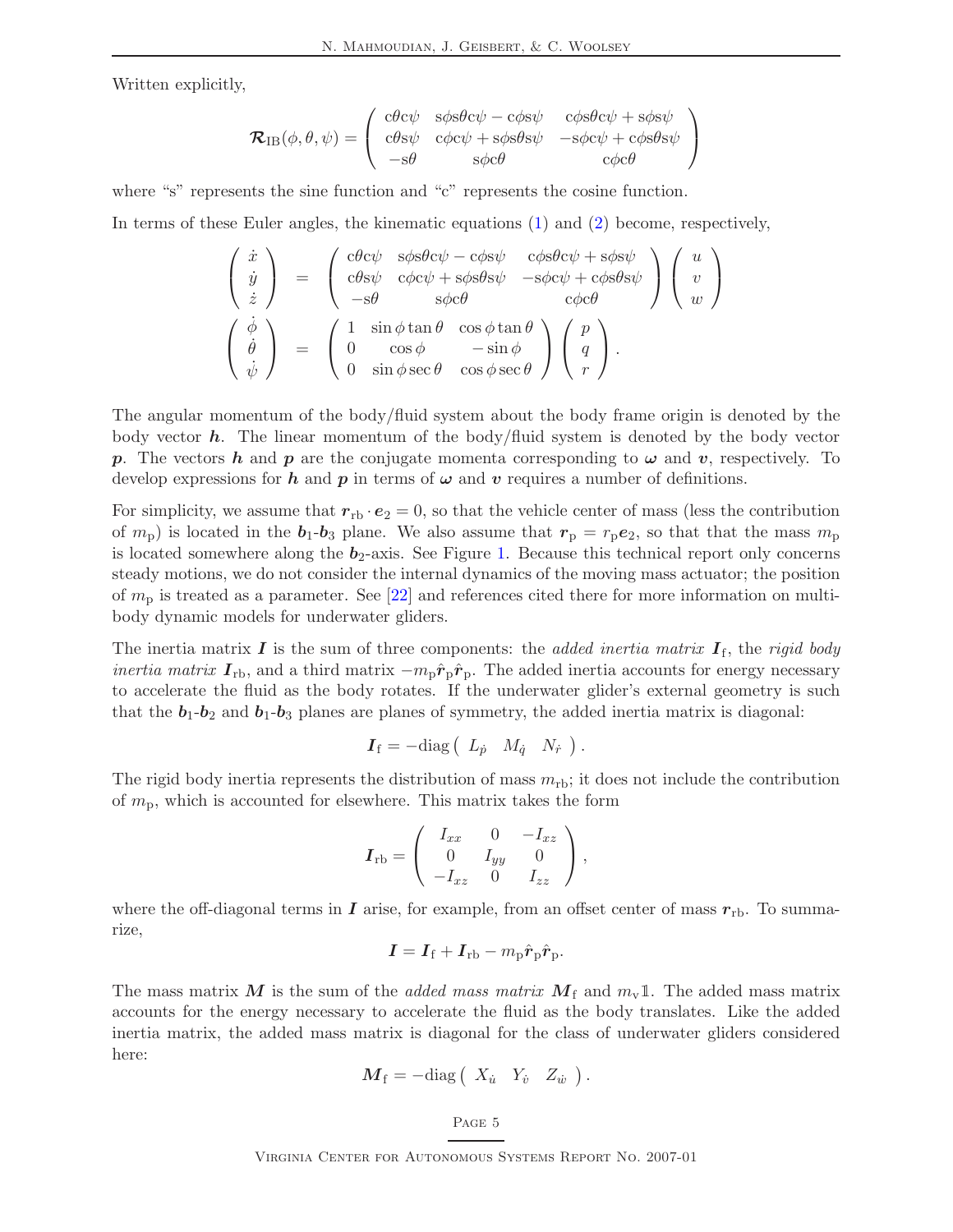To summarize,

$$
M = M_{\rm f} + m_{\rm v} \mathbb{1}.
$$

In addition to the added inertia and the added mass, there will generally be potential flow and inertial coupling between translational and rotational kinetic energy. The coupling is characterized by the matrix  $C = C_f + C_{rb}$ . For the class of underwater gliders considered here,

$$
\boldsymbol{C}_{\rm f} = -\left(\begin{array}{ccc} 0 & 0 & 0 \\ 0 & 0 & M_{\dot{w}} \\ 0 & N_{\dot{v}} & 0 \end{array}\right) = -\left(\begin{array}{ccc} 0 & 0 & 0 \\ 0 & 0 & Y_{\dot{r}} \\ 0 & Z_{\dot{q}} & 0 \end{array}\right)^T
$$

and

$$
\mathbf{C}_{\text{rb}} = m_{\text{rb}} \hat{\mathbf{r}}_{\text{rb}} + m_{\text{p}} \hat{\mathbf{r}}_{\text{p}} = -\mathbf{C}_{\text{rb}}^T.
$$

We note that, while the terms appearing in  $C_f$  may be significant, they do not appear in previous glider analysis.

The combined rigid body and fluid kinetic energy is therefore

$$
\begin{array}{lcl} \mathrm{KE} & = & \mathrm{KE}_{\mathrm{f}} + \mathrm{KE}_{\mathrm{rb}} \\ & = & \frac{1}{2} \left( \begin{array}{c} \boldsymbol{v} \\ \boldsymbol{\omega} \end{array} \right)^T \left( \begin{array}{cc} \boldsymbol{M}_{\mathrm{f}} & \boldsymbol{C}_{\mathrm{f}}^T \\ \boldsymbol{C}_{\mathrm{f}} & \boldsymbol{I}_{\mathrm{f}} \end{array} \right) \left( \begin{array}{c} \boldsymbol{v} \\ \boldsymbol{\omega} \end{array} \right) + \frac{1}{2} \left( \begin{array}{c} \boldsymbol{v} \\ \boldsymbol{\omega} \end{array} \right)^T \left( \begin{array}{cc} \boldsymbol{M}_{\mathrm{rb}} & \boldsymbol{C}_{\mathrm{rb}}^T \\ \boldsymbol{C}_{\mathrm{rb}} & \boldsymbol{I}_{\mathrm{rb}} \end{array} \right) \left( \begin{array}{c} \boldsymbol{v} \\ \boldsymbol{\omega} \end{array} \right) \\ \\ & = & \frac{1}{2} \left( \begin{array}{c} \boldsymbol{v} \\ \boldsymbol{\omega} \end{array} \right)^T \left( \begin{array}{cc} \boldsymbol{M} & \boldsymbol{C}^T \\ \boldsymbol{C} & \boldsymbol{I} \end{array} \right) \left( \begin{array}{c} \boldsymbol{v} \\ \boldsymbol{\omega} \end{array} \right) \end{array}
$$

The momenta h and p are defined by the kinetic energy metric and the velocities  $\omega$  and v:

$$
\left(\begin{array}{c}p\\h\end{array}\right)=\left(\begin{array}{cc}M & C^T\\C & I\end{array}\right)\left(\begin{array}{c}v\\ \omega\end{array}\right).
$$
 (3)

The dynamic equations, which relate external forces and moments to the rate of change of linear and angular momentum, are

<span id="page-10-0"></span>
$$
\dot{\boldsymbol{p}} = \boldsymbol{p} \times \boldsymbol{\omega} + \tilde{m}g\left(\boldsymbol{\mathcal{R}}_{\text{IB}}^{T} \boldsymbol{i}_{3}\right) + \boldsymbol{F}_{\text{visc}} \tag{4}
$$

$$
\dot{\boldsymbol{h}} = \boldsymbol{h} \times \boldsymbol{\omega} + \boldsymbol{p} \times \boldsymbol{v} + (m_{\rm p}gr_{\rm p} + m_{\rm rb}gr_{\rm rb}) \times (\boldsymbol{\mathcal{R}}_{\rm IB}^T \boldsymbol{i}_3) + \boldsymbol{T}_{\rm visc.} \tag{5}
$$

The terms  $T_{\text{visc}}$  and  $F_{\text{visc}}$  represent external moments and forces which do not derive from scalar potential functions. These moments and forces include control moments, such as the yaw moment due to a rudder, and viscous forces, such as lift and drag.

The viscous force and moment are most easily expressed in the "current" reference frame. This frame is related to the body frame through the proper rotation

$$
\mathcal{R}_{BC}(\alpha, \beta) = e^{-\widehat{\mathcal{E}_2}\alpha} e^{\widehat{\mathcal{E}_3}\beta} = \begin{pmatrix} \cos \alpha \cos \beta & -\cos \alpha \sin \beta & -\sin \alpha \\ \sin \beta & \cos \beta & 0 \\ \sin \alpha \cos \beta & -\sin \alpha \sin \beta & \cos \alpha \end{pmatrix}.
$$

For example, one may write

$$
\boldsymbol{v} = \mathcal{R}_{\text{BC}}(\alpha, \beta)(Ve_1) = \begin{pmatrix} V \cos \alpha \cos \beta \\ V \sin \beta \\ V \sin \alpha \cos \beta \end{pmatrix}.
$$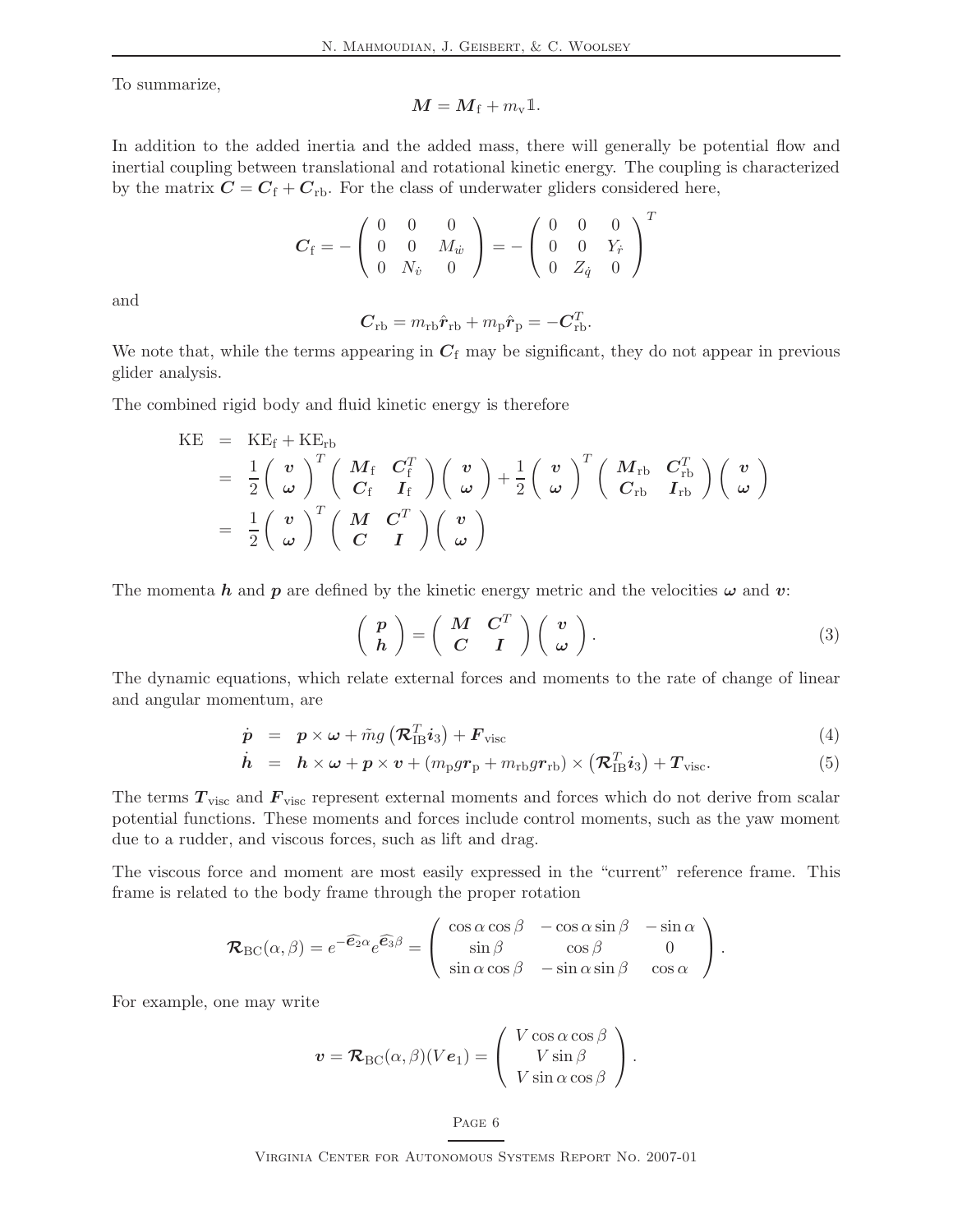

<span id="page-11-0"></span>Figure 2: Illustration of the aerodynamic angles.



<span id="page-11-1"></span>Figure 3: Rotational transformations between various reference frames. (Adapted from [\[29\]](#page-37-0).)

Transformations between various reference frames of interest in vehicle dynamics are illustrated in Figure [3.](#page-11-1) The most commonly used reference frames are the inertial, body, and current reference frames, as defined here. Also depicted is the velocity reference frame which is related to the current frame through the bank angle  $\mu$  and to the inertial frame through the flight path angle  $\gamma$  and the heading angle  $\zeta$ . (See [\[29\]](#page-37-0) for details and formal definitions of  $\mu$ ,  $\gamma$ , and  $\zeta$ .)

The viscous force and moment are assumed to take the following form:

$$
\bm{F}_{\mathrm{visc}} = -\bm{\mathcal{R}}_{\mathrm{BC}}(\alpha, \beta) \left( \begin{array}{c} \mathcal{D}(\alpha) \\ \mathcal{S}_{\beta} \beta + S_{\delta r} \delta r \\ \mathcal{L}_{\alpha} \alpha \end{array} \right) \hspace{0.5cm} \mathrm{and} \hspace{0.5cm} \bm{T}_{\mathrm{visc}} = \bm{D}_{\omega} \bm{\omega} + \left( \begin{array}{c} L_{\beta} \beta \\ M_{\alpha} \alpha \\ N_{\beta} \beta + N_{\delta r} \delta r \end{array} \right).
$$

The various coefficients, such as  $\mathcal{L}_{\alpha}$  and  $N_{\beta}$ , depend on the vehicle's speed, through the dynamic pressure, the geometry, and the Reynolds number. The matrix  $D_{\omega}$  contains terms which characterize viscous angular damping (such as pitch and yaw damping). The expressions above reflect several common assumptions:

• The zero- $\beta$  side force vanishes (when  $\delta r = 0$ ).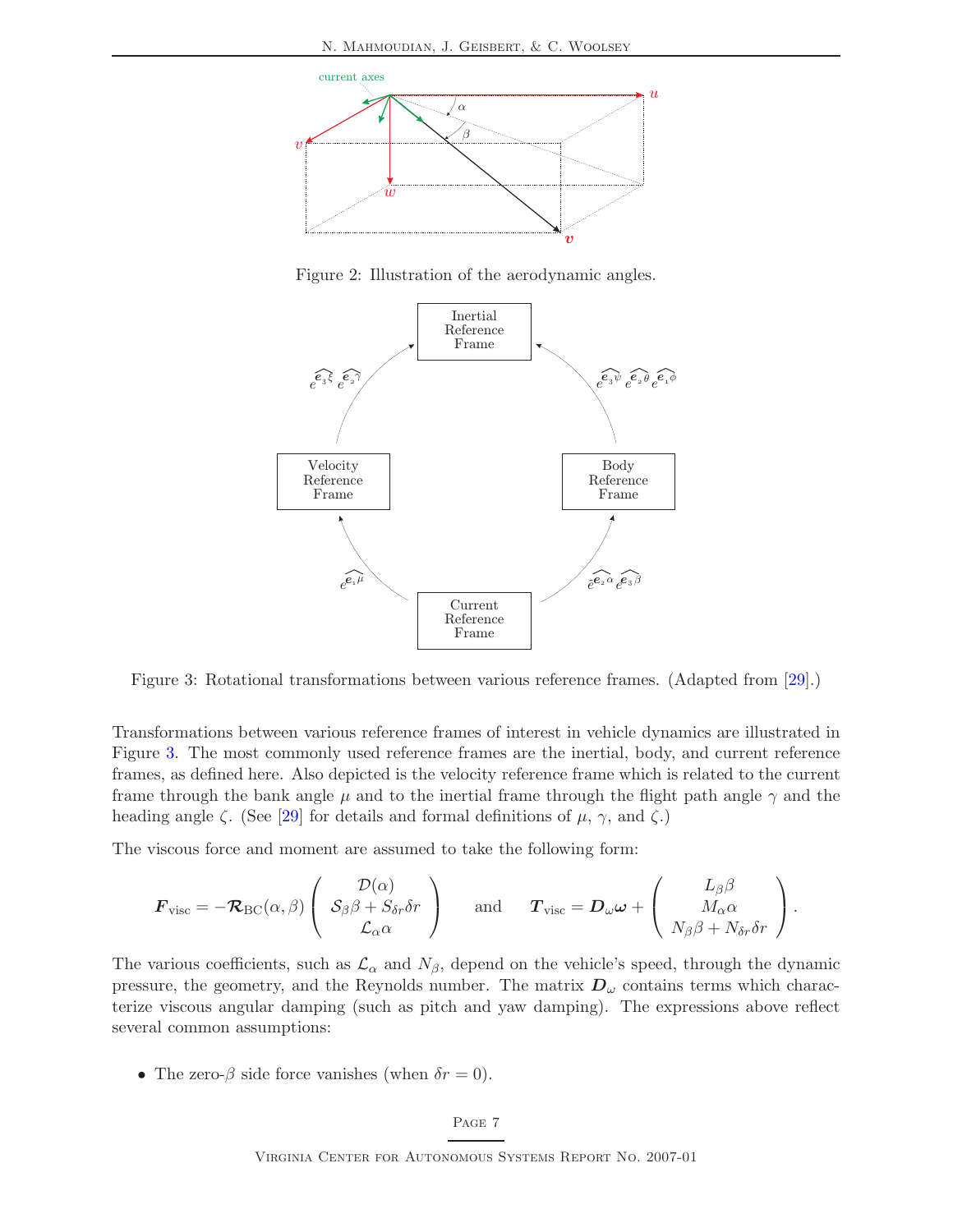- The zero- $\alpha$  lift force vanishes and the zero- $\alpha$  viscous pitch moment is zero.
- The viscous lift and side forces are linear in  $\alpha$  and  $\beta$ , respectively.
- The viscous drag force is quadratic in lift (and therefore in  $\alpha$ ).

Equations  $(1), (2), (4),$  $(1), (2), (4),$  $(1), (2), (4),$  $(1), (2), (4),$  $(1), (2), (4),$  and  $(5)$  completely describe the motion of a rigid underwater glider in inertial space. In studying steady motions, we typically neglect the translational kinematics [\(1\)](#page-8-2). Moreover, the structure of the dynamic equations [\(4\)](#page-10-0) and [\(5\)](#page-10-0) is such that we only need to retain a portion of the rotational kinematics [\(2\)](#page-8-2). Given the tilt vector  $\boldsymbol{\zeta} = \boldsymbol{\mathcal{R}}_{\text{IB}}^T \boldsymbol{i}_3$ , and referring to equation [\(2\)](#page-8-2), it is easy to see that  $\zeta = \zeta \times \omega$ . We therefore consider the following, reduced set of equations:

<span id="page-12-1"></span>
$$
\dot{\zeta} = \zeta \times \omega \tag{6}
$$

$$
\dot{\mathbf{p}} = \mathbf{p} \times \boldsymbol{\omega} + \tilde{m}g\boldsymbol{\zeta} + \boldsymbol{F}_{\text{visc}}.
$$
\n<sup>(7)</sup>

$$
\dot{\boldsymbol{h}} = \boldsymbol{h} \times \boldsymbol{\omega} + \boldsymbol{p} \times \boldsymbol{v} + (m_{\rm p} g \boldsymbol{r}_{\rm p} + m_{\rm rb} g \boldsymbol{r}_{\rm rb}) \times \boldsymbol{\zeta} + \boldsymbol{T}_{\rm visc}
$$
\n(8)

The steady-state flight conditions are determined by solving the nonlinear state equations [\(6-8\)](#page-12-1) for the state and control vectors that make the state derivatives identically zero. Because of the complexity involved in computing an analytical solution, numerical algorithms for computing "trim conditions" are common [\[30\]](#page-37-5). Here we take an analytical approach to find (approximate) solutions for steady-state flight in terms of the model parameters. First, the case of wings-level gliding flight is reviewed. Then, steady turning (helical) flight is analyzed.

### <span id="page-12-0"></span>4 Wings Level Gliding Flight

The conditions for wings level, gliding flight are that  $\omega = 0$ ,  $v \cdot e_2 = 0$ , and  $\zeta \cdot e_2 = 0$ . The second condition implies that  $v = 0$  and therefore that  $\beta = 0$ . The third condition implies that  $\phi = 0$ . Also, we require that  $r_p = 0$  and that  $\delta r = 0$ . Inserting these conditions into equations [\(7\)](#page-12-1) and [\(8\)](#page-12-1) and solving for the remaining equilibrium conditions gives:

<span id="page-12-2"></span>
$$
\mathbf{0} = \tilde{m}g\zeta_0 + \begin{pmatrix} -\mathcal{D}(\alpha_0)\cos\alpha_0 + \mathcal{L}_\alpha\alpha_0\sin\alpha_0\\ 0\\ -\mathcal{D}(\alpha_0)\sin\alpha_0 - \mathcal{L}_\alpha\alpha_0\cos\alpha_0 \end{pmatrix}
$$
(9)

$$
\mathbf{0} = \boldsymbol{M} \boldsymbol{v}_0 \times \boldsymbol{v}_0 + (m_{\text{rb}} g \boldsymbol{r}_{\text{rb}}) \times \boldsymbol{\zeta}_0 + \begin{pmatrix} 0 \\ M_{\alpha} \alpha_0 \\ 0 \end{pmatrix} . \tag{10}
$$

Following the analysis in  $[14]$ , one may use equation  $(10)$  to show that

<span id="page-12-3"></span>
$$
r_{\rm rb} = r^{\perp} + \varrho \zeta_0 \tag{11}
$$

where

$$
\boldsymbol{r}^{\perp}=\frac{1}{m_{\text{rb}}g}\left(M\boldsymbol{v}_0\times\boldsymbol{v}_0+\left(\begin{array}{c}0\\M_{\alpha}\alpha_0\\0\end{array}\right)\right)\times\boldsymbol{\zeta}_0.
$$

#### Page 8

Virginia Center for Autonomous Systems Report No. 2007-01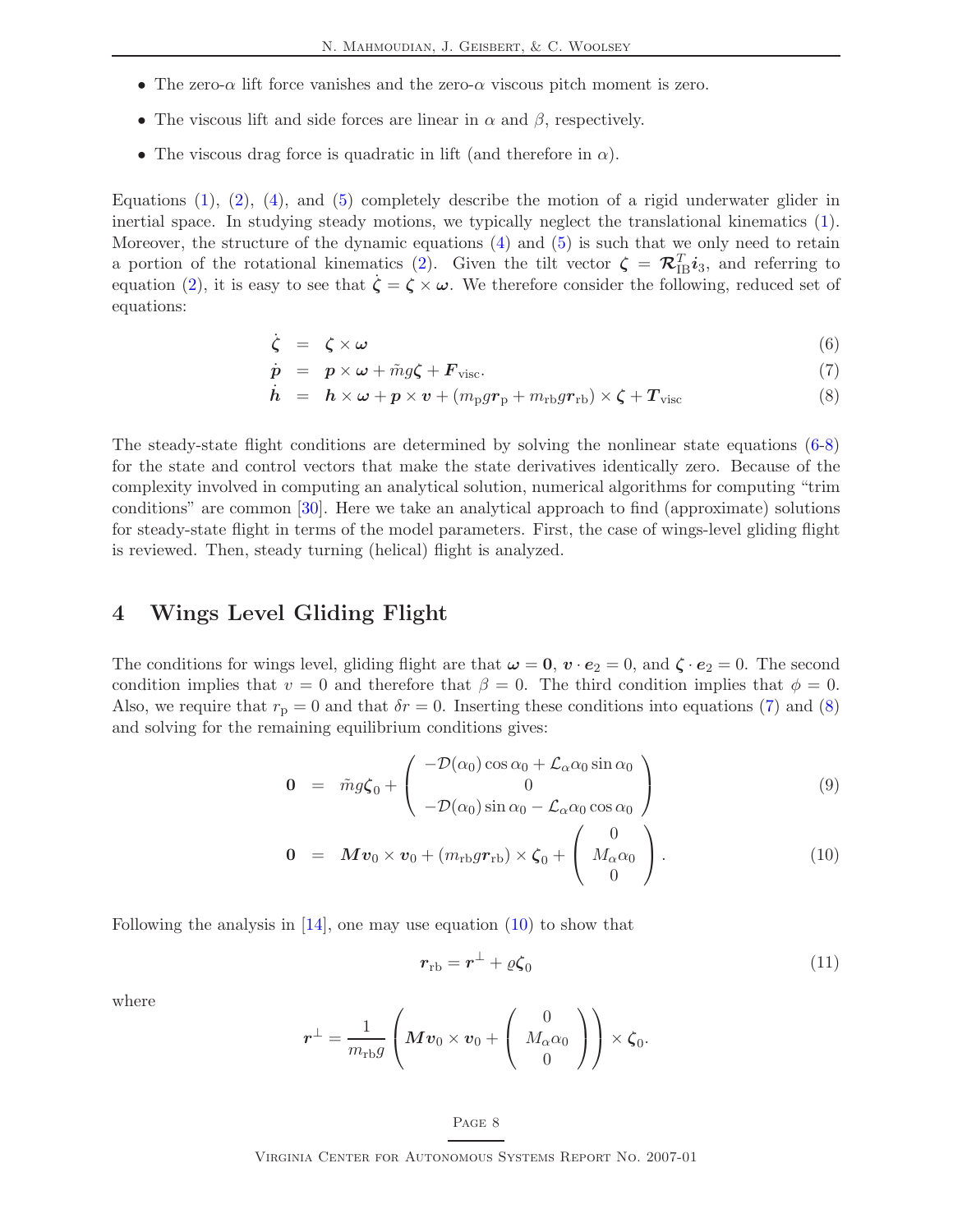The free parameter  $\varrho$  is a measure of how bottom-heavy the vehicle is in a given, wings level flight condition. This parameter plays an important role in determining longitudinal stability of the gliding equilibrium. Note that  $r = r^{\perp}$  is a particular solution to the linear algebraic system

$$
\hat{\zeta}_0 \boldsymbol{r} = \frac{1}{m_{\rm rb}g} \left( \boldsymbol{M} \boldsymbol{v}_0 \times \boldsymbol{v}_0 + \left( \begin{array}{c} 0 \\ M_\alpha \alpha_0 \\ 0 \end{array} \right) \right)
$$

obtained from [\(10\)](#page-12-2) for which  $r^{\perp} \cdot \zeta_0 = 0$ . The null space of  $\hat{\zeta}_0$  is described by  $\varrho \zeta_0$  where  $\varrho \in \mathbb{R}$ .

Next, one may solve [\(9\)](#page-12-2) for  $\zeta_0$ ,  $v_0$ , and  $\tilde{m}_0$  given a desired speed  $V_0$  and a desired *glide path angle*  $\gamma_0 = \theta_0 - \alpha_0$ . Expressed in the inertial frame, equation [\(9\)](#page-12-2) gives

<span id="page-13-0"></span>
$$
\begin{pmatrix} 0 \\ 0 \\ \tilde{m}g \end{pmatrix} = \begin{pmatrix} \sin(\gamma_0)\mathcal{L}_{\alpha}\alpha_0 + \cos(\gamma_0)\mathcal{D}(\alpha_0) \\ 0 \\ \cos(\gamma_0)\mathcal{L}_{\alpha}\alpha_0 - \sin(\gamma_0)\mathcal{D}(\alpha_0) \end{pmatrix}.
$$
 (12)

Equation [\(12\)](#page-13-0) states that there is no net hydrodynamic force in the  $i_1$ -direction and that net weight is balanced by the vertical components of the lift and drag forces.

The components of viscous force, in the current frame, are

$$
\mathcal{D}(\alpha) = P_{\text{dyn}}SC_D(\alpha), \quad \mathcal{S}(\beta) = P_{\text{dyn}}SC_S(\beta), \quad \text{and} \quad \mathcal{L}(\alpha) = P_{\text{dyn}}SC_L(\alpha)
$$

where, following standard assumptions, the nondimensional coefficients take the form

$$
C_D(\alpha) = C_{D_0} + KC_L(\alpha)^2
$$
,  $C_S(\beta) = C_{S_\beta}\beta$ , and  $C_L(\alpha) = C_{L_\alpha}\alpha$ .

The first component of equation [\(12\)](#page-13-0) may be re-written as

$$
\tan(\gamma_0) = -\frac{C_D(\alpha_0)}{C_L(\alpha_0)}
$$
  
= -\left(\frac{C\_{D\_0} + KC\_L(\alpha\_0)^2}{C\_L(\alpha\_0)}\right)

which implies that

<span id="page-13-1"></span>
$$
KC_L^2 + \tan(\gamma_0)C_L + C_{D_0} = 0.
$$
\n(13)

Note that a given glide path angle  $\gamma$  can be obtained, i.e., a real solution  $C_L$  to equation [\(13\)](#page-13-1) exists, if and only if

$$
\tan^2(\gamma_0) \ge 4KC_{D_0}.
$$

Thus, for upward glides  $(\gamma_0 > 0)$ , one requires that

$$
\gamma_0 \ge \tan^{-1} \left( 2\sqrt{KC_{D_0}} \right)
$$

while for downward glides, one must choose

$$
\gamma_0 \leq -\tan^{-1}\left(2\sqrt{KC_{D_0}}\right).
$$

Clearly, the smaller the product  $KC_{D_0}$ , the larger the range of achievable glide path angles. Given values of K and  $C_{D_0}$ , the best possible glide path angle is

$$
\gamma_0 = (\pm) \tan^{-1} \left( 2 \sqrt{KC_{D_0}} \right),
$$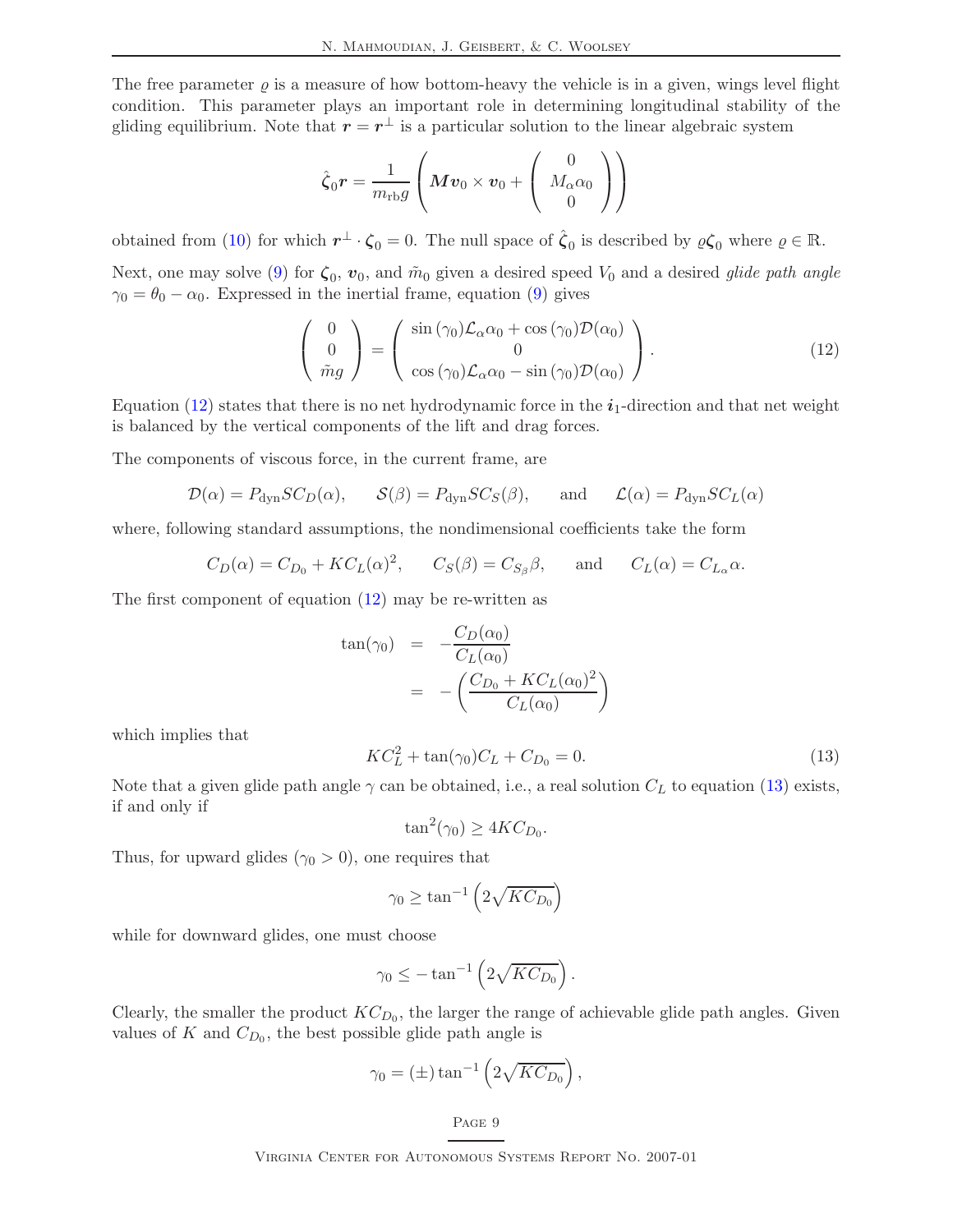This glide path maximizes range (in still water) and corresponds to minimum drag flight:

$$
C_L(\alpha_0) = \mp \sqrt{\frac{C_{D_0}}{K}} \qquad \Rightarrow \qquad \alpha_0 = \mp \frac{1}{C_{L_\alpha}} \sqrt{\frac{C_{D_0}}{K}}.
$$

These conditions provide an upper bound on achievable performance, but operational considerations may dictate a steeper glide path angle.

<span id="page-14-2"></span>Having obtained values for  $C_D(\alpha_0)$  and  $C_L(\alpha_0)$  (and for  $\alpha_0$  and  $\gamma_0$ , and therefore  $\theta_0$ ), one may solve the third component of equation [\(12\)](#page-13-0) for the required net weight  $\tilde{m}_0$ g for a given glide speed  $V_0$ :

$$
\tilde{m}_0 g = \left(\frac{1}{2}\rho V_0^2 S\right) \left(\cos\left(\gamma_0\right) C_{L_\alpha} \alpha_0 - \sin\left(\gamma_0\right) \left(C_{D_0} + K\left(C_{L_\alpha} \alpha_0\right)^2\right)\right). \tag{14}
$$

Thus, one may independently assign the glider's equilibrium attitude, by moving the center of mass according to [\(11\)](#page-12-3), and its speed, by changing the net weight  $\tilde{m}_0g$  according to [\(14\)](#page-14-2). For the minimum drag flight condition, for example,

$$
\tilde{m}_0 g = \left(\frac{1}{2}\rho V_0^2 S\right) \left(\mp\sqrt{\frac{C_{D_0}}{K}}\cos\left(\gamma_0\right) - 2C_{D_0}\sin\left(\gamma_0\right)\right).
$$

### <span id="page-14-0"></span>5 Steady Turning Flight

For turning flight, the condition on  $\omega$  becomes  $\omega \parallel \zeta$ . One may therefore write

$$
\omega=\omega\zeta
$$

where  $\omega \in \mathbb{R}$  is the turn rate. A steady turn is an asymmetric flight condition, so we no longer assume that v and  $\phi$  are zero. Moreover, to effect and maintain such an asymmetric flight condition requires that  $r_p$  or  $\delta r$  or both be nonzero.

### <span id="page-14-1"></span>5.1 Turning Flight for Aircraft

Before discussing turning flight for an underwater glider, we first review the conditions for turning flight of aircraft in the notation that we have developed for underwater gliders. Key differences include the hydrodynamic forces (which, for AUVs, include a significant contribution from added mass and inertia) and the force of buoyancy. Since there is no appreciable buoyant force for aircraft, the body frame origin is typically chosen as the center of mass. In this case, the momenta  $p$  and  $h$ are related to the velocities v and  $\omega$  as follows:

$$
\left(\begin{array}{c}p\\h\end{array}\right)=\left(\begin{array}{cc}m_{\rm rb}\mathbb{1}&\mathbf{0}\\0&I\end{array}\right)\left(\begin{array}{c}v\\ \omega\zeta\end{array}\right).
$$
 (15)

Another important difference between aircraft and underwater gliders is the type of actuation. Aircraft use control surfaces, such as ailerons, a rudder, and an elevator to produce control moments, while underwater gliders use the gravitational moment, which can be adjusted by moving an internal mass.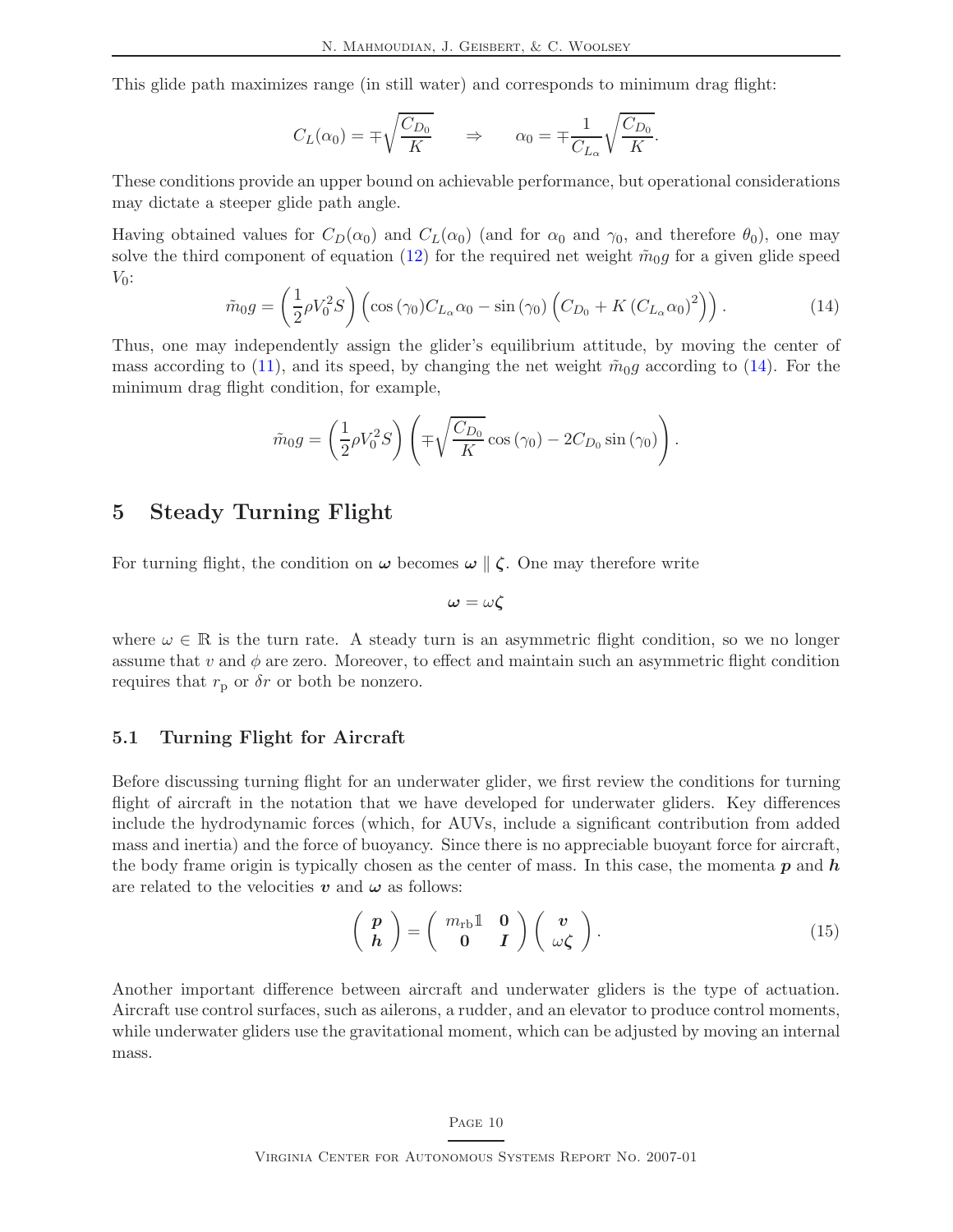For an aircraft in a steady turn, equations [\(6\)](#page-12-1) through [\(8\)](#page-12-1) simplify to the following:

<span id="page-15-0"></span>
$$
\dot{\zeta} = 0 \tag{16}
$$

$$
\dot{\mathbf{p}} = \mathbf{0} = \mathbf{p} \times \omega \boldsymbol{\zeta} + m_{\text{rb}} g \boldsymbol{\zeta} + \boldsymbol{F}_{\text{visc}} \tag{17}
$$

<span id="page-15-1"></span>
$$
\dot{\boldsymbol{h}} = \boldsymbol{0} = \boldsymbol{h} \times \omega \boldsymbol{\zeta} + \boldsymbol{T}_{\text{visc}} \tag{18}
$$

Note that the first equation implies that  $\zeta$  is constant, which means that  $\phi$  and  $\theta$  are constant. Also note, in the second equation, that the term  $p \times v$  has vanished because linear velocity and momentum are parallel for an aircraft.

The viscous forces and moments will be different from those for an underwater glider, of course, and they will include terms due the control surfaces. Thus, terms such as roll moment due to aileron  $(L_{\delta a} \delta a)$  and coupling between the aileron and rudder  $(N_{\delta a} \delta a$  and  $L_{\delta r} \delta r)$  must be included. Also, angular rate effects on the aerodynamic force and moment are included, with standard assumptions concerning vehicle symmetry.

Let T represent thrust, which is assumed to be aligned with the longitudinal axis. Then

$$
\boldsymbol{F}_{\text{visc}} = \begin{pmatrix} X \\ Y \\ Z \end{pmatrix} = -\boldsymbol{\mathcal{R}}_{\text{BC}}(\alpha, \beta) \begin{pmatrix} \mathcal{D}(\alpha, \beta, \delta a, \delta e, \delta r) \\ \mathcal{S}_{\beta} \beta + \mathcal{S}_{\delta r} \delta r \\ \mathcal{L}_{\alpha} \alpha + \mathcal{L}_{\delta e} \delta e \end{pmatrix} + \begin{pmatrix} T + X_q q \\ Y_{p} p + Y_r r \\ Z_q q \end{pmatrix}.
$$

For small sideslip angles,

$$
Y = Y_{\beta}\beta + Y_{\delta r}\delta r + Y_p p + Y_r r.
$$

The viscous moment takes the form

$$
\boldsymbol{T}_{\text{visc}} = \left(\begin{array}{c} L_{\beta}\beta + L_{\delta_a}\delta a + L_{\delta_r}\delta r + L_p p + L_r r \\ M_{\alpha}\alpha + M_{\delta_e}\delta e + M_q q \\ N_{\beta}\beta + N_{\delta_a}\delta a + N_{\delta_r}\delta r + N_p p + N_r r \end{array}\right)
$$

For steady turning flight, the components of v and  $\omega$  are small, with the exception of  $u \approx V$ . Neglecting products of small terms, one finds that

$$
\boldsymbol{p} \times \omega \boldsymbol{\zeta} \approx m_{\rm rb} V \omega \begin{pmatrix} 0 \\ -\cos \phi \cos \theta \\ \sin \phi \cos \theta \end{pmatrix}_{\rm eq} \quad \text{and} \quad \boldsymbol{h}_{\rm eq} \times \omega \boldsymbol{\zeta}_{\rm eq} \approx \boldsymbol{0}.
$$

Substituting into [\(17\)](#page-15-0) and [\(18\)](#page-15-1), the conditions for steady turning motion of an aircraft are

<span id="page-15-2"></span>
$$
\mathbf{0} = m_{\rm rb} V \omega \begin{pmatrix} 0 \\ -\cos\phi\cos\theta_0 \\ \sin\phi\cos\theta_0 \end{pmatrix} + m_{\rm rb} g \begin{pmatrix} -\sin\theta \\ \sin\phi\cos\theta \\ \cos\phi\cos\theta \end{pmatrix} + \boldsymbol{F}_{\rm visc} \tag{19}
$$

$$
0 = T_{\text{visc}} \tag{20}
$$

The key condition for steady turning flight is that the lateral aerodynamic force Y be identically zero  $[10]$ . From the second component of equation  $(19)$ , one therefore requires that

$$
0 = m_{\rm rb} V \omega (-\cos \phi \cos \theta) + m_{\rm rb} g (\sin \phi \cos \theta),
$$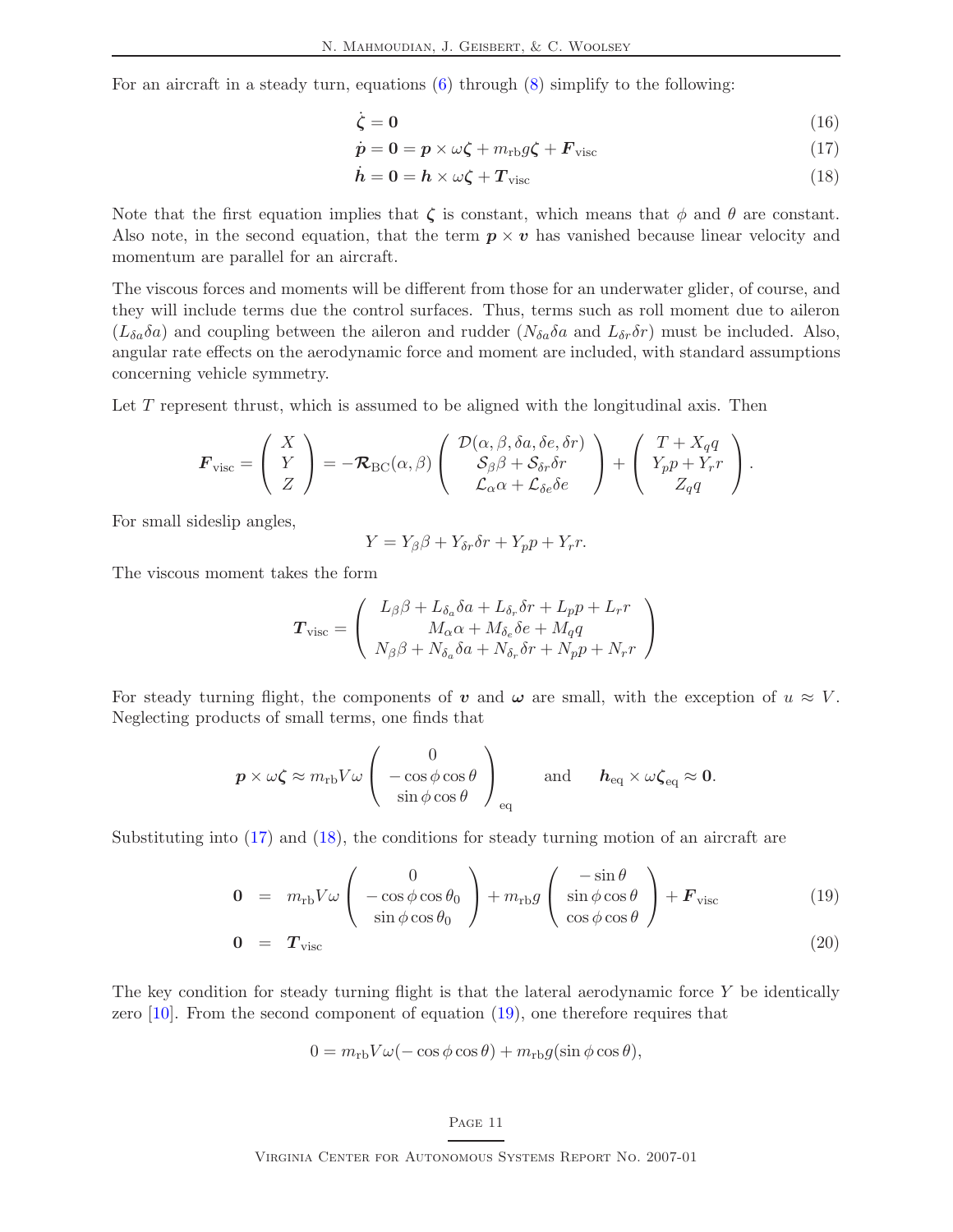from which the roll angle  $\phi$  can be obtained in terms of turn rate  $\omega$ :

$$
\tan \phi = \frac{V}{g}\omega.
$$
\n(21)

The pitch angle  $\theta$ , angle of attack  $\alpha$ , and pitch rate q may be determined from the longitudinal components of [\(19\)](#page-15-2) and [\(20\)](#page-15-2), as parameterized by the elevator angle  $\delta e$  and thrust T. The remaining conditions for steady turning flight are then obtained from the remaining linear algebraic system:

$$
\begin{pmatrix}\nY_{\beta} & Y_{\delta r} & 0 \\
L_{\beta} & L_{\delta r} & L_{\delta a} \\
N_{\beta} & N_{\delta r} & N_{\delta a}\n\end{pmatrix}\n\begin{pmatrix}\n\beta \\
\delta r \\
\delta a\n\end{pmatrix} =\n\begin{pmatrix}\nY_p & Y_r \\
L_p & L_r \\
N_p & N_r\n\end{pmatrix}\n\begin{pmatrix}\n\omega \sin \theta \\
-\omega \cos \theta \cos \phi\n\end{pmatrix}.
$$
\n(22)

These equations give the sideslip angle and aileron and rudder deflections necessary for an aircraft to maintain a banked turn at a given speed V, turn rate  $\omega$ , and pitch angle  $\theta$ .

### <span id="page-16-0"></span>5.2 Turning Flight for Underwater Gliders

The situation for an underwater glider is considerably different. The center of mass is no longer the origin of the body reference frame and angular and linear momentum are coupled through inertial asymmetries. Linear momentum is no longer parallel to linear velocity, because added mass is directional and because of coupling between linear and angular velocity introduced by the offset center of mass. Propulsion is provided not by a thruster but by the net weight of the vehicle (weight minus buoyant force). In fact, the problem of finding analytical steady turning solutions for underwater gliders is quite challenging. We instead formulate the problem as a regular perturbation problem in the turn rate and seek a first order approximate solution. To argue that the higher order solutions are "small corrections" requires some well-founded notion of "small" so we begin by nondimensionalizing the dynamic equations.

We choose the reference parameters

length: 
$$
l
$$
 mass:  $m_{\text{rb}}$  and time:  $T = \frac{l}{V_0}$ 

where l is a characteristic length scale for the vehicle (such as length overall) and  $V_0$  is the nominal speed. With these definitions, the nondimensional momenta  $\bar{p}$  and h are related to the nondimensional velocities  $\bar{v}$  and  $\bar{\omega}$  through the nondimensional generalized inertia matrix as follows:

$$
\left(\begin{array}{c}\bar{p}\\\bar{h}\end{array}\right)=\left(\begin{array}{cc}\bar{M}&\bar{C}^T\\\bar{C}&\bar{I}\end{array}\right)\left(\begin{array}{c}\bar{v}\\\bar{\omega}\end{array}\right)
$$

where

$$
\bar{v} = \frac{1}{V_0}v
$$
 and  $\bar{\omega} = \omega T$ 

and where

$$
\bar{M} = \frac{1}{m_{\text{rb}}} M
$$
,  $\bar{I} = \frac{1}{m_{\text{rb}}l^2} I$ , and  $\bar{C} = \frac{1}{m_{\text{rb}}l} C$ .

The nondimensional dynamic equations are

$$
\dot{\bar{\zeta}} = \bar{\zeta} \times \bar{\omega} \tag{23}
$$

$$
\dot{\bar{\mathbf{p}}} = \bar{\mathbf{p}} \times \bar{\boldsymbol{\omega}} + \bar{\tilde{m}} \bar{\zeta} + \bar{\mathbf{F}}_{\text{visc}}.
$$
\n(24)

$$
\dot{\bar{\boldsymbol{h}}} = \bar{\boldsymbol{h}} \times \bar{\boldsymbol{\omega}} + \bar{\boldsymbol{p}} \times \bar{\boldsymbol{v}} + (\bar{m}_{\rm p} \bar{\boldsymbol{r}}_{\rm p} + \bar{\boldsymbol{r}}_{\rm rb}) \times \bar{\boldsymbol{\zeta}} + \bar{\boldsymbol{T}}_{\rm visc}
$$
\n(25)

#### Page 12

Virginia Center for Autonomous Systems Report No. 2007-01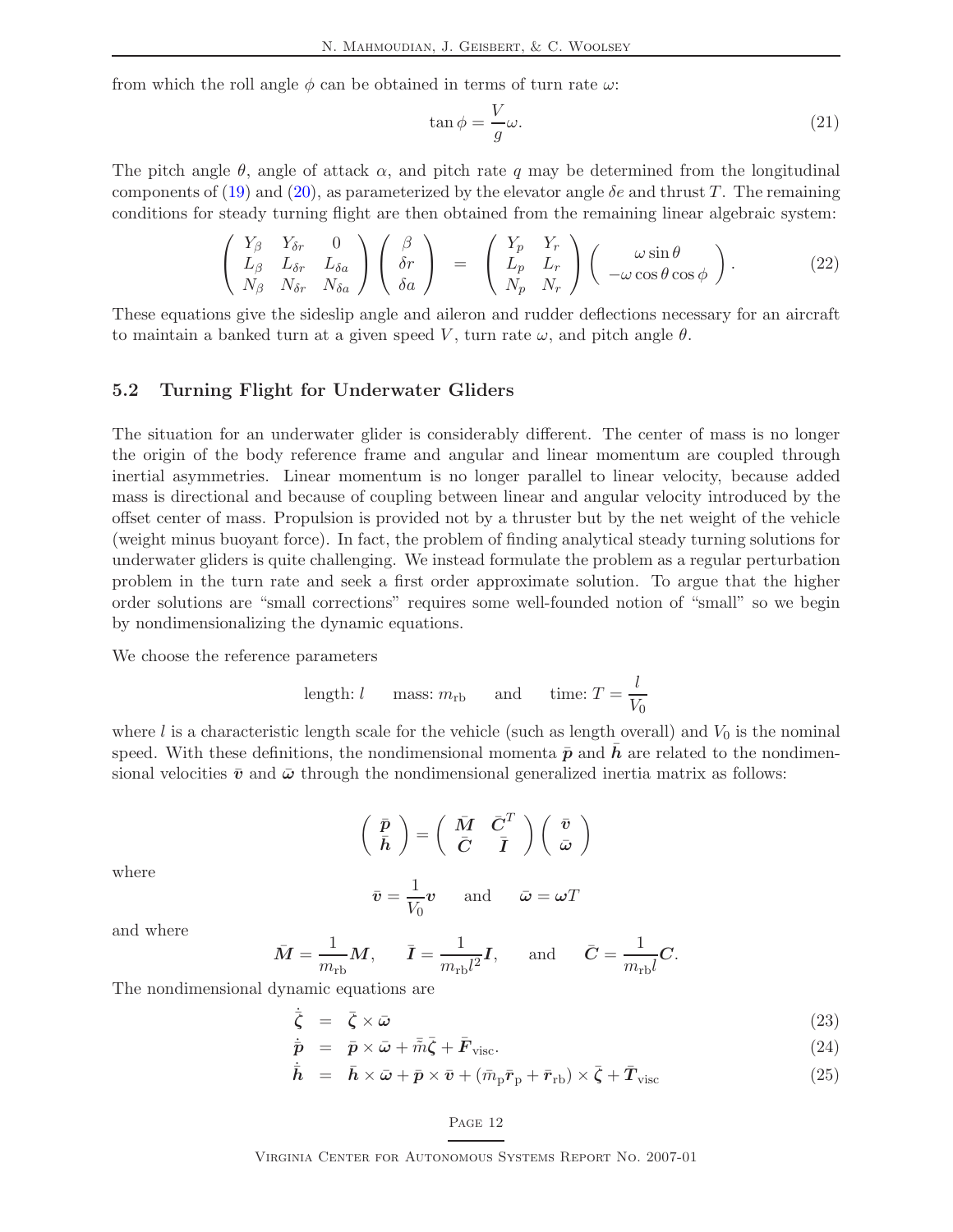where the overdot represents differentiation with respect to nondimensional time  $T$  and where

$$
\bar{\zeta} = \frac{\zeta}{V_0^2/(gl)}, \quad \bar{\tilde{m}} = \frac{\tilde{m}}{m_{\rm rb}}, \quad \bar{m}_{\rm p} = \frac{m_{\rm p}}{m_{\rm rb}}, \quad \bar{r}_{\rm rb} = \frac{\mathbf{r}_{\rm rb}}{l}, \text{ and } \bar{\mathbf{r}}_{\rm p} = \frac{\bar{\mathbf{r}}}{l}
$$

and

$$
\bar{F}_{\text{visc}} = \frac{\bm{F}_{\text{visc}}}{m_{\text{rb}}V_0^2/l}
$$
 and  $\bar{\bm{M}}_{\text{viscous}} = \frac{\bm{T}_{\text{visc}}}{m_{\text{rb}}V_0^2}$ .

To express the viscous forces and moments explicitly, we also define

$$
\bar{V} = \frac{V}{V_0}, \qquad \bar{\rho} = \frac{\rho}{m_{\text{rb}}/l^3}, \qquad \text{and} \qquad \bar{S} = \frac{S}{l^2}.
$$

To simplify the analysis, we assume that

$$
\bar{\mathbf{D}}_{\omega} = \frac{1}{2}\bar{\rho}\bar{V}^2\bar{S} \text{ diag}(C_{l_p}, C_{m_q}, C_{n_r})
$$

where  $C_{l_p}, C_{m_q}$ , and  $C_{n_r}$  are nondimensional stability derivatives representing rotational damping. The assumption that roll and yaw damping are decoupled is reasonable for a vehicle with two planes of external geometric symmetry.

Recall that  $\bar{\omega} = \bar{\omega}\zeta$  for a steady turn. Define a characteristic frequency  $\omega_n = \sqrt{g/l}$  and let  $\bar{\omega}_n = \omega_n T$  denote its nondimensional value. Let  $\bar{\omega} = \epsilon \bar{\omega}_n$  where  $\epsilon$  is a small, nondimensional parameter. One may treat the problem of solving for steady turning flight conditions as an algebraic regular perturbation problem in  $\epsilon$ . When  $\epsilon = 0$ , the vehicle is in wings-level equilibrium flight. If  $\epsilon \neq 0$ , then either  $r_p$  or  $\delta r$  or both must be nonzero. (Recall that  $r_{rb}$  remains fixed at its nominal value, which corresponds to the nominal wings-level flight condition when  $r_p$  and  $\delta r$  are zero.)

Having nondimensionalized the terms appearing in the dynamic equations, we simplify notation by omitting the overbar; in the sequel, all quantities are nondimensional unless otherwise stated. The nondimensional equilibrium equations are

$$
0 = p_{eq} \times \omega \zeta_{eq} + \tilde{m}_{eq} \zeta_{eq} - \left(\frac{1}{2} \rho V_{eq}^2 S\right) \mathcal{R}_{BC}(\alpha_{eq}, \beta_{eq}) \left(\begin{array}{c} C_D(\alpha) \\ C_{S_{\beta}} \beta \\ C_{L_{\alpha}} \alpha \end{array}\right)_{eq}
$$
  
\n
$$
0 = h_{eq} \times \omega \zeta_{eq} + p_{eq} \times v_{eq} + (m_p r_p + r_{rb}) \times \zeta_{eq}
$$
  
\n
$$
+ D_{\omega} \omega \zeta_{eq} + \left(\frac{1}{2} \rho V_{eq}^2 S\right) \left(\begin{array}{c} C_{l_{\beta}} \beta \\ C_{m_{\alpha}} \alpha \\ C_{n_{\beta}} \beta + C_{n_{\delta r}} \delta r \end{array}\right)_{eq}
$$

where  $C_{l_{\beta}}, C_{m_{\alpha}}, C_{n_{\beta}},$  and  $C_{n_{\delta r}}$  are nondimensional stability derivatives. Note that

$$
\left(\begin{array}{c}p_{\text{eq}} \\ h_{\text{eq}}\end{array}\right) = \left(\begin{array}{cc}M & C^T \\ C & I\end{array}\right) \left(\begin{array}{c}v_{\text{eq}} \\ (\omega \zeta_{\text{eq}})\end{array}\right)
$$

where

$$
\boldsymbol{v}_{\rm eq} = \boldsymbol{\mathcal{R}}_{\rm BC}(\alpha_{\rm eq}, \beta_{\rm eq}) (V_{\rm eq} \boldsymbol{e}_1).
$$

### PAGE 13

Virginia Center for Autonomous Systems Report No. 2007-01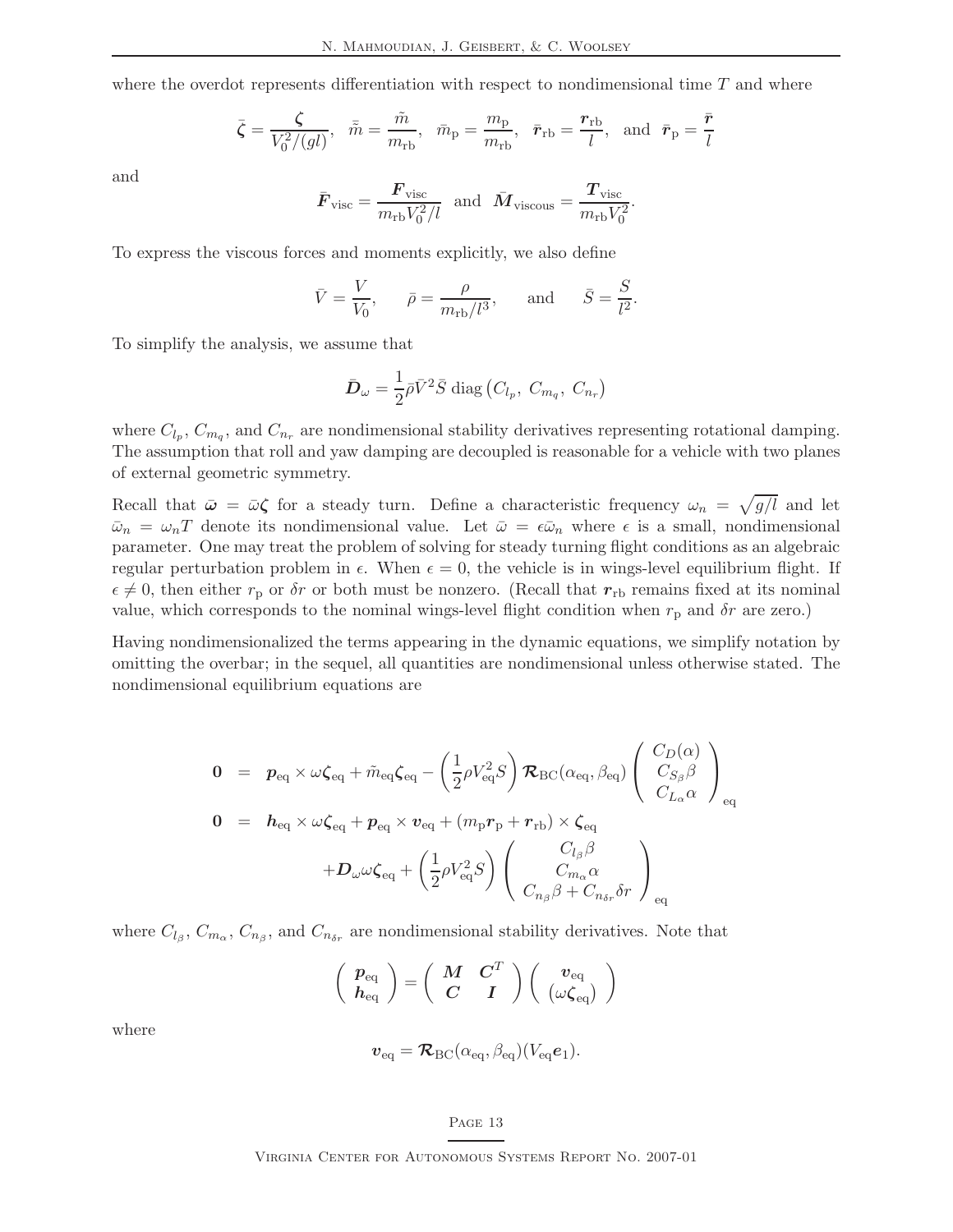As we have stated,  $\zeta$  remains constant in turning flight; equivalently,  $\phi$  and  $\theta$  remain constant. We seek equilibrium solutions for which the perturbed value of  $\zeta$  takes the following form:

$$
\zeta_{\text{eq}} = e^{-\phi_{\text{eq}}\widehat{\mathbf{e}_1}} \zeta_0
$$
  
= 
$$
\begin{pmatrix} 1 & 0 & 0 \\ 0 & \cos \phi_{\text{eq}} & \sin \phi_{\text{eq}} \\ 0 & -\sin \phi_{\text{eq}} & \cos \phi_{\text{eq}} \end{pmatrix} \zeta_0
$$

By construction, the perturbed equilibrium turning motion will have the same pitch angle  $\theta$  as the corresponding, unperturbed wings level flight condition.

Using the definitions and observations above, the equilibrium equations are

<span id="page-18-0"></span>
$$
0 = \left( M \left( \mathcal{R}_{BC}(\alpha_{eq}, \beta_{eq})(V_{eq}e_1) \right) + C^T \left( \epsilon \omega_n e^{-\phi_{eq} \widehat{\mathbf{e}_1}} \zeta_0 \right) \right) \times \left( \epsilon \omega_n e^{-\phi_{eq} \widehat{\mathbf{e}_1}} \zeta_0 \right)
$$
  
+  $\tilde{m}_{eq} e^{-\phi_{eq} \widehat{\mathbf{e}_1}} \zeta_0 - \left( \frac{1}{2} \rho V_{eq}^2 S \right) \mathcal{R}_{BC}(\alpha_{eq}, \beta_{eq}) \left( \begin{array}{c} C_D(\alpha) \\ C_{S_\beta} \beta \\ C_{L_\alpha} \alpha \end{array} \right)_{eq}$   

$$
0 = \left( I \left( \epsilon \omega_n e^{-\phi_{eq} \widehat{\mathbf{e}_1}} \zeta_0 \right) + C \left( \mathcal{R}_{BC}(\alpha_{eq}, \beta_{eq})(V_{eq}e_1) \right) \right) \times \left( \epsilon \omega_n e^{-\phi_{eq} \widehat{\mathbf{e}_1}} \zeta_0 \right)
$$
  
+ 
$$
\left( M \left( \mathcal{R}_{BC}(\alpha_{eq}, \beta_{eq})(V_{eq}e_1) \right) + C^T \left( \epsilon \omega_n e^{-\phi_{eq} \widehat{\mathbf{e}_1}} \zeta_0 \right) \right) \times \left( \mathcal{R}_{BC}(\alpha_{eq}, \beta_{eq})(V_{eq}e_1) \right)
$$
  
+ 
$$
\left( m_p r_p + r_{rb} \right) \times \left( e^{-\phi_{eq} \widehat{\mathbf{e}_1}} \zeta_0 \right) + D_\omega \left( \epsilon \omega_n e^{-\phi_{eq} \widehat{\mathbf{e}_1}} \zeta_0 \right)
$$
  
+ 
$$
\left( \frac{1}{2} \rho V_{eq}^2 S \right) \left( \begin{array}{c} C_{l_\beta} \beta \\ C_{m_\alpha} \alpha \\ C_{n_\beta} \beta + C_{n_\delta r} \delta r \end{array} \right)_{eq}
$$
  
(27)

To obtain the regular perturbation solution in  $\epsilon$ , first substitute the following polynomial expansions for  $r_p$ ,  $\tilde{m}$ ,  $\phi$ ,  $V$ ,  $\alpha$ , and  $\beta$ .

$$
V = \sum_{n} V_n \epsilon^n = V_0 + \epsilon V_1 + \epsilon^2 V_2 + \cdots \qquad \tilde{m} = \sum_{n} \tilde{m}_n \epsilon^n = \tilde{m}_0 + \epsilon \tilde{m}_1 + \epsilon^2 \tilde{m}_2 + \cdots
$$
  
\n
$$
\alpha = \sum_{n} \alpha_n \epsilon^n = \alpha_0 + \epsilon \alpha_1 + \epsilon^2 \alpha_2 + \cdots \qquad \phi = \sum_{n} \phi_n \epsilon^n = \epsilon \phi_1 + \epsilon^2 \phi_2 + \cdots
$$
  
\n
$$
\beta = \sum_{n} \beta_n \epsilon^n = \epsilon \beta_1 + \epsilon^2 \beta_2 + \cdots \qquad r_p = \sum_{n} r_{p_n} \epsilon^n = \epsilon r_{p_1} + \epsilon^2 r_{p_2} + \cdots
$$

(We have suppressed the subscript "eq" for convenience.) Also, let  $\delta r = 0 + \epsilon \delta r_1$ . (The rudder deflection  $\delta r_1$  will appear as a free parameter in the solution to the regular perturbation problem.) Substituting these polynomial expansions into equations [\(26\)](#page-18-0) and [\(27\)](#page-18-0) and collecting powers of  $\epsilon$ gives a regular perturbation series in  $\epsilon$ . Solving the coefficient equation for  $\epsilon^0$  gives the nominal, wings level flight conditions. Solving the coefficient equation for  $\epsilon^1$  gives approximate values for  $r_p$ ,  $\tilde{m}$ ,  $\phi$ ,  $V$ ,  $\alpha$ , and  $\beta$  to first order in  $\epsilon$ . Let

$$
\Delta = (\rho S)^2 (r_{b_x} c \theta_0 + r_{b_z} s \theta_0) (C_D(\alpha_0) + C_{S_\beta}) + \tilde{m}_0 (\rho S) (C_{n_\beta} c \theta_0 - C_{l_\beta} s \theta_0) + 2\tilde{m}_0 [(-X_{\dot{u}} + Y_{\dot{v}}) c \alpha_0 c \theta_0 + (-Z_{\dot{w}} + Y_{\dot{v}}) s \alpha_0 s \theta_0]
$$
\n(28)

where "s" represents the sine function and "c" represents cosine. The first order solution to the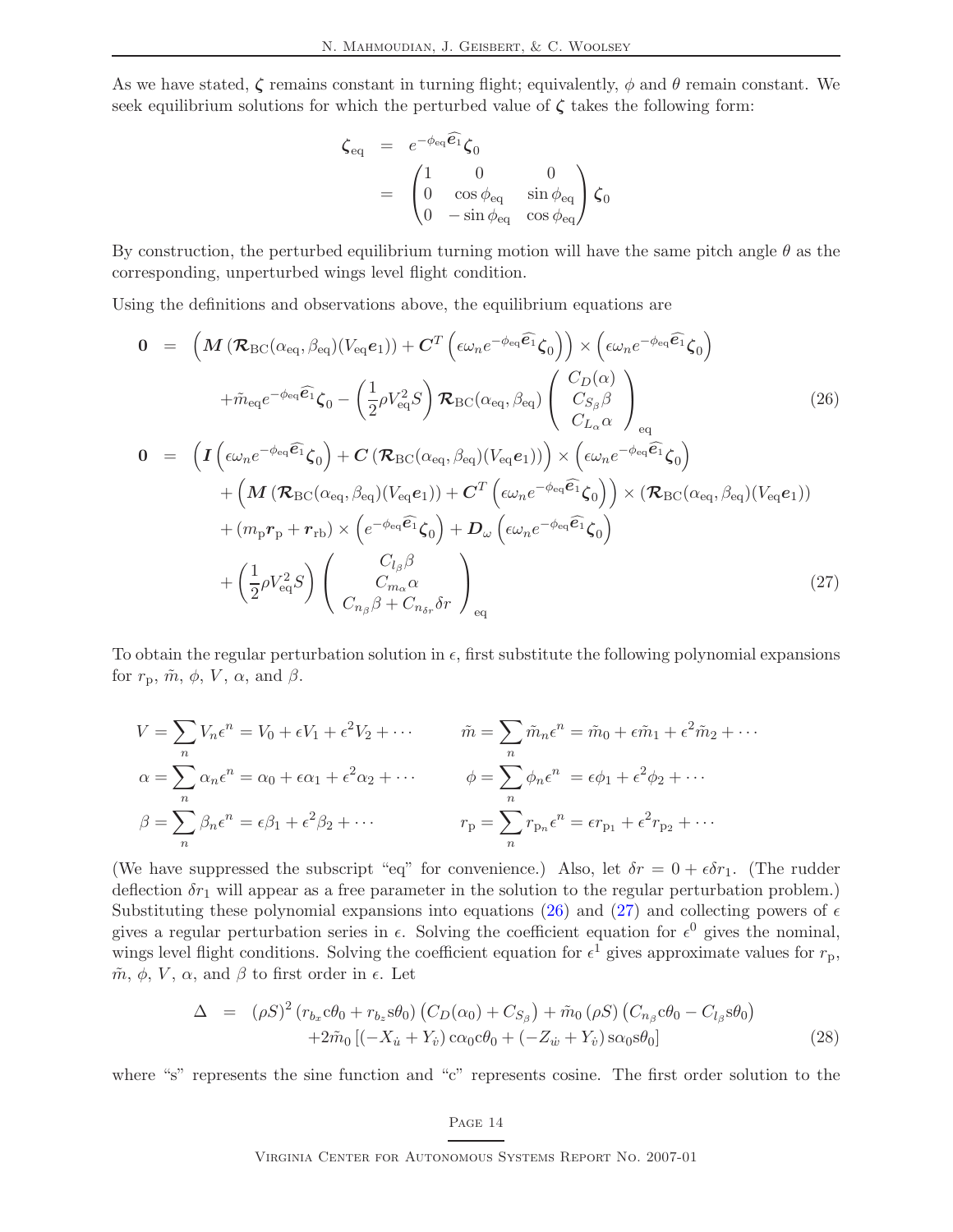regular perturbation problem defined by equations [\(26\)](#page-18-0) and [\(27\)](#page-18-0) is:

<span id="page-19-3"></span><span id="page-19-0"></span>partition of problem defined by equations (26) and (27) is:

\n
$$
V_{1} = 0
$$
\n
$$
\alpha_{1} = 0
$$
\n
$$
\alpha_{1} = 0
$$
\n
$$
\beta_{1} = -\frac{\omega_{n}}{\Delta} \left\{ 2(r_{b_{x}}c\theta_{0} + r_{b_{z}}s\theta_{0}) \left[ (m - X_{u}) \cos(0\theta_{0} + (m - Z_{u}) \sin(0\theta_{0}) \right] \right.\n\left. + 2\tilde{m}_{0}c\theta_{0}c(\theta_{0} - \alpha_{0})N_{v} + \tilde{m}_{0}(\rho S) (C_{l_{p}}s^{2}\theta_{0} + C_{n_{r}}c^{2}\theta_{0}) \right\}\n- \frac{\rho S}{\Delta} \left[ \tilde{m}_{0}c\theta_{0}C_{n_{\delta r}}\delta r_{1} + (r_{b_{x}}c\theta_{0} + r_{b_{z}}s\theta_{0}) C_{S_{\delta r}}\delta r_{1} \right]
$$
\n
$$
\phi_{1} = \frac{\omega_{n}}{4\tilde{m}_{0}c\theta_{0}}\Delta \left[ (m + \tilde{m}_{0} - X_{u}) \cos(0\theta_{0} + (m + \tilde{m}_{0} - Z_{u}) \sin(0\theta_{0}) \right]\n+ \frac{\rho S}{8\tilde{m}_{0}c\theta_{0}} \left[ (C_{D}(\alpha_{0}) + C_{S_{\beta}}) \beta_{1} + \frac{1}{\Delta} C_{S_{\delta r}}\delta r_{1} \right]
$$
\n
$$
r_{p_{1}} = \frac{1}{2m_{p}\Delta} \left\{ 2\omega_{n} (\rho S) (r_{b_{x}}C_{l_{\beta}} + r_{b_{z}}C_{n_{\beta}}) \left[ (m - X_{u}) \cos(0\theta_{0} + (m - Z_{u}) \cos(0\theta_{0}) \right] \right.\n+ 2\tilde{m}_{0}\omega_{n} (\rho S) \left[ C_{l_{p}} (-X_{u} + Y_{v}) \cos(0\theta_{0} - C_{n_{r}} (-Z_{u} + Y_{v}) \sin(0\theta_{0}) \right] \right.\n+ 2\omega_{n} \text{S2C}_{0} (-Z_{u} + Y_{v}) \left[ r_{b_{x}} (m - X_{u}) \cos(\theta_{0} + r_{b_{x}} - Z
$$

<span id="page-19-1"></span>
$$
-2\tilde{m}_0 \left(-Z_{\dot{w}} + Y_{\dot{v}}\right) s\alpha_0\} + (\rho S) C_{S_{\delta r}} \delta r_1 \left\{ (\rho S) \left(r_{b_x} C_{l_\beta} + r_{b_z} C_{n_\beta}\right) + 2 \left[r_{b_x} \left(-Z_{\dot{w}} + Y_{\dot{v}}\right) s\alpha_0 + r_{b_z} \left(-X_{\dot{u}} + Y_{\dot{v}}\right) c\alpha_0\right] \right\}
$$
(34)

The explicit analytical expressions given above, particularly in equations [\(32-](#page-19-0)[34\)](#page-19-1), provide insight concerning the role of design parameters such as wing sweep angle, vertical stabilizer size, moving mass actuator size, and rudder size in determining a vehicle's turning capability. They also exhibit an interesting structure, which is discussed in Remark [5.1](#page-19-2) below.

<span id="page-19-2"></span>**Remark 5.1** That V,  $\alpha$ , and  $\tilde{m}$  remain constant to first order in  $\epsilon$  suggests that the primary contributors to steady turning motion are lateral mass deflections  $(r_p)$  and rudder deflections  $(\delta r_1)$ and that these deflections have no first order effect on speed or angle of attack. In practice, it is considerably more costly to change the vehicle's net mass  $\tilde{m}$  than to shift its center of gravity. As shown in equation  $(14)$ ,  $\tilde{m}$  directly controls speed. So, for example, to maximize glider speed in descent (ascent), one must drive  $\tilde{m}$  to its maximum (minimum) value. Fortunately, the problem of controlling directional motion (turn rate) decouples from the problem of controlling longitudinal motion, to first order in  $\epsilon$ . Thus, one may choose a desired glide path angle and speed, corresponding to some desired rate of progress, and then leave these actuators fixed while controlling directional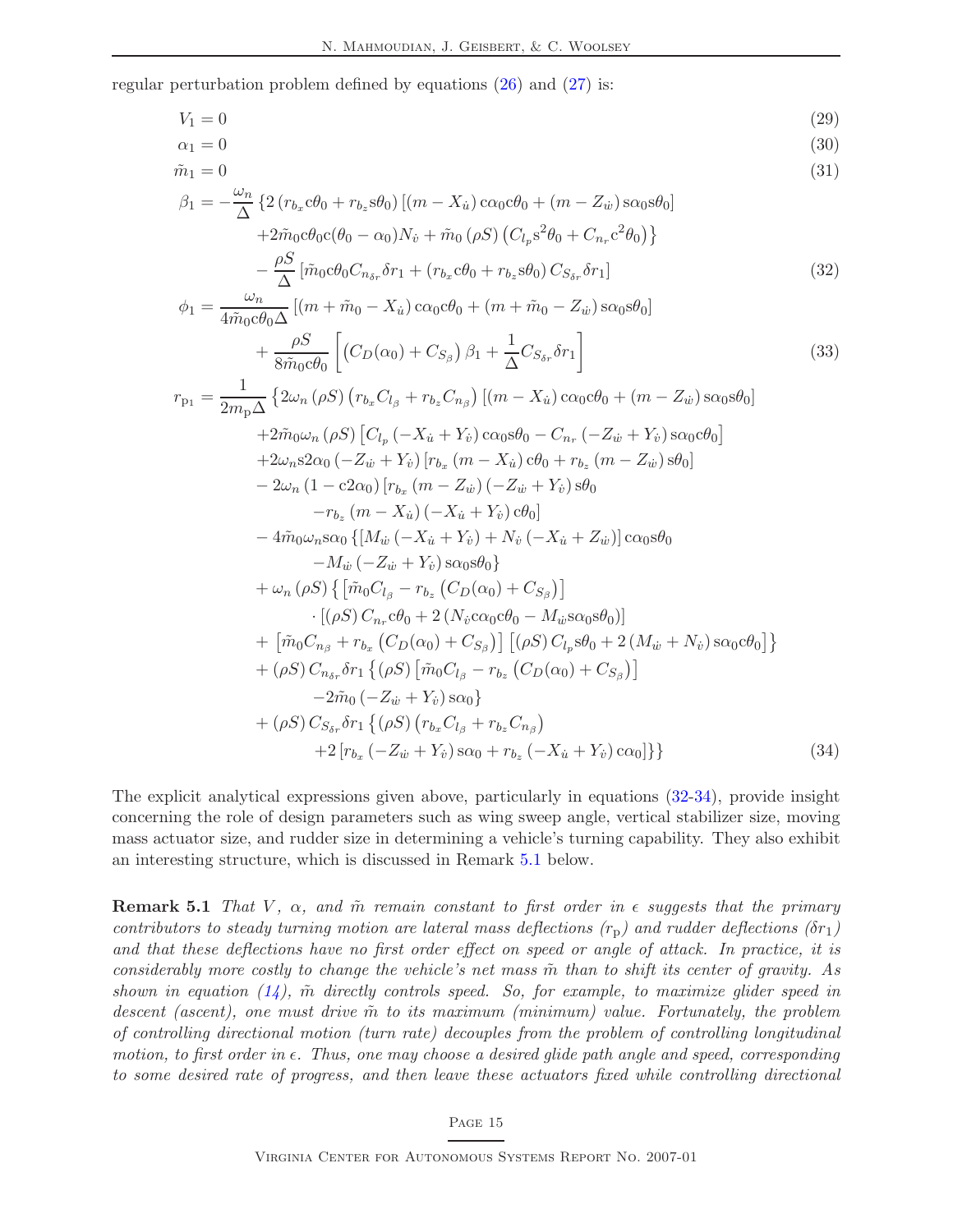motion separately with the lateral moving mass actuator. As discussed in Section [7,](#page-24-0) this observation suggests a natural approach to motion control and path planning for underwater gliders.

**Remark 5.2** Note that the rudder deflection  $\delta r_1$  appears as a free parameter in expressions [\(29-](#page-19-3) [34\)](#page-19-1). For a rudderless vehicle, one simply sets  $\delta r_1 = 0$ . Including a rudder, however, provides additional freedom to control the lateral-directional dynamics. For example, using [\(32\)](#page-19-0), one could adjust the rudder angle so as to zero the sideslip angle, to first order in  $\epsilon$ , thereby reducing the total drag. (Equation [\(32\)](#page-19-0) gives guidance for sizing a rudder for this purpose.) Drag reduction is especially critical for underwater gliders, whose primary operational advantage is efficiency. On the other hand, as an external actuator, a rudder is subject to damage or fouling and introduces an additional failure mode into the system.

Equations [\(29](#page-19-3)[-34\)](#page-19-1) provide a first order approximation for steady turning motions. To assess stability of the true, neighboring turning motion, one may linearize about the *approximate* equilibrium condition and compute the eigenvalues. Recognizing that the eigenvalues of the resulting time-invariant state matrix depend continuously on its parameters, stability properties of the true equilibrium may be inferred from stability properties of the approximate equilibrium provided that (i) the equilibrium is hyperbolic and (ii)  $\epsilon$  is small relative to the real part of every eigenvalue. See Section 1.7 of  $\boxed{15}$  for a brief discussion or Chapter 9 of  $\boxed{16}$  for more details.

### <span id="page-20-0"></span>6 Numerical Case Study: Slocum

To verify our steady turn predictions for a realistic vehicle model, we have applied the results to a model for Slocum, shown in Figure [4,](#page-20-1) for which hydrodynamic model parameters are given in [\[2\]](#page-36-4). We consider perturbations from a wings-level equilibrium flight condition at speed  $V_0 = 1.5$  knots and angle of attack  $\alpha_0 = 4.3^{\circ}$ , the angle which corresponds to the maximum lift to drag ratio. We assume that  $\delta r_1 = 0$ , noting that neither Liberdade/XRay nor the deep-water ("thermal") version of Slocum uses a rudder.



<span id="page-20-1"></span>Figure 4: The underwater glider Slocum. (Solid model in Rhinoceros 3.0)

Figure [5](#page-21-0) shows the wings-level equilibrium glide characteristics for the *Slocum* glider. The lift, sideforce and drag parameters are:

$$
C_{L_{\alpha}} = 2.04 \text{ rad}^{-1}, \quad C_{S_{\beta}} = 0.30 \text{ rad}^{-1}, \quad C_{D_0} = 0.03, \quad \text{and} \quad K = 0.16
$$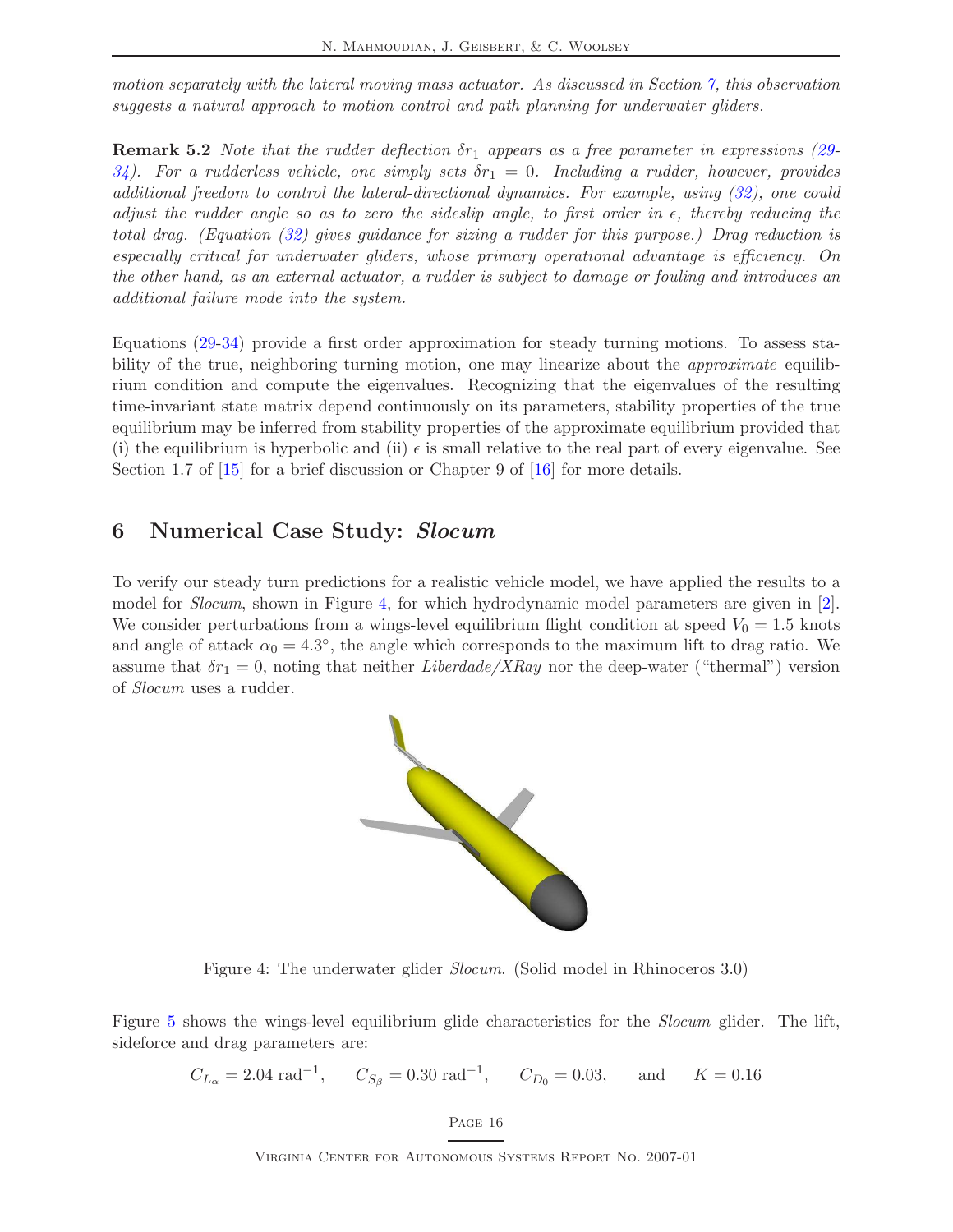

<span id="page-21-0"></span>Figure 5: Wings level equilibrium glide characteristics for Slocum model.

Other important parameters include  $l = 1.5$  m and  $m_{\text{rb}} = 40$  kg. The values of the nonzero terms in the generalized added mass matrix are given below.

| $-X_{ii} = 5$ kg               | $-L_p = 3.75$ kg-m <sup>2</sup>         |
|--------------------------------|-----------------------------------------|
| $-Y_{i} = 60 \text{ kg}$       | $-M_{\dot{a}} = 2.28$ kg-m <sup>2</sup> |
| $-Z_{\dot{w}} = 70 \text{ kg}$ | $-N_r = 1.28$ kg-m <sup>2</sup>         |

The values of the viscous stability derivatives are given below, in the notation defined in the nomenclature section.

| $C_m$           | $C_l$           | $C_n$           |
|-----------------|-----------------|-----------------|
| $\alpha$ -0.75  | $\beta$ -0.90   | $\beta$ 1.51    |
| $\bar{q}$ -0.90 | $\bar{p}$ -0.30 | $\bar{r}$ -0.30 |

Once one has computed the conditions for equilibrium flight, one may examine stability. The simplest approach is spectral analysis. Using the *Slocum* model described in [\[2\]](#page-36-4), we linearize about the wings-level, equilibrium flight condition corresponding to the following parameter values:

$$
V_0 = 0.758
$$
 m/s,  $\alpha_0 = 4.3^\circ$ ,  $\theta_0 = -8.2^\circ$ ,  $\gamma_0 = -12.5^\circ$  and  $\tilde{m}_0 = 0.61$  kg.

As mentioned in Section [4,](#page-12-0) the free parameter  $\rho$  provides a measure of how bottom-heavy the vehicle is, in a given flight condition. This parameter plays an important role in determining longitudinal stability of wings-level gliding equilibria. The effect of varying  $\rho$  on the stability of wings-level and turning equilibria has been investigated numerically. The results show that the equilibrium condition mentioned above is stable provided  $\rho > 0.05$ , which agrees with the analysis in Section 8.3 of Bhatta's dissertation [\[2\]](#page-36-4). Here, the value of  $\rho$  is fixed at 0.117, as in [2].

The eigenvalues of the state matrix corresponding to the given equilibrium condition are

$$
\lambda \in \{-4.46, -2.67 \pm 1.64i, -1.26, -1.03, -0.75 \pm 0.25i, -0.07\}
$$

All eight eigenvalues of the linearized system have negative real part, so the flight condition is stable.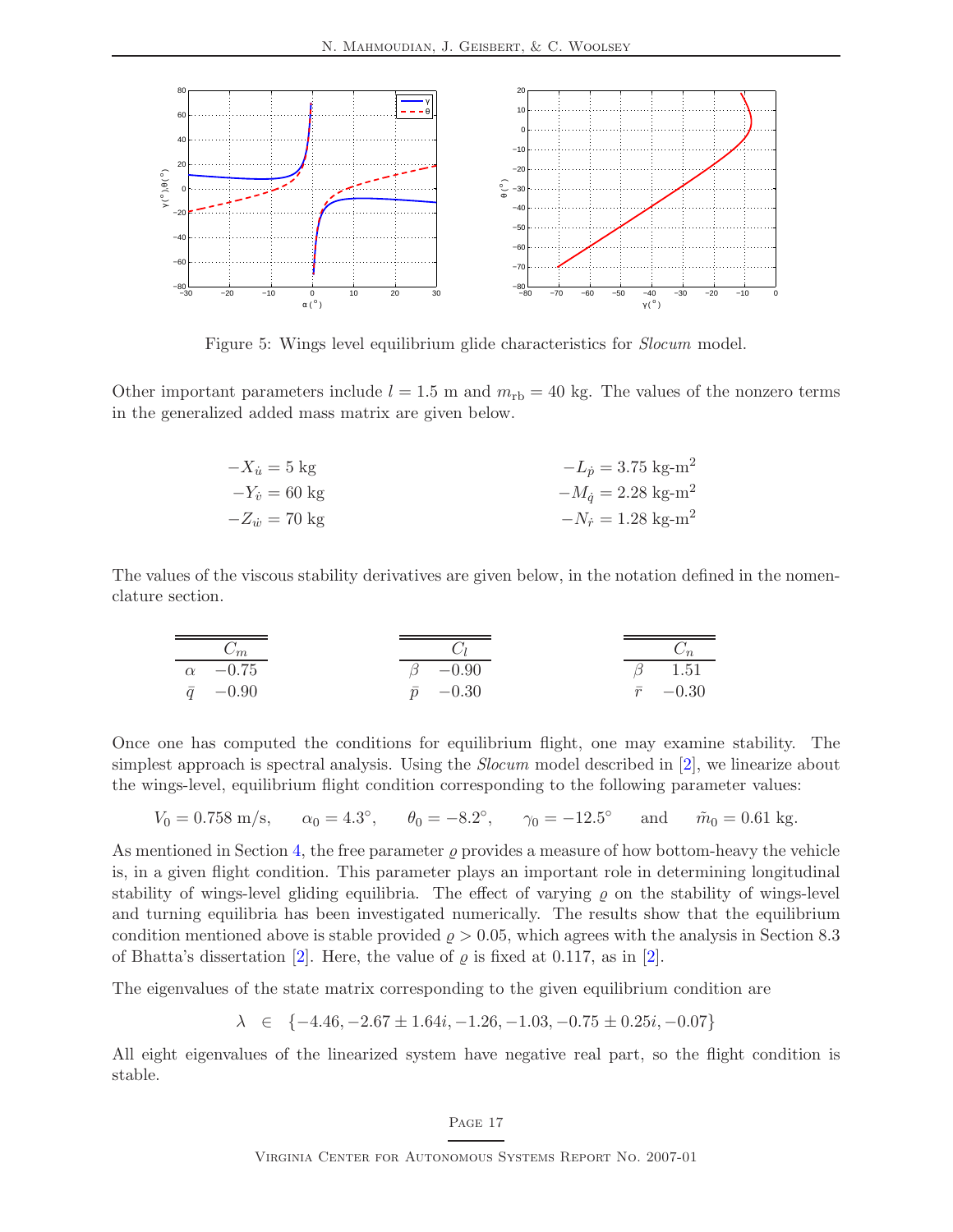

<span id="page-22-0"></span>Figure 6: Wings level ( $\epsilon = 0$ ) and turning ( $\epsilon = 0.01$ ) flight paths for the *Slocum* model.



<span id="page-22-1"></span>Figure 7: Eigenvalue plots for actual and approximate equilibria for  $0 < \epsilon < 0.1$ . (A closer view of the dominant eigenvalues is shown at the right.)

With stability of wings-level equilibrium flight confirmed, one may next compute the first order solution for  $r_p$ ,  $\phi$ , and  $\beta$ , as described in Section [5:](#page-14-0)

$$
r_{\rm p} = (4.63\omega_n\epsilon) \text{ m}, \quad \phi = (10.06\omega_n\epsilon) \left(\frac{180}{\pi}\right) \text{ deg}, \quad \text{and} \quad \beta = (0.33\omega_n\epsilon) \left(\frac{180}{\pi}\right) \text{ deg}.
$$

With these approximate values for lateral mass location, roll angle, and sideslip angle, the approximate equilibrium velocity and angular velocity are

$$
\mathbf{v} = V_0 \left( \begin{array}{c} \cos \alpha_0 \cos (\epsilon \beta_1) \\ \sin (\epsilon \beta_1) \\ \cos \alpha_0 \sin (\epsilon \beta_1) \end{array} \right) \quad \text{and} \quad \boldsymbol{\omega} = \omega_n \epsilon \left( \begin{array}{c} \sin \theta_0 \\ \cos \theta_0 \sin (\epsilon \phi_1) \\ \cos \theta_0 \cos (\epsilon \phi_1) \end{array} \right).
$$

When  $\epsilon = 0$ , the values above correspond to the given steady, wings-level flight condition. For small, nonzero values of  $\epsilon$ , the values correspond (approximately) to a steady turning motion; see Figure [6.](#page-22-0) To determine the range of stable turning motions that can be obtained using this approximation, the equations of motion are linearized about the approximate turning motion, parameterized by  $\epsilon$ . When  $\epsilon = 0$ , all eight eigenvalues of the linearization have negative real part, with  $\lambda_8 = -0.07$  being closest to the imaginary axis. As  $\epsilon$  increases, this eigenvalue moves to the left along the real axis. Two other critical eigenvalues begin as a complex conjugate pair near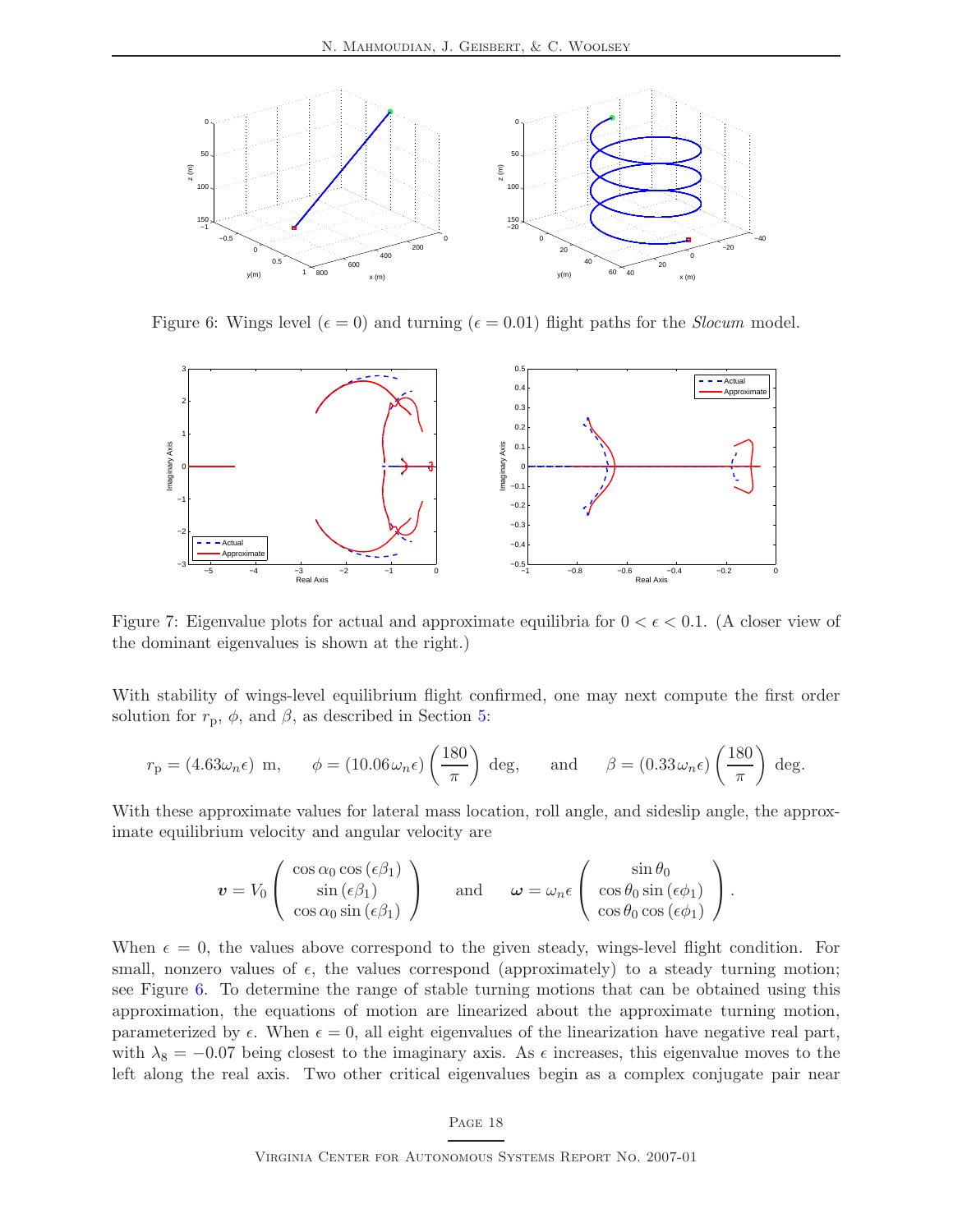the real axis:  $\lambda_{6,7} = -0.75 \pm 0.25i$ . As  $\epsilon$  increases from zero, these eigenvalues coalesce at about  $-0.6489 \approx -0.65$  and break apart along the real axis. The eigenvalue which becomes less negative eventually coalesces with  $\lambda_8$  and breaks away into a complex conjugate pair at about  $-0.1$ . One may infer that the system has a locally unique, stable fixed point provided  $\epsilon$  remains smaller in other of magnitudes than magnitude of the real part of the critical eigenvalue(s) [\[16\]](#page-37-7). Figure [7](#page-22-1) shows the movement of eigenvalues for the approximate equilibrium as well as those for the true equilibrium (computed numerically) as  $\epsilon$  increases from zero. The true and approximate root loci agree closely for  $\epsilon < 0.03$ . The true system exhibits a stable turning motion for  $0 < \epsilon < 0.1$ .

| $\epsilon$ | ′о<br>$\varphi$ |        | O    |         | 0'<br>$\theta$      | R<br>(rad/s)<br>$m/s$ )<br>$\omega$ |       |        |       | (m)    |
|------------|-----------------|--------|------|---------|---------------------|-------------------------------------|-------|--------|-------|--------|
|            | app.            | actual | app. | actual  | actual <sup>†</sup> | actual <sup>†</sup>                 | app.  | actual | app.  | actual |
| 0.001      | $1.5\,$         | 1.4    | 0.1  | 0.1     | $-8.7$              | 0.77                                | 0.003 | 0.003  | 253.3 | 256.7  |
| 0.005      | 7.4             | 7.1    | 0.2  | 0.6     | $-8.8$              | 0.78                                | 0.013 | 0.014  | 58.5  | 55.7   |
| 0.01       | 14.7            | 13.9   | 0.5  | $1.3\,$ | $-9.0$              | 0.79                                | 0.026 | 0.027  | 29.2  | 29.3   |
| 0.03       | 44.2            | 35.0   | 1.5  | 4.4     | $-9.8$              | 0.87                                | 0.077 | 0.057  | 9.9   | 15.3   |
| 0.05       | 73.7            | 47.8   | 2.4  | 7.0     | $-9.7$              | 0.93                                | 0.128 | 0.063  | 5.9   | 14.8   |
| 0.07       | 103.2           | 56.0   | 3.4  | 8.9     | $-9.0$              | 0.97                                | 0.179 | 0.060  | 4.3   | 16.2   |

<span id="page-23-0"></span>Table 1: Approximate and actual steady motion parameters  $(V_0 = 1.5$  kts  $\& \alpha = 4.3^{\circ}).$ 

<sup>†</sup>The approximate value of  $\theta$  is  $\theta_0 = -8.24^\circ$ . The approximate value of V is  $V_0 = 1.011$  m/s.

Table [1](#page-23-0) gives approximate and actual values (obtained from numerical simulations) for key variables for various values of  $\epsilon$ . Note that, as  $\epsilon$  increases in value, so does the error between the approximate and true equilibrium values. Regardless, the system does converge to a steady turning motion for all values  $\epsilon \leq 0.1$ .

**Remark 6.[1](#page-23-0)** Note in Table 1 that the actual turn radius R is minimum around  $\epsilon = 0.05$ . Since further increases in  $r_p$  (or equivalently in  $\epsilon$ ) fail to lower the turn radius, there is no point in moving the particle  $m_p$  beyond this critical location. Such an observation may provide guidelines for actuator sizing in future glider designs. There is no reason, for example, to provide moving mass control authority which does not yield greater turning ability.

| race =.pp.c.minute and due product; include particular<br>, , , , |                             |        |      |        |                     |                     |                              |        |          |        |  |
|-------------------------------------------------------------------|-----------------------------|--------|------|--------|---------------------|---------------------|------------------------------|--------|----------|--------|--|
| $\epsilon$                                                        | $\sqrt{\circ}$<br>$\varphi$ |        | O    |        | $\theta$            | (m/s)               | $(\text{rad/s})$<br>$\omega$ |        | R<br>(m) |        |  |
|                                                                   | app.                        | actual | app. | actual | actual <sup>†</sup> | actual <sup>†</sup> | app.                         | actual | app.     | actual |  |
| 0.001                                                             | 0.9                         | 0.9    | 0.1  | 0.1    | $-8.0$              | 1.00                | 0.003                        | 0.003  | 337.0    | 334.0  |  |
| 0.005                                                             | 4.3                         | 4.4    | 0.3  | 0.3    | $-8.1$              | 1.00                | 0.013                        | 0.013  | 77.8     | 77.2   |  |
| 0.01                                                              | 8.7                         | 8.7    | 0.6  | 0.6    | $-8.2$              | 1.01                | 0.026                        | 0.026  | 39.6     | 39.3   |  |
| 0.03                                                              | 26.1                        | 23.9   | 2.3  | 2.3    | $-9.4$              | 1.07                | 0.077                        | 0.065  | 13.2     | 16.5   |  |
| 0.05                                                              | 43.4                        | 34.9   | 3.4  | 3.6    | $-10.4$             | 1.14                | 0.128                        | 0.085  | 7.9      | 13.5   |  |
| 0.07                                                              | 60.8                        | 42.8   | 4.7  | 4.9    | $-10.9$             | 1.21                | 0.179                        | 0.093  | 5.7      | 12.9   |  |

<span id="page-23-1"></span>Table 2: Approximate and actual steady motion parameters  $(V_0 = 2.0 \text{ kts } \& \alpha = 4.3^{\circ}).$ 

<sup>†</sup>The approximate value of  $\theta$  is  $\theta_0 = -8.24^\circ$ . The approximate value of V is  $V_0 = 1.011$  m/s.

Comparing the results for speeds of 1.0, 1.5, and 2.0 knots (illustrated in Tables [3,](#page-24-1) [1,](#page-23-0) and [2,](#page-23-1) respectively), one may observe several trends. For example, in every case, actual speed increases with increasing turn rate. (Recall that the approximation suggests that speed remains relatively

#### Page 19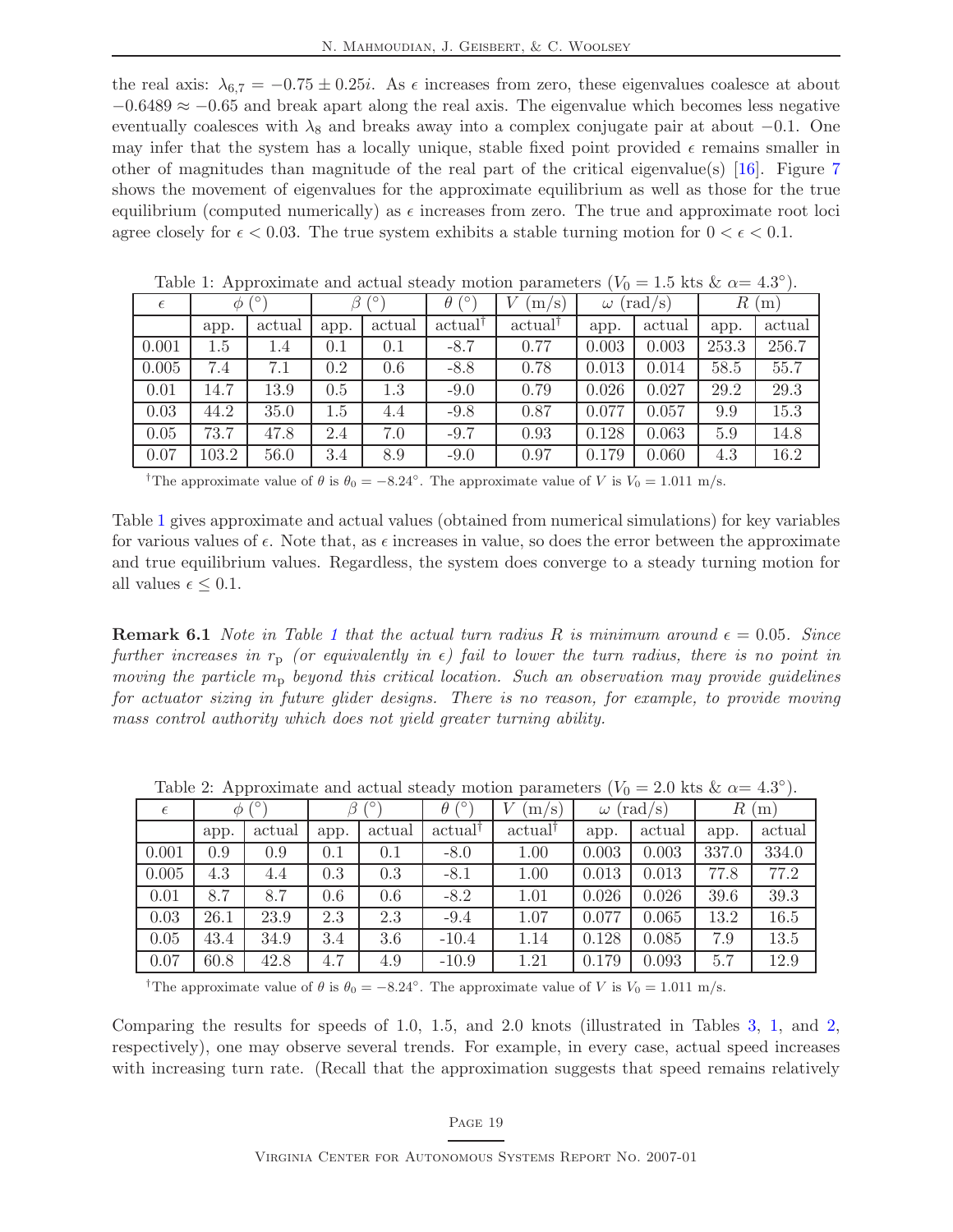| . .        |       |        |              |        |                     |        | $\sim$                       |        |          |        |
|------------|-------|--------|--------------|--------|---------------------|--------|------------------------------|--------|----------|--------|
| $\epsilon$ | Ф     |        | 70<br>$\sim$ |        | ′о<br>$\theta$      | m/s    | $(\text{rad/s})$<br>$\omega$ |        | R<br>(m) |        |
|            | app.  | actual | app.         | actual | actual <sup>†</sup> | actual | app.                         | actual | app.     | actual |
| 0.001      | 2.9   | 2.8    | 0.0          | 0.3    | $-9.3$              | 0.52   | 0.003                        | 0.003  | 170.0    | 173.3  |
| 0.005      | 14.6  | 13.5   | 0.0          | 1.7    | $-9.3$              | 0.53   | 0.013                        | 0.015  | 39.2     | 35.3   |
| 0.01       | 29.3  | 25.4   | 0.0          | 3.4    | $-9.3$              | 0.55   | 0.026                        | 0.027  | 19.8     | 20.9   |
| 0.02       | 58.6  | 42.7   | 0.1          | 9.7    | $-8.7$              | 0.60   | 0.051                        | 0.034  | 9.9      | 18.0   |
| 0.03       | 87.8  | 53.5   | 0.2          | 12.6   | $-7.7$              | 0.63   | 0.077                        | 0.033  | 6.6      | 19.5   |
| 0.04       | 117.1 | 60.7   | 0.2          | 13.8   | $-6.8$              | 0.65   | 0.102                        | 0.029  | 5.0      | 22.0   |

<span id="page-24-1"></span>Table 3: Approximate and actual steady motion parameters  $(V_0 = 1.0 \text{ kt } \& \alpha = 4.3^{\circ}).$ 

<sup>†</sup>The approximate value of  $\theta$  is  $\theta_0 = -8.24^\circ$ . The approximate value of V is  $V_0 = 0.5056$  m/s.

constant, for small  $\epsilon$ .) Roll angle and sideslip angle (approximate and actual) increase more rapidly with turn rate at lower nominal speeds than at higher nominal speeds. Moreover, the discrepancy between the approximate and actual values is greatest (for given  $\epsilon$ ) at the lowest speed. Because the relative stability of the nominal flight condition decreases with decreasing speed (i.e., the critical eigenvalues move closer to the imaginary axis), one should expect poorer agreement between the approximation and reality at these lower speeds.

### <span id="page-24-0"></span>7 Path Planning

A logical next step is to develop a procedure for optimal path planning which makes use of the preceding approximate results for equilibrium turning flight. A reasonable objective would be to concatenate these approximate equilibrium motions in order to minimize the time of transit from a given initial point to a given final point with a specified initial and final heading. The question of reachability naturally arises, since an underwater glider must ascend or descend to locomote. A glider can not progress between two points at the same depth, for example, without concatenating at least one ascending and one descending motion. For the moment, we will restrict our attention to situations in which the final point is strictly below (above) the initial point and can be reached in a single descending (ascending) flight without exceeding the vehicle's physical limitations (such as the minimum glide slope). More precisely, we will project the vehicle path onto the horizontal plane and simply ignore the vertical component of motion. A fortunate consequence of the structure of our approximate solution for turning flight is that, to first order in  $\epsilon$ , the horizontal and vertical components of velocity remain constant. Thus, the minimum time problem in the horizontal plane corresponds to minimizing the change in depth for a given horizontal point-to-point transition. Since an underwater glider propels itself by the force of gravity, minimizing the change in depth is equivalent to minimizing the energy expenditure.

To see that the horizontal component of velocity remains constant, to first order in  $\epsilon$ , recall that the speed V remains constant to first order in  $\epsilon$  and note that

$$
\dot{z} = e_3^T \mathcal{R}_{IB}(\phi, \theta, \psi) \mathcal{R}_{BC}(\alpha, \beta) (Ve_1)
$$
\n
$$
= e_3^T \left( e^{\widehat{\mathbf{e}}_3 \psi} e^{\widehat{\mathbf{e}}_2 \theta} e^{\widehat{\mathbf{e}}_1 \phi} \right) \left( e^{-\widehat{\mathbf{e}}_2 \alpha} e^{\widehat{\mathbf{e}}_3 \beta} \right) (Ve_1)
$$
\n
$$
= e_3^T \left( e^{\widehat{\mathbf{e}}_2(\theta_0)} e^{\widehat{\mathbf{e}}_1(\epsilon \phi_1 + O(\epsilon^2))} \right) \left( e^{-\widehat{\mathbf{e}}_2(\alpha_0 + O(\epsilon^2))} e^{\widehat{\mathbf{e}}_3(\epsilon \beta_1 + O(\epsilon^2))} \right) \left( (V_0 + O(\epsilon^2)) e_1 \right)
$$
\n
$$
= -V_0 \sin (\theta_0 - \alpha_0) + O(\epsilon^2).
$$

#### Page 20

Virginia Center for Autonomous Systems Report No. 2007-01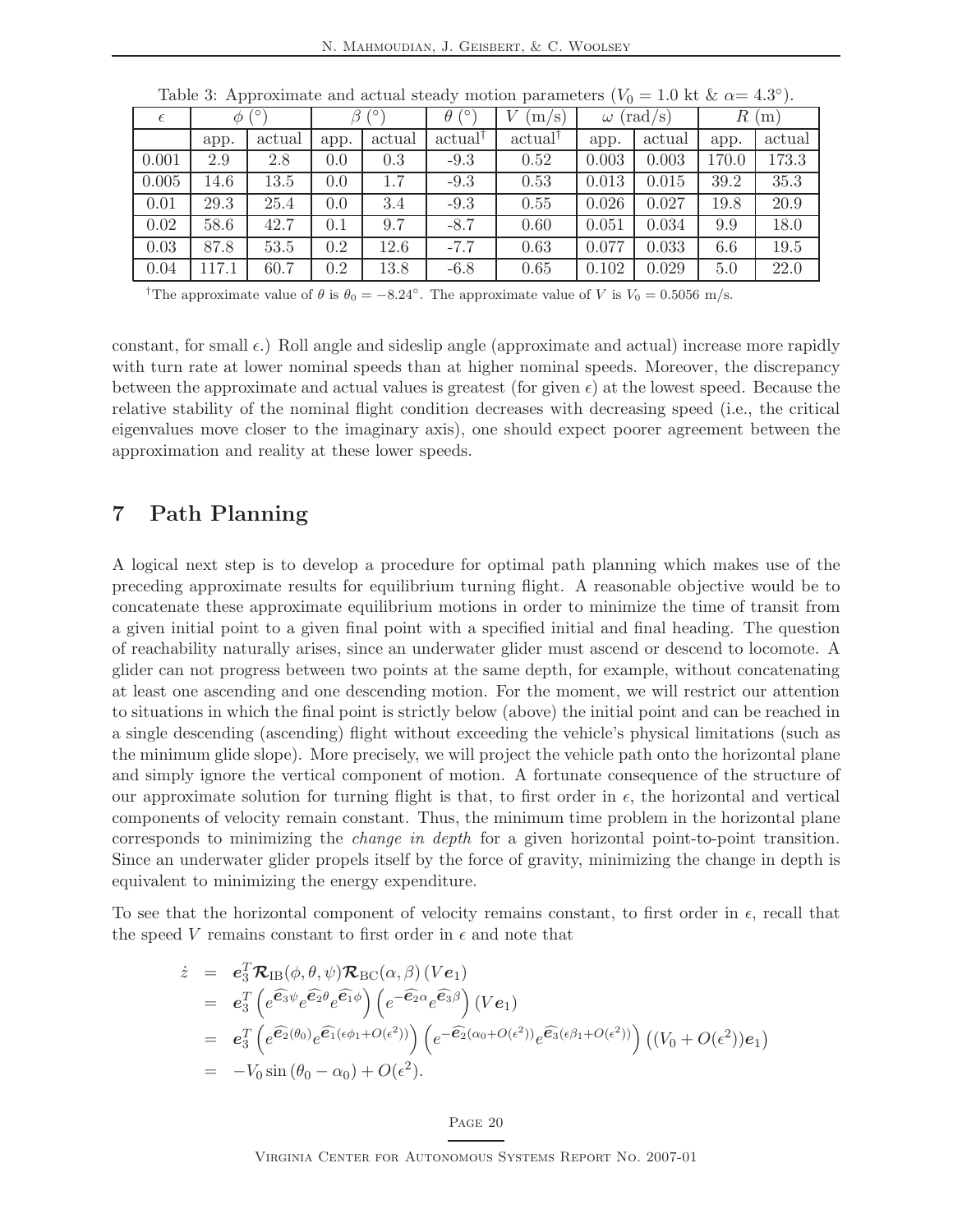Of course,  $-V_0 \sin (\theta_0 - \alpha_0)$  is precisely the vertical component of velocity in unperturbed, wings level flight. An important consequence of this observation is that, since both the magnitude and the vertical component of velocity remain constant, to first order in  $\epsilon$ , so does the horizontal component of velocity. Projecting the vehicle's motion onto the horizontal plane, glider equilibrium motions correspond to constant-speed straight-line and circular paths. The speed is determined solely by the vehicle net weight and, in practice, may be assumed to take the maximum achievable value. Considering only motion in the horizontal plane, the control problem reduces to the following: choose the turn rate to minimize the time of transit from a given initial point to a given final point with a specified initial and final heading.

### <span id="page-25-0"></span>7.1 Dubins Car

Viewing the glider motion from directly above, the minimum time control problem is reminiscent of Dubins' car [\[8\]](#page-36-7), a planar vehicle which drives forward at constant speed and which may turn, in either direction, at any rate up to some maximum value. Dubins showed that the minimum time control policy which brings the car from a given point to another, with specified initial and final directions, is a concatenation of three motions: a left or right turn at maximum rate, a straight transit or a second turn at maximum rate, and a final turn at maximum rate. Note that a constant speed turn at maximum turn rate corresponds to a turn of minimum radius. (Actually, Dubins considered the problem in terms of minimizing the length of a continuous curve with limits on the curvature, but the two problems are equivalent.)

Variations of Dubins' problem have enjoyed renewed attention in recent years, in part because of increasing interest in mobile robotics. Reeds and Shepp [\[24\]](#page-37-8) characterized the family of optimal trajectories for a variation of Dubins' car in which the vehicle could move in reverse, as well as forward. Sussmann and Tang [\[31\]](#page-37-9) generalized further by "convexifying" the non-convex control set defined in [\[24\]](#page-37-8), managing to sharpen the results presented by Reeds and Shepp and by Dubins. Parallel studies, as outlined in a series of INRIA technical reports and papers [\[3,](#page-36-8) [28,](#page-37-10) [5,](#page-36-9) [6\]](#page-36-10), also investigated controllability and optimal path planning for Dubins and Reeds-Shepp mobile robots. Anisi's thesis [\[1\]](#page-36-11) reviews some of the recent results and provides some historical context.

For the purpose of explaining the Dubins car problem, let  $\boldsymbol{x} = [x, y, \psi]^T$  represent the vehicle's state (i.e., its position and heading in the horizontal plane) and let the turn rate  $u = r$  be the input, which satisfies the inequality constraint  $|r| \leq |r_{\text{max}}|$ . The vehicle moves at some constant, nonzero forward speed  $V$ . Then the equations of motion are

$$
\dot{\boldsymbol{x}} = \boldsymbol{f}(\boldsymbol{x}, u) \qquad \text{where} \qquad \boldsymbol{f}(\boldsymbol{x}, u) = \begin{pmatrix} V \cos \psi \\ V \sin \psi \\ u \end{pmatrix} . \tag{35}
$$

Although Dubins problem was originally presented as one of minimizing the arclength of a continuously differentiable curve, it may be re-stated as follows: Find an input history which brings the system from a specified initial state  $x(0) = x_0$  to a specified final state  $x(t_f) = x_f$  while minimizing  $t_f > 0$ . Note that, since the speed is constant, this minimum time problem is equivalent to Dubins' minimum arclength problem. Mathematically, the problem may be stated in terms of minimizing the integral

<span id="page-25-1"></span>
$$
\int_0^{t_f} \mathcal{L}(\bm{x}, u) dt
$$

### Page 21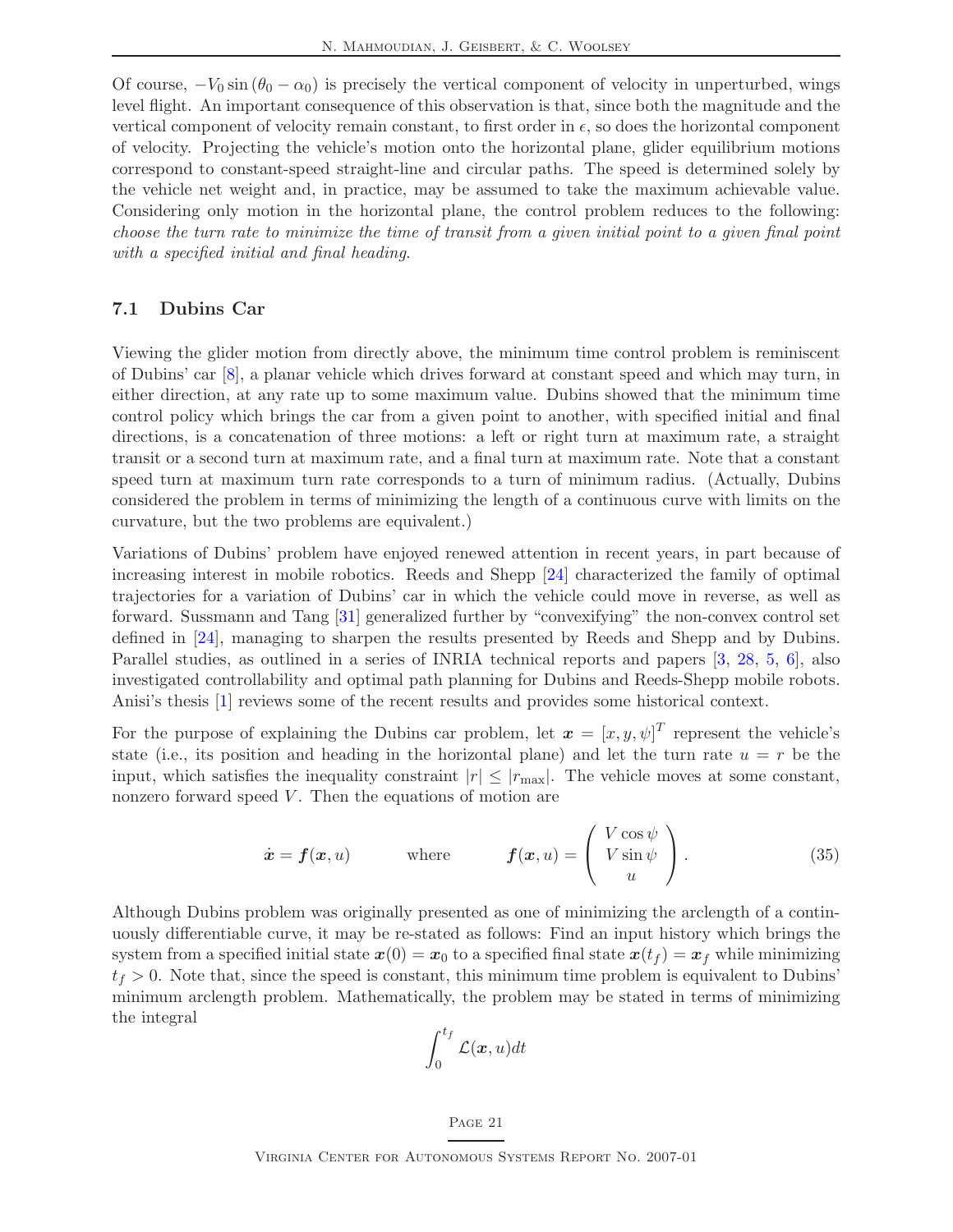subject to the dynamics [\(35\)](#page-25-1) where, for this minimum time problem, the "Lagrangian" is

$$
\mathcal{L}(\boldsymbol{x},u) = 1. \tag{36}
$$

Using a Lagrange multiplier  $\lambda(t)$  in the standard way to augment the cost function with the "dynamic constraint" [\(35\)](#page-25-1) leads to the following problem: Minimize

$$
\int_0^{t_f} \left( \mathcal{H}(\boldsymbol{x}, \boldsymbol{\lambda}, u) + \dot{\boldsymbol{\lambda}}^T \boldsymbol{x} \right) dt - \left[ \boldsymbol{\lambda}^T \boldsymbol{x} \right]_{t=0}^{t=t_f}
$$

where the "Hamiltonian" is

$$
\mathcal{H}(\boldsymbol{x}, \boldsymbol{\lambda}, u) = \mathcal{L}(\boldsymbol{x}, u) + \boldsymbol{\lambda}^T \boldsymbol{f}(\boldsymbol{x}, u) \n= 1 + V\lambda_x \cos \psi + V\lambda_y \sin \psi + \lambda_{\psi} u.
$$
\n(37)

Necessary conditions for optimality of a given control history are that

$$
\dot{\lambda} = -\left(\frac{\partial \mathcal{H}}{\partial x}\right)^T \tag{38}
$$

<span id="page-26-0"></span>and

<span id="page-26-1"></span>
$$
\frac{\partial \mathcal{H}}{\partial u} = 0\tag{39}
$$

along corresponding trajectories. For many optimization problems, equation [\(39\)](#page-26-0) suggests a candidate optimal control policy  $u^*$ . Furthermore, if H is convex in u with a minimum at  $u^*$ , then u<sup>\*</sup> is indeed the optimal policy. For Dubins' problem, neither is the case; equation [\(39\)](#page-26-0) fails to provide a candidate optimal control policy and  $\mathcal H$  is not convex in u. One must therefore appeal to Pontryagin's maximum principle which says that the optimal control  $u^*$  is the one which maximizes  $\mathcal{H}(\boldsymbol{x}, \boldsymbol{\lambda}, u)$  pointwise in time. Since

$$
\mathcal{H}(\boldsymbol{x}, \boldsymbol{\lambda}, u) = 1 + V\lambda_x \cos \psi + V\lambda_y \sin \psi + \lambda_{\psi} u,
$$

the optimal control, in cases where  $\lambda_{\psi} \neq 0$ , is

$$
u^* = \begin{cases} r_{\text{max}} & \lambda_{\psi} > 0\\ -r_{\text{max}} & \lambda_{\psi} < 0 \end{cases}
$$

The former condition corresponds to a turn in the positive direction at maximum rate (minimum turn radius) and the latter corresponds to a turn in the negative direction at maximum rate. These control values are known as "bang-bang" or "maximum effort" values. The case in which  $\lambda_{\psi} \equiv 0$  on some nontrivial interval is singular and Pontryagin's maximum principle fails to provide an optimal control policy. Because  $\lambda$  must be a nonzero vector, however, and because [\(38\)](#page-26-1) indicates that  $\lambda_x$ and  $\lambda_y$  are constant,  $\lambda_{\psi} \equiv 0$  on a time interval if and only if

$$
\boldsymbol{\lambda} \parallel \begin{pmatrix} \cos \psi(t) \\ \sin \psi(t) \\ 0 \end{pmatrix}
$$

over the interval. This can only be true if  $\psi(t)$  remains constant during the interval, in which case the vehicle is travelling a straight path. Thus, for Dubins' car, optimal control histories consist solely of turns at maximum rate and straight paths; that is

$$
u^* = \begin{cases} r_{\text{max}} & \lambda_{\psi} > 0\\ 0 & \lambda_{\psi} \equiv 0\\ -r_{\text{max}} & \lambda_{\psi} < 0 \end{cases}
$$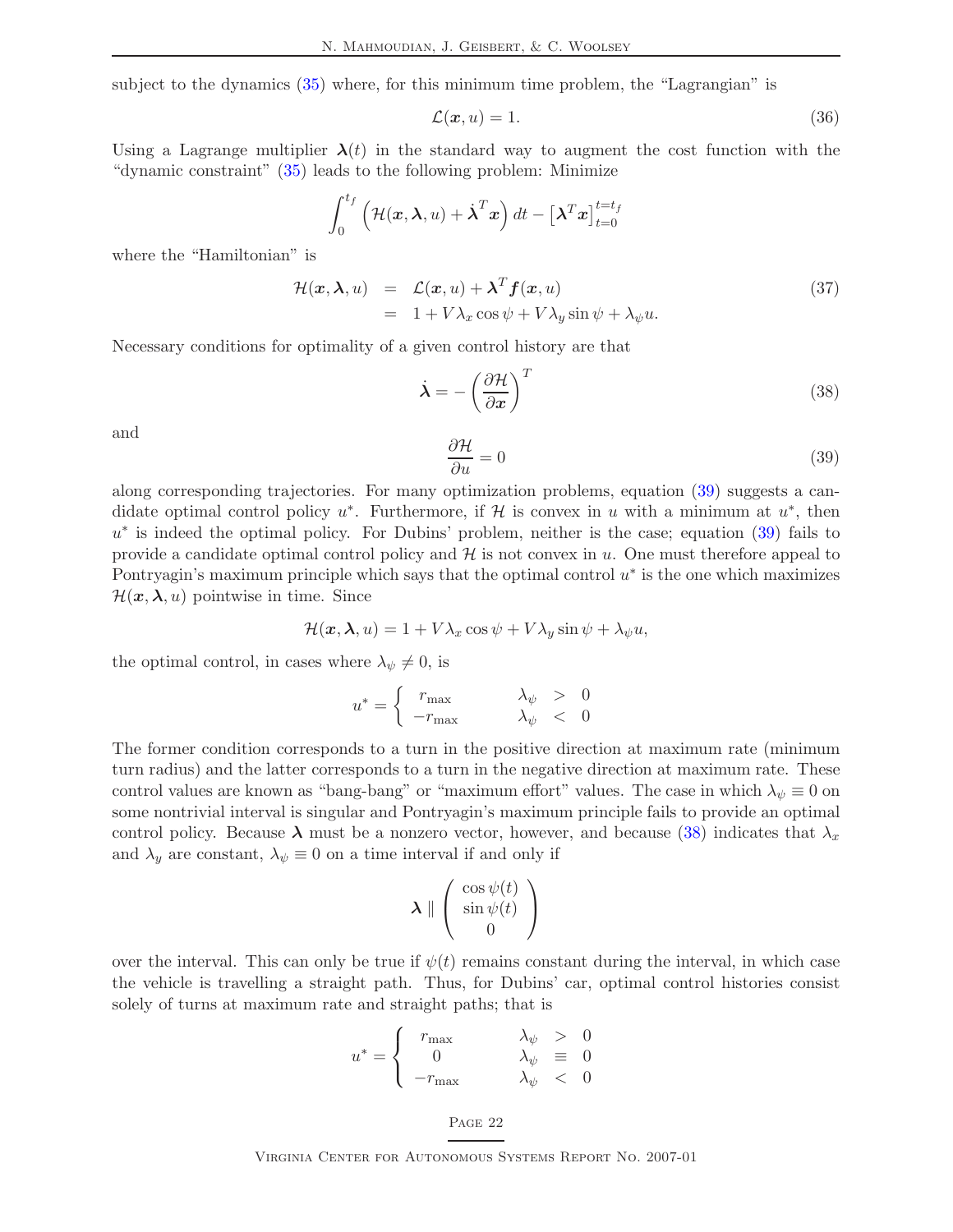As shown in [\[8\]](#page-36-7), the optimal history contains at most three distinct segments (i.e., two switches of the control among its three possible values). These results are sharpened in [\[31\]](#page-37-9), where the control histories are shown to be of the type "BSB" (for "bang-singular-bang") or "BBB." Representative optimal paths are shown in Figure [8.](#page-27-0)



<span id="page-27-0"></span>Figure 8: BBB and BSB paths for Dubins' car.

Having characterized the family of candidate optimal input histories, it remains to actually choose the best one for a given initial and final state. Considering, for example, the case where the intermediate transit is a straight path that is much longer than the vehicle turn radius, a simple, geometric algorithm as illustrated in Figure [9](#page-27-1) provides the optimal path. One defines two oriented circles of minimum radius that are tangent to the initial velocity vector and two more oriented circles of minimum radius that are tangent to the final velocity vector. Connecting the circles by directed tangents that are consistent with the sense of the circles yields four admissible paths. Because the vehicle moves at constant speed, the path of minimum arclength is the minimum time path.



<span id="page-27-1"></span>Figure 9: A geometric method for selecting the time-optimal path for Dubins' car when the endpoints are more than twice the minimum turn radius apart.

To apply the approach described in Section [7.1](#page-25-0) to the underwater glider, assume that the glider is executing some nominal gliding motion at a given glide slope and speed. Given an initial heading, a desired final heading may be attained, at least approximately, by solving the Dubins problem for the horizontal projected motion. Recall that the minimum time problem in the horizontal plane corresponds to minimizing the change in depth, which equates to minimizing the propulsive energy expenditure. This is an appealing feature of Dubins paths, given that underwater gliders are specifically designed for propulsive efficiency.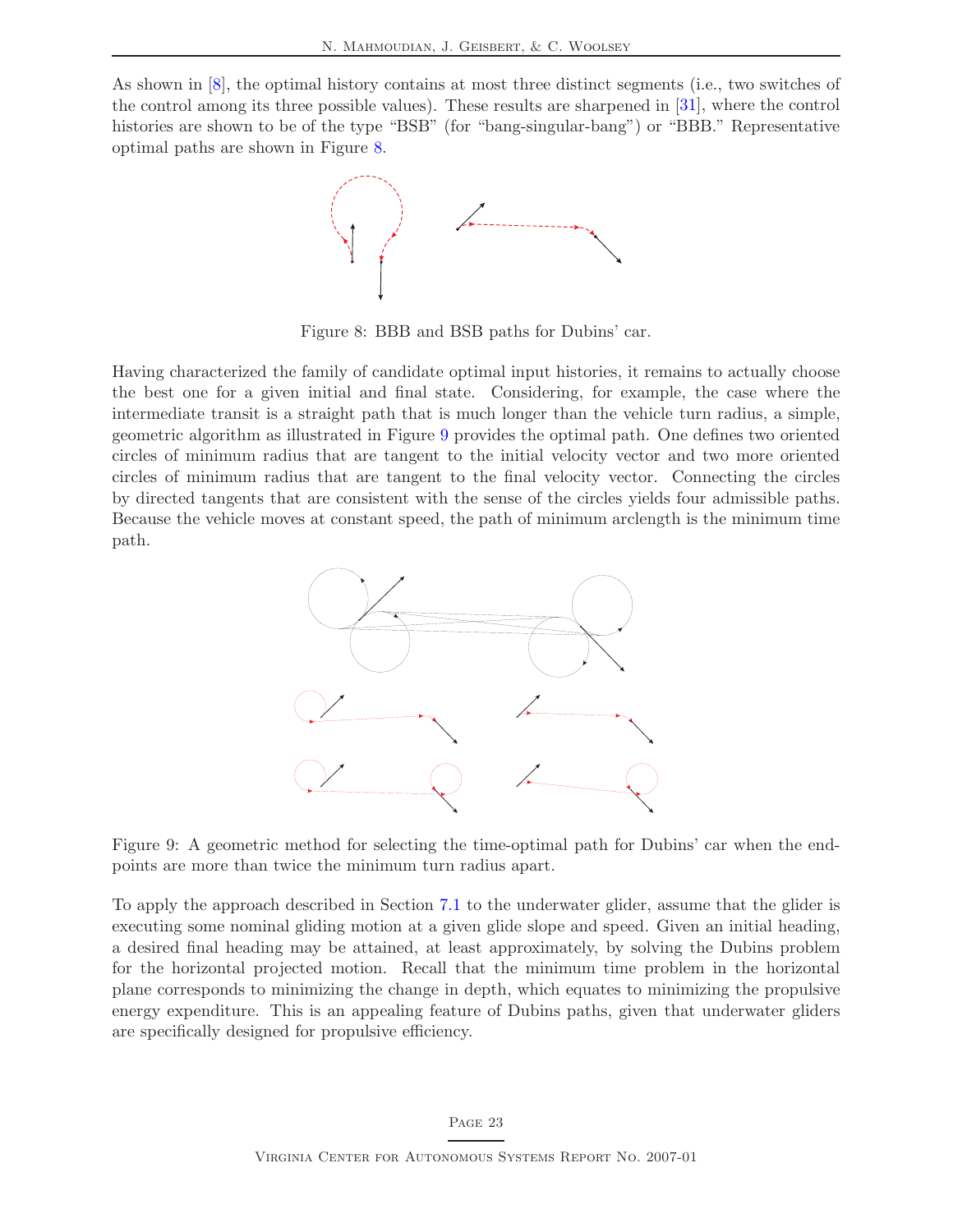### <span id="page-28-0"></span>7.2 Dubins Car with Control Rate Limits

The classical Dubins car problem assumes that turn rate can be treated as an input with magnitude limits but no rate limits. (Equivalently, the arclength minimization problem imposes limits on the curvature but not on its derivative.) The assumption may or may not be appropriate for wheeled robotic vehicles, but it is certainly not appropriate for underwater gliders. For these vehicles, turn rate is controlled indirectly by shifting the center of gravity to effect a banked turn. To explore the effect of control rate limits on the Dubins optimal path result, one may augment the state vector given in Section [7.1](#page-25-0) as follows:  $\boldsymbol{x} = [x, y, \psi, r]^T$ . Let the turn *acceleration* be the input:  $u = \dot{r}$ where r satisfies the *state* inequality constraint  $|r| \leq |r_{\text{max}}|$  and u satisfies the *input* inequality constraint  $|u| \leq |u_{\text{max}}|$ . The equations of motion are

$$
\dot{\boldsymbol{x}} = \boldsymbol{f}(\boldsymbol{x}, u) \qquad \text{where} \qquad \boldsymbol{f}(\boldsymbol{x}, u) = \begin{pmatrix} V \cos \psi \\ V \sin \psi \\ r \\ u \end{pmatrix}.
$$

Although we now consider turn acceleration as an input, we still assume that the underwater glider state varies in a quasi-steady manner. That is, we assume that the vehicle state varies along the continuum of (approximate) equilibrium states, as parameterized by the turn rate. Under this assumption, as shown in Section  $5.2$ , the vehicle's speed V remains constant to first order in turn rate.

In fact, this problem has been treated in some detail by Scheuer [\[25\]](#page-37-11), as summarized in [\[26\]](#page-37-12). Her work extends that of Boissonnat and colleagues [\[4\]](#page-36-12) and of Kostov and Degtiariova-Kostova [\[19\]](#page-37-13), who considered the case where the derivative of the turn rate (equivalently, the derivative of curvature) is constrained, but not the magnitude of the turn rate. In  $[4]$ , it was shown that time-optimal paths exist and that they consist of straight segments and clothoids at maximum turn acceleration. It was also shown that the minimum time curves can be quite complicated, possibly including infinitely many clothoidal segments. Independently, Kostov and Degtiariova-Kostova [\[19\]](#page-37-13) proposed a method for constructing suboptimal paths from clothoids and straight segments. The term "suboptimal," as used in [\[19\]](#page-37-13), means that the amount by which the transit time exceeds the minimum time is bounded by a function of the turn acceleration limit.



<span id="page-28-1"></span>Figure 10: Optimal and suboptimal paths for *Slocum*.

In [\[26\]](#page-37-12), the authors suggest an intuitive approach for approximating Dubins paths by concatenating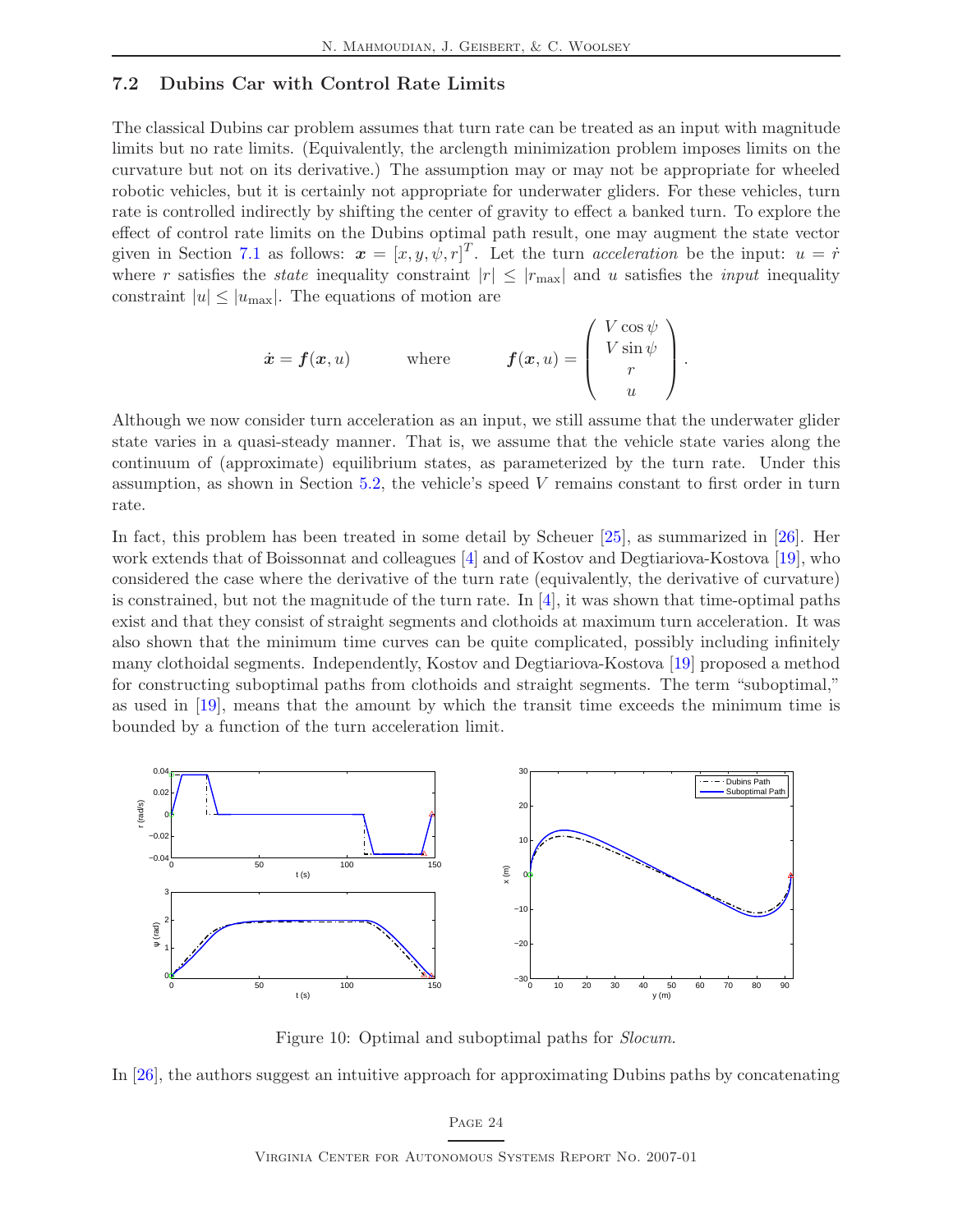straight, circular, and clothoidal segments. The authors also show that the resulting paths are suboptimal, in the sense described above.

Figure [10](#page-28-1) shows the result of a Dubins-type path planning application for the Slocum glider considered in Section [6.](#page-20-0) The objective is to construct an input sequence that brings the glider from a given initial position and heading to a desired final position and heading. The time histories to the left in Figure [10](#page-28-1) show the turn rate history and the corresponding heading angle history. Shown at the right is the resulting path, viewed from above. In these simulations, the vehicle travels at a nominal speed of 1.5 knots. The input is the lateral mass location  $r_p$ . In the first simulation, the input  $r<sub>p</sub>$  is subject to magnitude limits, effectively resulting in turn rate limits; the corresponding path in Figure [10](#page-28-1) is labelled as the "Dubins Path." In the second simulation, the input is subject to both magnitude and rate limits, effectively resulting in both turn rate and turn acceleration limits; the corresponding path is labelled as the "Suboptimal Path." Note that the time histories corresponding to the Suboptimal Path are slightly longer than those corresponding to the Dubins Path, as one should expect. It must be emphasized that there is no feedback control in these simulations; here, the dynamics are simply evolving under a sequence of open-loop control commands for  $r_p$ . A more sophisticated approach, which incorporates actuator dynamics and the feedback control system is discussed in [\[22\]](#page-37-4).

### <span id="page-29-0"></span>7.3 Additional Comments on Glider Path Planning

An obvious concern, with regard to the Dubins path planning approach, is that the solution for steady turning motion is only approximate. A motion plan based on this solution will introduce heading error which, integrated over time, may lead to a significant navigation error. One may incorporate feedback to compensate for the error in the approximation, although feedback corrections incur additional energy cost. Another factor which causes disparity between the planned and actual motion is the change in fluid density that occurs when a glider passes between thermal layers. Such changes in density can have a sudden and dramatic effect on a glider's trim speed and attitude. If the thermoclines are known, however, these disturbances can be countered through a combination of feedforward and feedback control.

Ocean currents can also significantly influence a glider's motion, even at depth. Because underwater gliders move quite slowly, relative to conventional AUVs, and operate over much longer time spans, even light currents can have a large, cumulative effect on vehicle motion. The Dubins path planning procedure has recently been extended to the case of a constant ambient current in [\[23,](#page-37-14) [32\]](#page-38-1). In the approach described in these papers, the Dubins path is planned relative to the (moving) ambient fluid with suitably re-defined endpoint conditions. The related question of optimal gliding flight conditions was addressed in [\[18\]](#page-37-15) for sailplanes in ambient winds. In this study, the authors obtained and experimentally verified conditions for optimal gliding flight (i.e., for the minimum glide path angle). Combining energy-optimal flight conditions with the path planning procedure described in [\[32\]](#page-38-1), with suitable modifications to allow for turn acceleration limits, could provide a constructive, energy-efficient approach to underwater glider guidance and control.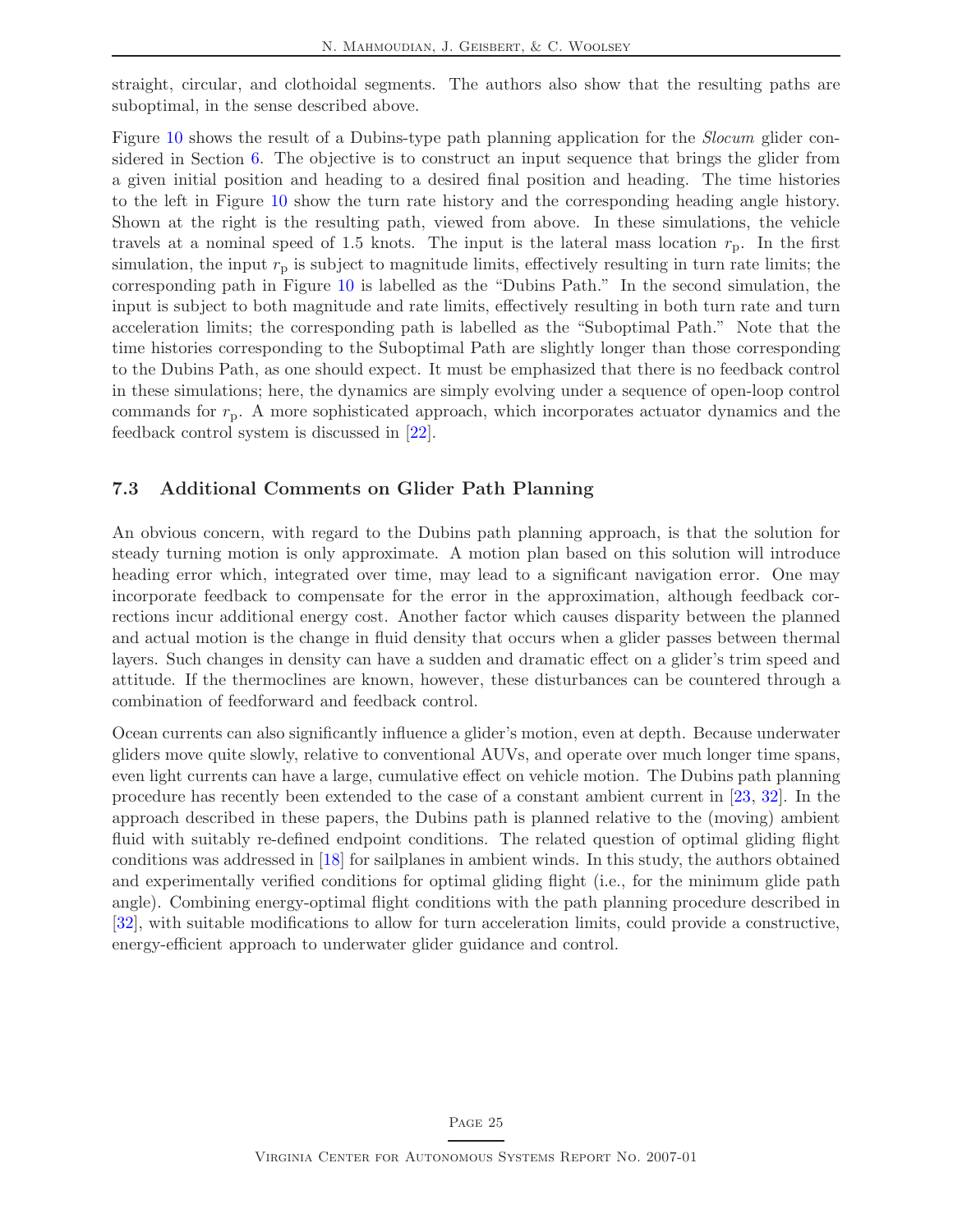## <span id="page-30-0"></span>8 Conclusions

An approximate solution for steady turning motions of underwater gliders has been derived using a sophisticated dynamic model. The problem was formulated as a regular perturbation problem using wings-level, equilibrium flight as the nominal state and turn rate as the small perturbation parameter. As an illustration, the result was applied to an existing model of the Slocum underwater glider. The analytical result, though approximate, is quite valuable because it gives better insight into the effect of parameters on vehicle motion and stability. This insight can, in turn, lead to better usage guidelines for current vehicles and design guidelines for future vehicles.

An important observation concerning the structure of the approximate solution is that, to first order in turn rate, the glider's horizontal component of motion matches that of Dubins' car, a classic example in the study of time-optimal paths for mobile robots. Moreover, these minimum time "Dubins paths" yield glider paths which minimize the change in depth, and therefore the change in potential energy. Because gliders use potential energy for propulsion, Dubins paths are essentially energy-optimal paths.

Acknowledgements. The authors gratefully acknowledge P. Bhatta, G. D'Spain, J. Graver, S. Jenkins, N. Leonard, and J. Luby for contributing to our understanding of underwater gliders. The authors are also very grateful to B. Murray, of NSWC-Carderock, for his generous guidance and mentorship in the use of USAERO.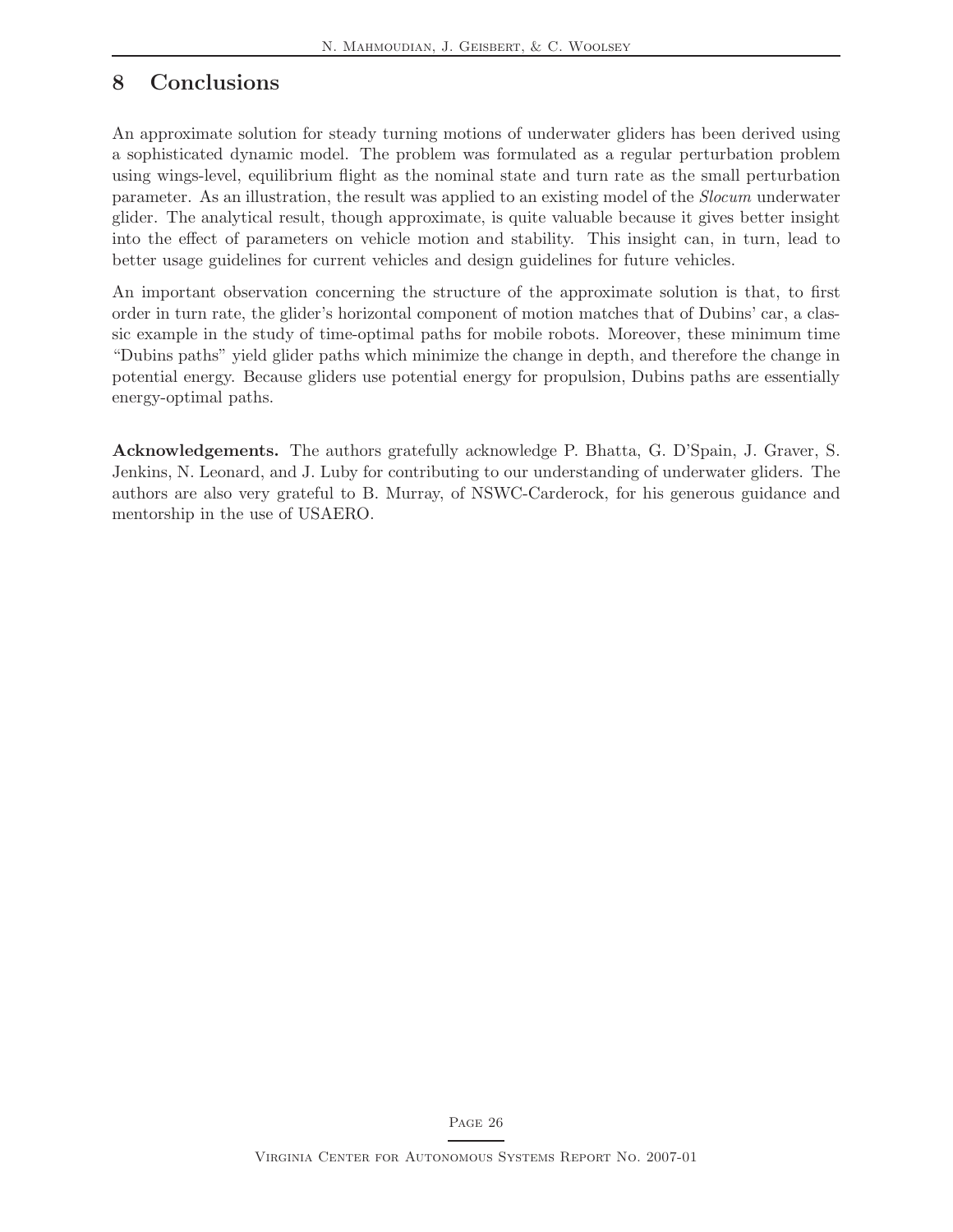## <span id="page-31-0"></span>A Added Mass and Added Inertia

This appendix provides a brief description of a computational approach to determining added mass and inertia for autonomous underwater vehicles (AUVs) with complicated geometries. An example application is the *Liberdade/XRay* underwater glider developed jointly by the Scripps Institute of Oceanographys Marine Physical Laboratory and the University of Washingtons Applied Physics Laboratory; see Figure [11.](#page-31-1) There are many computational, experimental, and semi-empirical techniques for determining forces and moments on a body in a steady viscous flow. Experimental techniques are naturally the most accurate, but are quite costly, particularly during the preliminary design stage when a vehicle's geometry has not yet been fixed. Even after prototype construction, a careful experimental parameter identification program can be prohibitively expensive. Computational techniques are appealing, although the results can be sensitive to uncertainty in critical parameters, such as the point of flow separation. Semi-empirical methods, such as those available in the U.S. Air Force Stability and Control Datcom [\[33\]](#page-38-2), are commonly used to obtain first-cut estimates of force and moment dependencies



Figure 11: The blended wing-body underwater glider Liberdade/XRay. (Solid model in Rhinoceros 3.0)

<span id="page-31-1"></span>A more difficult problem, for AUVs, is to determine the generalized added mass (added inertia, added mass, and hydrodynamic inertial coupling). These terms are often called "unsteady" terms, although some effects (such as the "Munk moment") are experienced even in a steady flow. Regardless, to determine all of these parameters requires unsteady experimentation or unsteady computations. The program USAERO, an unsteady flow extension of the popular VSAERO CFD package, allows one to compute these terms. Because added mass is a potential flow effect, the computations essentially involve solving Laplace's equation numerically, although possibly with complicated boundary conditions. The computational results are therefore insensitive to controversial concerns that arise in viscous simulations such as the location of flow separation. (Separation does not occur in a potential flow.)

This Appendix outlines the theory and techniques related to the computation of added mass and inertia, based on the treatment in [\[20\]](#page-37-16).

Consider a rigid body  $\beta$  of arbitrary shape immersed in an inviscid, incompressible fluid which is itself contained in some envelope  $\mathcal E$ . Let  $\boldsymbol u$  denote the velocity of the fluid at a point with respect to some coordinate frame fixed in space. The motion of the fluid bounded between  $\beta$  and  $\beta$  is called *irrotational* if the vorticity  $\nabla \times \mathbf{u}$  is zero at every point in the fluid. In this case, the motion of any infinitesimal volume of fluid is described by a combination of pure translation and pure strain; there is no rotational component. Suppose that a closed curve denoted  $\partial A$  is drawn within the fluid and that this curve completely bounds a surface  $A$  (see Figure [12\)](#page-32-0). The *circulation* of the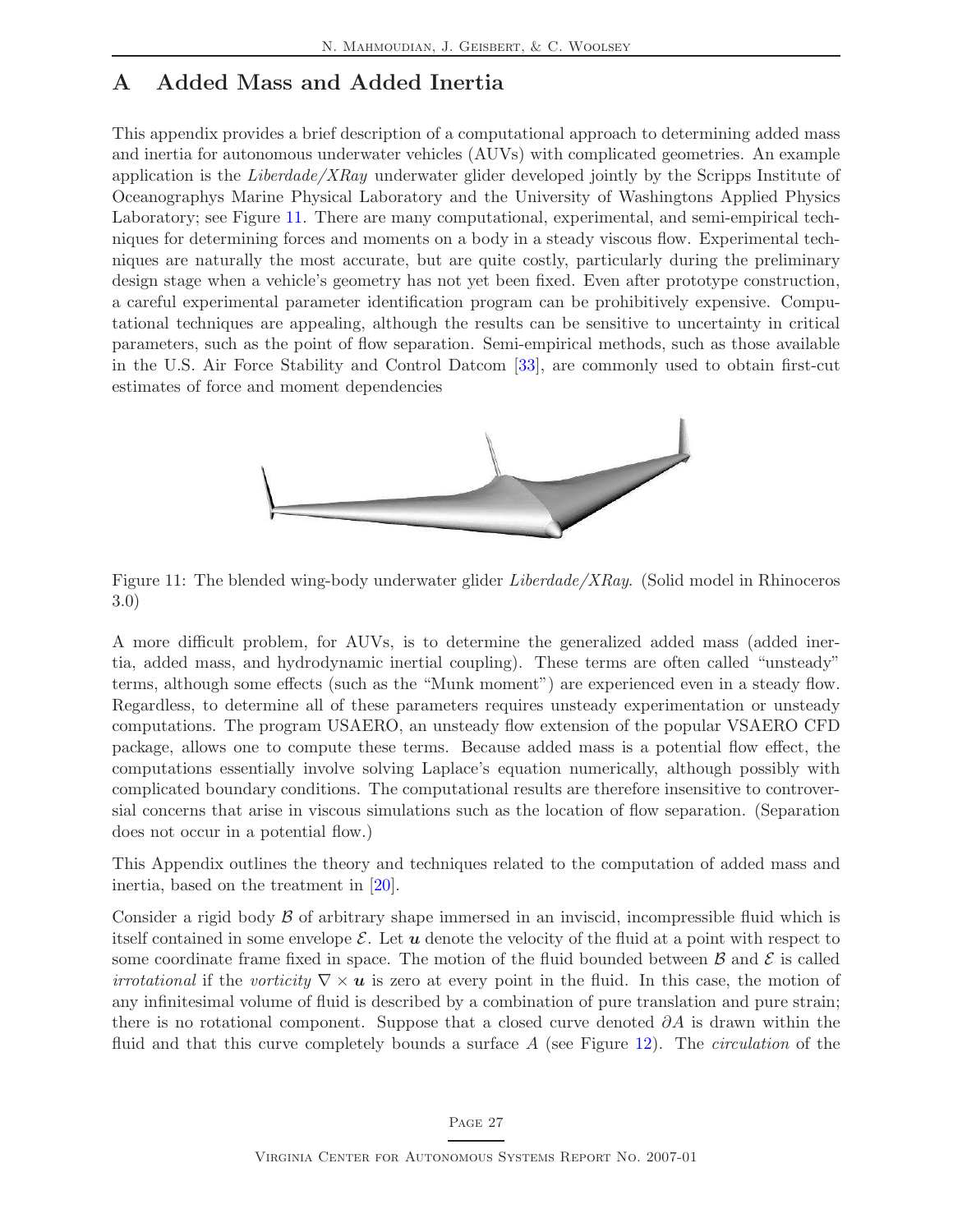

Figure 12: Circulation.

fluid about the circuit  $\partial A$  is defined as

<span id="page-32-0"></span>
$$
\Gamma = \int_{\partial A} \mathbf{u} \cdot \mathbf{t} \, ds
$$

where s denotes arclength along the curve and  $t$  denotes the unit tangent vector tangent to the curve. By Stokes' theorem,

$$
\Gamma = \iint_A (\nabla \times \mathbf{u}) \cdot \mathbf{n} \ dA
$$

where  $dA$  represents a differential area element of the surface A and  $n$  denotes a unit vector normal to that element. The fluid motion is irrotational if  $\Gamma = 0$  about every circuit  $\partial A$  that can be drawn in the fluid. Kelvin's circulation theorem states that, in the absence of nonconservative forces, Γ remains constant. Thus if the fluid motion is initially irrotational, it will always be so.

The free, irrotational motion of an ideal fluid in a simply-connected region is described by a singlevalued velocity potential  $\phi$ :

<span id="page-32-1"></span>
$$
\mathbf{u} = -\nabla \phi. \tag{40}
$$

Lamb [\[20\]](#page-37-16) gives the following physical interpretation for the velocity potential: "Any actual state of motion of a liquid, for which a (single-valued) velocity potential  $(\phi)$  exists, could be produced instantaneously from rest by the application of a properly chosen system of impulsive pressures"

$$
\rho \phi + C,
$$

where  $\rho$  is the fluid density and C is an arbitrary constant. (The additive constant has no effect on the fluid motion since it represents a uniformly applied impulsive pressure.) The condition for continuity of an incompressible fluid is that  $\nabla \cdot \mathbf{u} = 0$  everywhere in the fluid. If the fluid motion derives from a velocity potential, continuity implies that

<span id="page-32-3"></span><span id="page-32-2"></span>
$$
\nabla^2 \phi = 0 \tag{41}
$$

throughout the fluid. Considering the conditions for solubility of Laplace's equation, the velocity potential is completely determined (up to an additive constant) when  $\phi$ ,  $\nabla \phi \cdot \boldsymbol{n}$ , or some combination is given over the bounding surfaces  $\mathcal E$  and  $\mathcal B$ . (Following convention,  $\bm n$  denotes the unit normal vector to the surface directed *into* the fluid.) If the envelope  $\mathcal E$  extends to infinity, it is sufficient to require that the velocity be zero there. In this case, too, the fluid motion is completely determined.

Let  $\mathcal{E}/\mathcal{B}$  denote the fluid volume. Recalling equation [\(40\)](#page-32-1) for the fluid velocity, assuming that  $\phi$ satisfies [\(41\)](#page-32-2), and applying the divergence theorem to the quantity  $u\phi$  gives

$$
\iiint_{\mathcal{E}/\mathcal{B}} \|\nabla \phi\|^2 \, dV = -\iint_{\mathcal{E}} \phi \nabla \phi \cdot \mathbf{n} \, dA - \iint_{\mathcal{B}} \phi \nabla \phi \cdot \mathbf{n} \, dA. \tag{42}
$$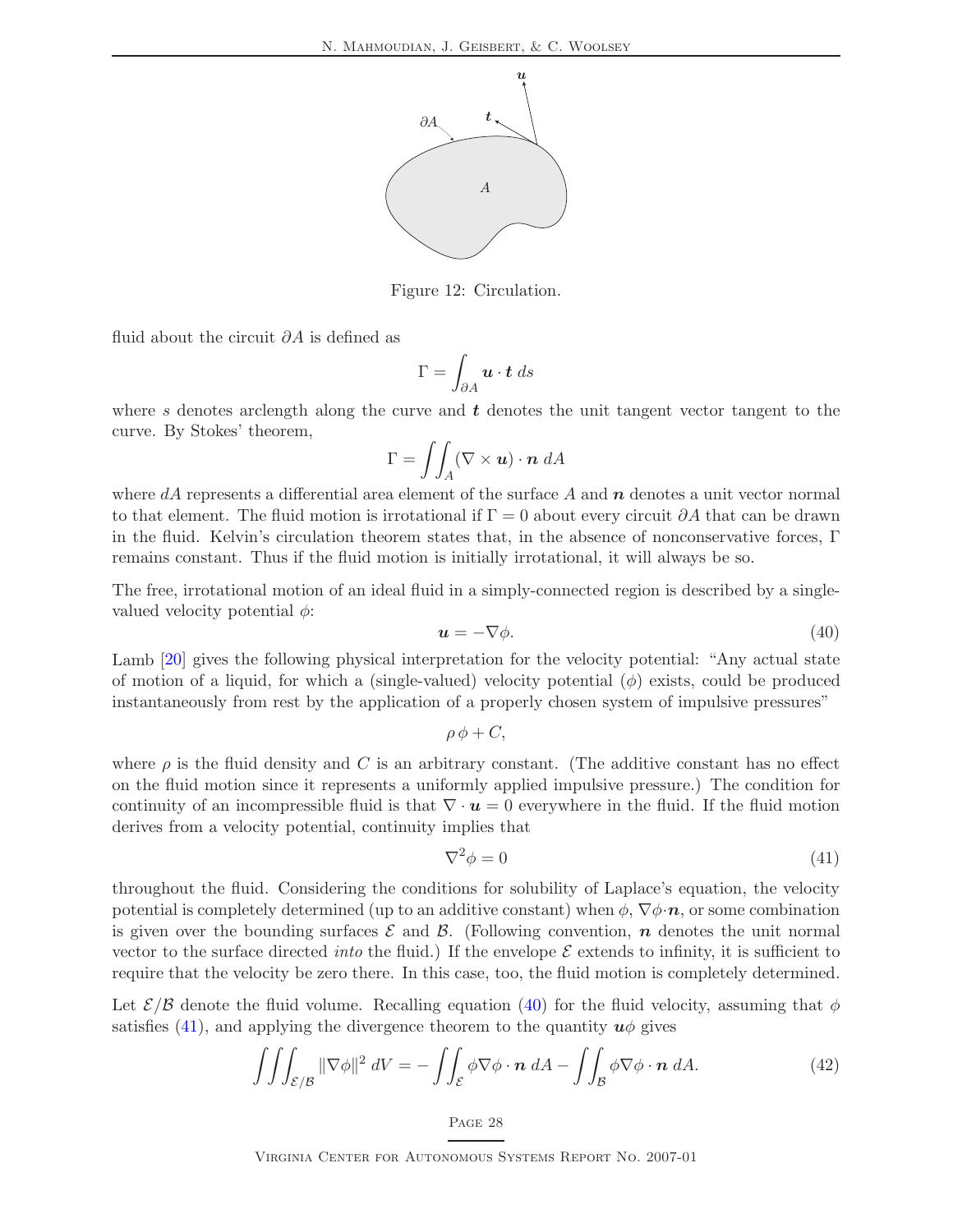The kinetic energy of the fluid is

<span id="page-33-1"></span>
$$
KE_f = \frac{1}{2} \iiint_{\mathcal{E}/\mathcal{B}} \rho ||\mathbf{u}||^2 \, dV,\tag{43}
$$

so premultiplying both sides of equation [\(42\)](#page-32-3) by  $\frac{1}{2}\rho$  reveals an energy balance,

$$
KE_f = -\frac{1}{2}\rho \left( \iint_{\mathcal{E}} \phi \nabla \phi \cdot \boldsymbol{n} dA + \iint_{\mathcal{B}} \phi \nabla \phi \cdot \boldsymbol{n} dA \right). \tag{44}
$$

According to Lamb's interpretation of the velocity potential, the right-hand side of [\(44\)](#page-33-1) represents the work done by the system of impulsive pressures which, applied at the bounding surfaces, would effect the actual fluid motion from a state of rest.

Of particular interest is the case in which the rigid body  $\beta$  moves through the fluid under no influence other than that of the fluid. In this case, the "work" done by the rigid body on the fluid, i.e., the right-hand side of [\(44\)](#page-33-1), takes a simple form. By treating the body and the fluid as one combined dynamical system, the partial differential equations which describe the more general problem of rigid body motion in a fluid reduce to a finite set of ordinary differential equations and, as Lamb remarks, "the troublesome calculation of the effect of the fluid pressures on the surfaces of the solids is avoided."

Suppose that the surface of the envelope  $\mathcal E$  is infinitely far from the rigid body  $\mathcal B$  in all directions. Fix a coordinate frame to  $\mathcal B$  and suppose that the body moves with translational velocity  $\boldsymbol{v} = [u, v, w]^T$ and angular velocity  $\boldsymbol{\omega} = [p, q, r]^T$ , both written with respect to the moving coordinate frame. (See Figure [13.](#page-33-0)) Consider the problem of finding a velocity potential  $\phi$  which satisfies Laplace's equation



<span id="page-33-0"></span>Figure 13: Rigid body in a fluid.

[\(41\)](#page-32-2) subject to the conditions that

- 1. the fluid velocity normal to the surface of  $\beta$  at a point is equal to the normal velocity of the surface at that point.
- 2. the fluid is at rest infinitely far from B.

Tangential motion of the fluid at the body's surface is allowed but is not prescribed. Kirchhoff found that the solution takes the form

<span id="page-33-2"></span>
$$
\phi = \mathbf{v} \cdot \boldsymbol{\phi} + \boldsymbol{\omega} \cdot \boldsymbol{\chi} \tag{45}
$$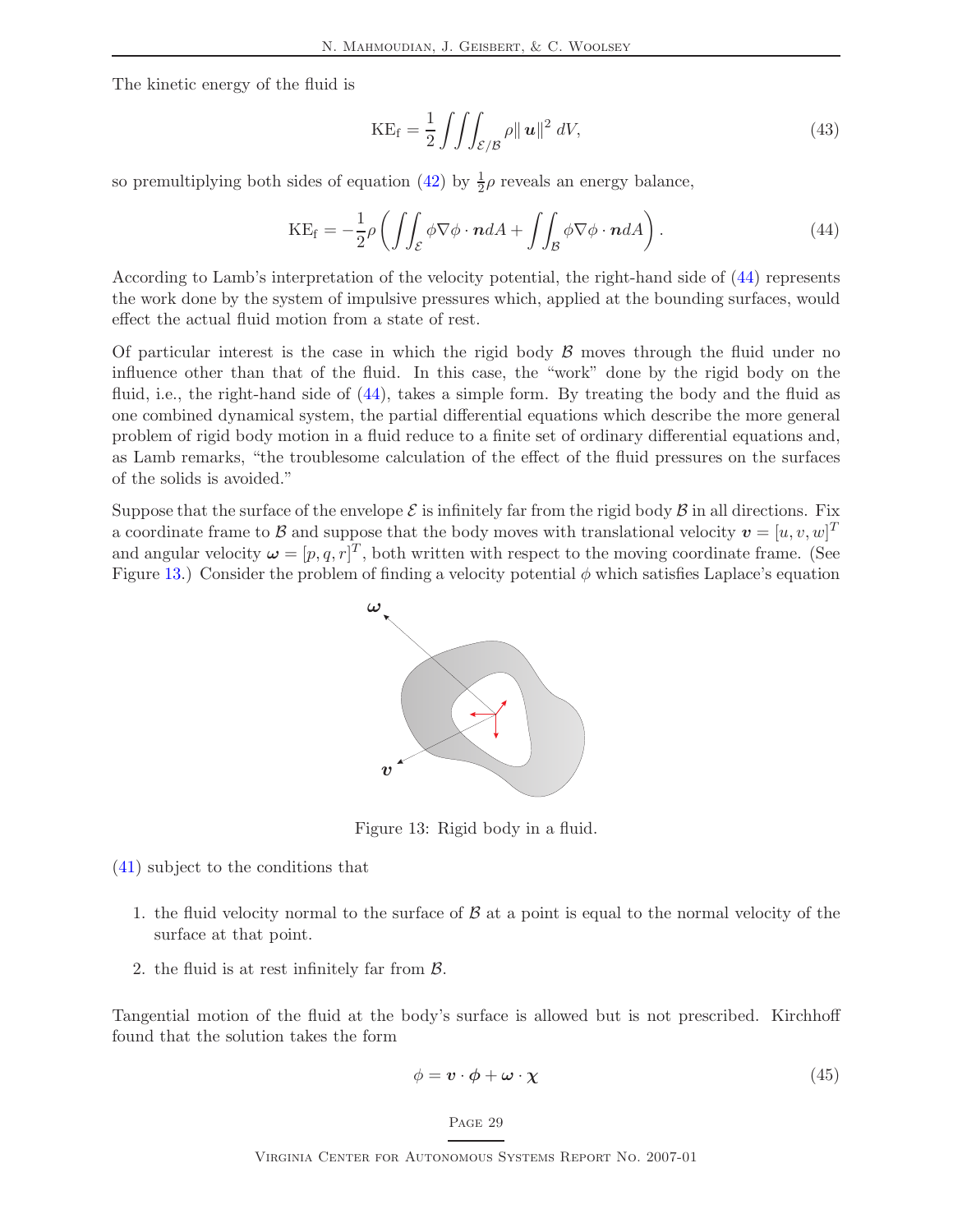where the components of  $\boldsymbol{\phi} = [\phi_1, \phi_2, \phi_3]^T$  and  $\boldsymbol{\chi} = [\chi_1, \chi_2, \chi_3]^T$  depend only on the shape of  $\mathcal{B}$ . Let  $x$  denote the position of a point on the surface of the rigid body relative to the body-fixed coordinate frame. The boundary condition at the surface of  $\beta$  becomes

<span id="page-34-0"></span>
$$
-\nabla \phi \cdot \mathbf{n} = (\mathbf{v} + \boldsymbol{\omega} \times \mathbf{x}) \cdot \mathbf{n}.\tag{46}
$$

Each component of  $\phi$  and  $\chi$  must satisfy equation [\(41\)](#page-32-2) independently, subject to the relevant boundary condition on B implied by equation [\(46\)](#page-34-0) with  $\phi$  given by [\(45\)](#page-33-2):

$$
-\nabla\phi\cdot\boldsymbol{n}=-\left(\begin{array}{c}\nabla\phi_1\cdot\boldsymbol{n}\\ \nabla\phi_2\cdot\boldsymbol{n}\\ \nabla\phi_3\cdot\boldsymbol{n}\end{array}\right)=\boldsymbol{n}\qquad\text{and}\qquad -\nabla\chi\cdot\boldsymbol{n}=-\left(\begin{array}{c}\nabla\chi_1\cdot\boldsymbol{n}\\ \nabla\chi_2\cdot\boldsymbol{n}\\ \nabla\chi_3\cdot\boldsymbol{n}\end{array}\right)=\boldsymbol{\chi}\times\boldsymbol{n}.
$$

According to Lamb, Lord Kelvin defines the 'impulse' of the body-fluid system at an instant to be the impulsive force and couple required to instantaneously generate the body and fluid's motion from rest. Lamb shows that the component of impulse due to the pressure at the infinite boundary  $\mathcal E$  vanishes and that the variation in system impulse is therefore given entirely by the time integral of the external forces acting on the rigid body. The system impulse thus behaves "in exactly the same way as the momentum of a finite dynamical system."

Let  $p = [p_1, p_2, p_3]^T$  and  $h = [h_1, h_2, h_3]^T$  represent the impulsive force and couple, respectively, written with respect to the body-fixed coordinate frame. Also, let  $f_{\text{other}}$  and  $m_{\text{other}}$  represent an external force and torque acting on the rigid body. As Lamb shows by considering infinitesimal motions of the body-fluid system, the impulse varies according to the equations

$$
\dot{h} = h \times \omega + p \times v + m_{\text{other}}
$$
\n
$$
\dot{p} = p \times \omega + f_{\text{other}}.
$$

Since the integral over  $\mathcal E$  vanishes, the kinetic energy of the fluid [\(44\)](#page-33-1) becomes

<span id="page-34-2"></span><span id="page-34-1"></span>
$$
KE_f = -\frac{1}{2}\rho \left( \int \int_{\mathcal{B}} \phi \nabla \phi \cdot \mathbf{n} \, dA \right). \tag{47}
$$

Substituting the expression [\(45\)](#page-33-2) for the velocity potential  $\phi$  into [\(47\)](#page-34-1) gives

$$
KE_f = \frac{1}{2} \begin{pmatrix} v \\ \omega \end{pmatrix}^T \begin{pmatrix} M_f & C_f^T \\ C_f & I_f \end{pmatrix} \begin{pmatrix} v \\ \omega \end{pmatrix}
$$
 (48)

where the square matrix is a constant, symmetric, positive definite matrix whose entries depend only upon the density of the fluid and the shape of the body  $\beta$ . For example,

$$
\mathbf{M}_{\mathbf{f}_{xx}} = -\rho \iint_{\mathcal{B}} \phi_1 \nabla \phi_1 \cdot \mathbf{n} \, dS
$$

$$
= \rho \iint_{\mathcal{B}} \phi_1(\mathbf{n} \cdot \mathbf{e}_1) \, dS,
$$

where the latter equality arises from the boundary condition  $(46)$ . The expression  $(48)$  for the fluid kinetic energy holds formally for bodies  $\beta$  of arbitrary shape. Naturally, the complexity of the integrals defining the components of  $M_{\rm f}$ ,  $C_{\rm f}$ , and  $I_{\rm f}$  depends on the complexity of the shape of the body and on the choice of body-fixed coordinate frame.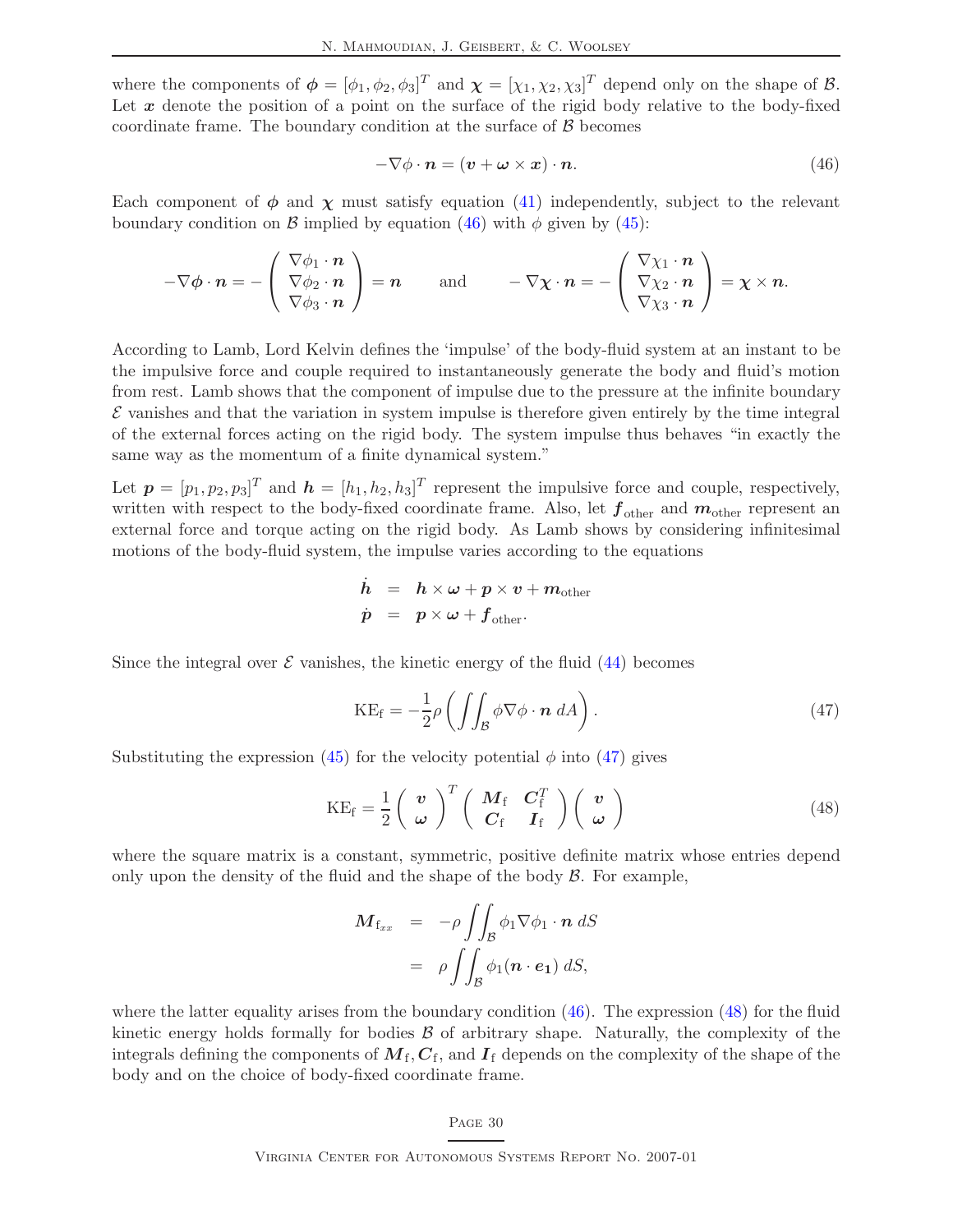N. Mahmoudian, J. Geisbert, & C. Woolsey

Let  $KE<sub>rb</sub>$  denote the kinetic energy of the rigid body. It is assumed that the mass of the body, say m, is equal to the mass of the displaced fluid so that the body is neutrally buoyant. The location of the mass center of B with respect to the body-fixed coordinate frame is given by r. Let  $I_{\text{rb}}$  denote the rigid body inertia tensor computed with respect to the body-fixed frame. Then the kinetic energy of the rigid body alone is

$$
KE_{rb} = \frac{1}{2} \begin{pmatrix} \boldsymbol{v} \\ \boldsymbol{\omega} \end{pmatrix}^T \begin{pmatrix} m1 & -m\hat{\boldsymbol{r}} \\ m\hat{\boldsymbol{r}} & \boldsymbol{I}_{rb} \end{pmatrix} \begin{pmatrix} \boldsymbol{v} \\ \boldsymbol{\omega} \end{pmatrix}, \tag{49}
$$

where  $\hat{a}b = a \times b$  for vectors a and b. The total system energy is

$$
KE = KE_{rb} + KE_f = \frac{1}{2} \begin{pmatrix} v \\ \omega \end{pmatrix}^T \begin{pmatrix} M & C^T \\ C & I \end{pmatrix} \begin{pmatrix} v \\ \omega \end{pmatrix}
$$
 (50)

where

$$
\begin{array}{rcl}\nM & = & M_{\text{f}} + m\mathbb{1} \\
C & = & C_{\text{f}} + m\hat{r} \\
I & = & I_{\text{f}} + I_{\text{rb}}.\n\end{array} \tag{51}
$$

Lamb shows that the system impulse is related to the rigid body velocity according to

$$
p_i = \frac{\partial T}{\partial v_i} \quad \text{and} \quad h_i = \frac{\partial T}{\partial \omega_i} \tag{52}
$$

for  $i = 1, 2$ , and 3. In terms of the system impulse, the total kinetic energy is

$$
KE = \frac{1}{2} \begin{pmatrix} p \\ h \end{pmatrix}^T \begin{pmatrix} M & C^T \\ C & I \end{pmatrix}^{-1} \begin{pmatrix} p \\ h \end{pmatrix}.
$$
 (53)

Lamb points out several simplifications of the generalized inertia tensor. For example, one may always rotate the body coordinate axes such that  $M$  becomes diagonal. Furthermore, writing  $C$ as the sum of a symmetric and a skew-symmetric matrix, one may eliminate the skew-symmetric contribution by shifting the coordinate origin. Thus the number of coefficients required to define the generalized inertia reduces from twenty-one to fifteen. Further simplifications follow for particular body shapes. In particular, Lamb discusses bodies having one or more planes of symmetry, one or more axes of symmetry, and a special type of "helicoidal" symmetry illustrated by a ship's propeller. An ellipsoid with uniformly distributed mass is an example of a body with three planes of symmetry. Choosing coordinate axes fixed to the ellipsoid principal axes, one finds that  $M = \text{diag}(m_1, m_2, m_3)$ ,  $C = 0$ , and  $I = diag(I_1, I_2, I_3)$ . Even if the ellipsoid mass is not uniformly distributed, one obtains such simplifications for the added mass and inertia matrices  $M_{\rm f}$ ,  $C_{\rm f}$ , and  $I_{\rm f}$ .

With these definitions, the momenta h and p are related to the velocities  $\omega$  and v through the generalized inertia matrix as follows:

$$
\left(\begin{array}{c}p\\h\end{array}\right)=\left(\begin{array}{cc}M & C^T\\C & I\end{array}\right)\left(\begin{array}{c}v\\ \omega\end{array}\right).
$$
\n(54)

The dynamic equations, attributed to Kirchhoff, which relate external forces and moments to the rate of change of linear and angular momentum are

$$
\dot{p} = p \times \omega \tag{55}
$$

$$
\dot{h} = h \times \omega + p \times v. \tag{56}
$$

Numerical computations of added mass and inertia terms for underwater gliders, using unsteady, invsicid flow code, are described in [\[12\]](#page-36-13).

#### Page 31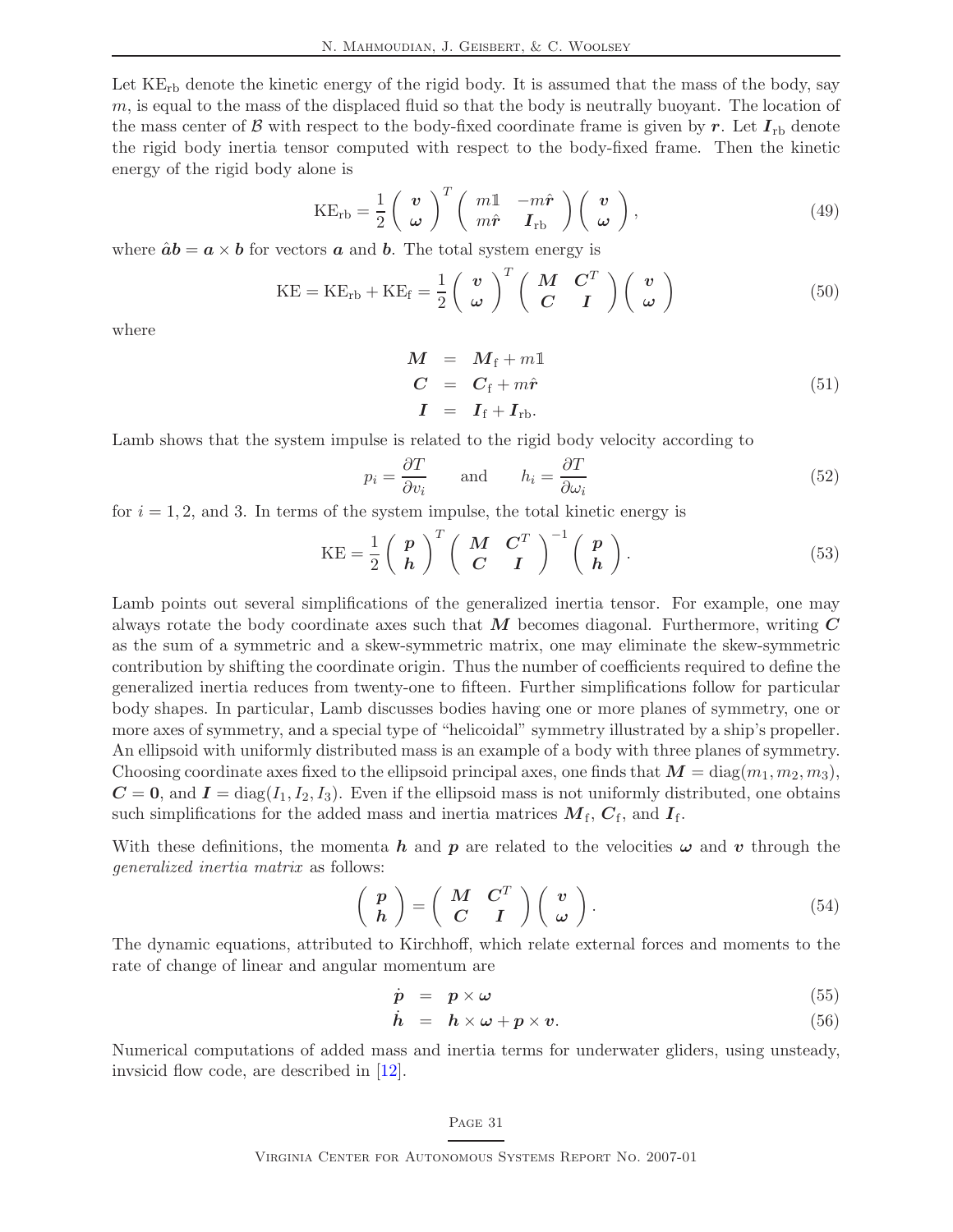## <span id="page-36-11"></span>References

- <span id="page-36-4"></span>[1] D. A. Anisi. Optimal motion control of a ground vehicle. Technical Report FOI-R–0961–SE, Swedish Defence Research Agency, Stockholm, Sweden, July 2003.
- <span id="page-36-8"></span>[2] P. Bhatta. Nonlinear Stability and Control of Gliding Vehicles. PhD thesis, Princeton University, 2006.
- [3] J.-D. Boissonnat, A. Cérézo, and J. Leblond. Shortest paths of bounded curvature in the plane. In IEEE International Conference on Robotics and Automation, pages 2315–2320, Nice, France, May 1992.
- <span id="page-36-12"></span>[4] J.-D. Boissonnat, A. Cérézo, and J. Leblond. A note on shortest paths in the plane subject to a constraint on the derivative of the curvature. Technical Report 2160, Institut National de Recherche en Informatique et en Automatique (INRIA), January 1994.
- <span id="page-36-9"></span>[5] J.-D. Boissonnat X.-N. Bui. Accessibility region for a car that only moves forwards along optimal paths. Technical Report 2181, Institut National de Recherche en Informatique et en Automatique (INRIA), January 1994.
- <span id="page-36-10"></span>[6] X.-N. Bui, J.-D. Boissonnat, P. Souéres, and J.-P. Laumond. Shortest path synthesis for dubins non-holomic robot. In IEEE International Conference on Robotics and Automation, San Diego, CA, May 1994.
- <span id="page-36-2"></span>[7] R. E. Davis, C. C. Eriksen, and C. P. Jones. Autonomous buoyancy-driven underwater gliders. In G. Griffiths, editor, Technology and Applications of Autonomous Underwater Vehicles, volume 2, chapter 3. Taylor and Francis, 2002.
- <span id="page-36-7"></span>[8] L. E. Dubins. On curves of minimal length with a constraint on average curvature and with prescribed initial and terminal positions and tangents. American Journal of Mathematics, 79, 1957.
- <span id="page-36-1"></span>[9] C. C. Eriksen, T. J. Osse, R. D. Light, T. Wen, T. W. Lehman, P. L. Sabin, J. W. Ballard, and A. M. Chiodi. Seaglider: A long-range autonomous underwater vehicle for oceanographic research. Journal of Oceanic Engineering, 26(4):424–436, 2001. Special Issue on Autonomous Ocean-Sampling Networks.
- <span id="page-36-6"></span>[10] B. Etkin and L.D. Reid. Dynamics of Flight Stability and Control. John Wiley and Sons,Inc., New York, 1996.
- <span id="page-36-13"></span><span id="page-36-0"></span>[11] T. I. Fossen. Guidance and Control of Ocean Vehicles. John Wiley and Sons, 1995.
- [12] J. S. Geisbert. Hydrodynamic modeling for autonomous underwater vehicles using computational and semi-empirical methods. Master's thesis, Virginia Polytechnic Institute & State University, Blacksburg, VA, June 2007.
- <span id="page-36-3"></span>[13] J. G. Graver. Underwater Gliders: Dynamics, Control, and Design. PhD thesis, Princeton University, 2005.
- <span id="page-36-5"></span>[14] J. G. Graver, J. Liu, C. A. Woolsey, and N. E. Leonard. Design and analysis of an underwater glider for controlled gliding. In Conference on Information Sciences and Systems, pages 801– 806, 1998.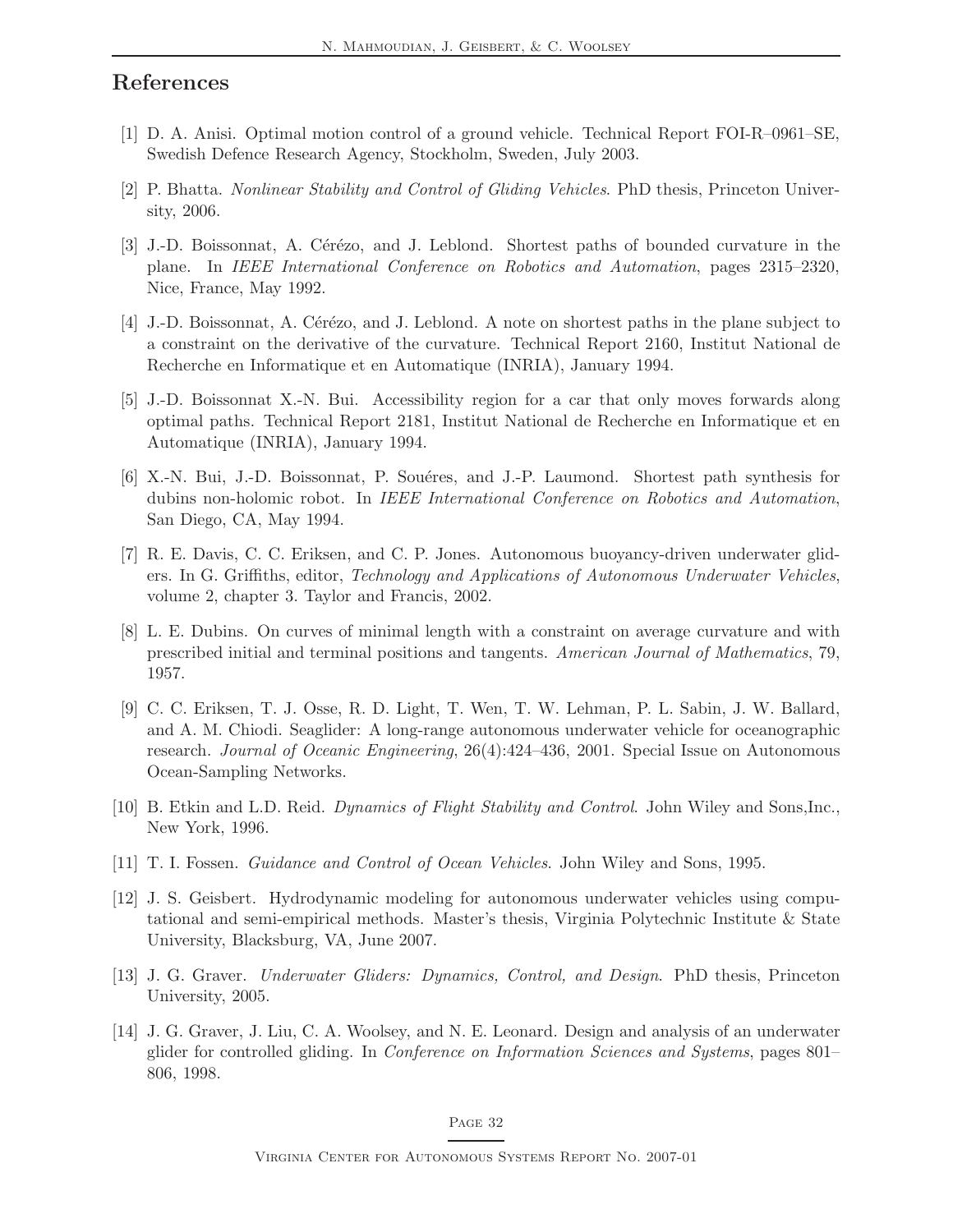- <span id="page-37-7"></span><span id="page-37-6"></span>[15] J. Guckenheimer and P. Holmes. Nonlinear Oscillations, Dynamical Systems, and Bifurcations of Vector Fields. Springer-Verlag, New York, NY, 1983.
- <span id="page-37-2"></span>[16] P. Hartman. Ordinary Differential Equations. John Wiley and Sons, Inc., New York, NY, 1964.
- [17] S. A. Jenkins, D. E. Humphreys, J. Sherman, J. Osse, C. Jones, N. Leonard, J. Graver, R. Bachmayer, T. Clem, P. Carroll, P. Davis, J. Berry, P. Worley, and J. Wasyl. Underwater glider system study. Technical Report 53, Scripps Institution of Oceanography, May 2003.
- <span id="page-37-15"></span><span id="page-37-13"></span>[18] S. A. Jenkins and J. Wasyl. Optimization of glides for constant wind fields and course headings. Journal of Aircraft, 27(7):632–638, 1990.
- [19] V. Kostov and E. Degtiariova-Kostova. The planar motion with bounded derivative of the curvature and its suboptimal paths. Technical Report 2189, Institut National de Recherche en Informatique et en Automatique (INRIA), January 1994.
- <span id="page-37-16"></span><span id="page-37-3"></span>[20] H. Lamb. *Hydrodynamics*. Dover, New York, NY, sixth edition, 1932.
- [21] N. E. Leonard and J. G. Graver. Model-based feedback control of autonomous underwater gliders. Journal of Oceanic Engineering, 26(4):633–645, 2001. Special Issue on Autonomous Ocean-Sampling Networks.
- <span id="page-37-14"></span><span id="page-37-4"></span>[22] N. Mahmoudian and C. A. Woolsey. Underwater glider motion control. In IEEE Conference on Decision and Control, pages 552 – 557, Cancun, Mexico, December 2008.
- <span id="page-37-8"></span>[23] T. G. McGee and J. K. Hedrick. Optimal path planning with a kinematic airplane model. Journal of Guidance, Control, and Dynamics, 30(2):629–633, 2007.
- <span id="page-37-11"></span>[24] J. A. Reeds and L. A. Shepp. Optimal paths for a car that goes both forwards and backwards. Pacific Journal of Mathematics, 145(2):367–393, 1990.
- <span id="page-37-12"></span>[25] A. Scheuer. Planification de chemin `a courbure continue pour robot mobile non-holonome. PhD thesis, Institut National Polytechnique de Grenoble, 1998.
- [26] A. Scheuer and Ch. Laugier. Planning sub-optimal and continuous-curvature paths for carlike robots. In IEEE/RSJ International Conference on Intelligent Robots and Systems, pages 25–31, Victoria, B.C., Canada, October 1998.
- <span id="page-37-1"></span>[27] J. Sherman, R. E. Davis, W. B. Owens, and J. Valdes. The autonomous underwater glider "Spray". Journal of Oceanic Engineering, 26(4):437–446, 2001. Special Issue on Autonomous Ocean-Sampling Networks.
- <span id="page-37-10"></span>[28] P. Souéres, J.-Y. Fourquet, and J.-P. Laumond. Set of reachable positions for a car. IEEE Transactions on Automatic Control, 39(8):1626–1630, August 1994.
- <span id="page-37-5"></span><span id="page-37-0"></span>[29] R. F. Stengel. Flight Dynamics. Princeton University Press, Princeton, NJ, 2004.
- [30] Brian L. Stevens and Frank L. Lewis. Aircraft control and simulation, Second Ed. John Wiley and Sons, INC., Hoboken, N.J., 2003.
- <span id="page-37-9"></span>[31] H. J. Sussmann and G. Tang. Shortest paths for the Reeds-Shepp car: A worked out example of the use of geometric techniques in nonlinear optimal control. Technical Report 91-10, Rutgers University Center for Systems and Control, New Brunswick, NJ, 1991.